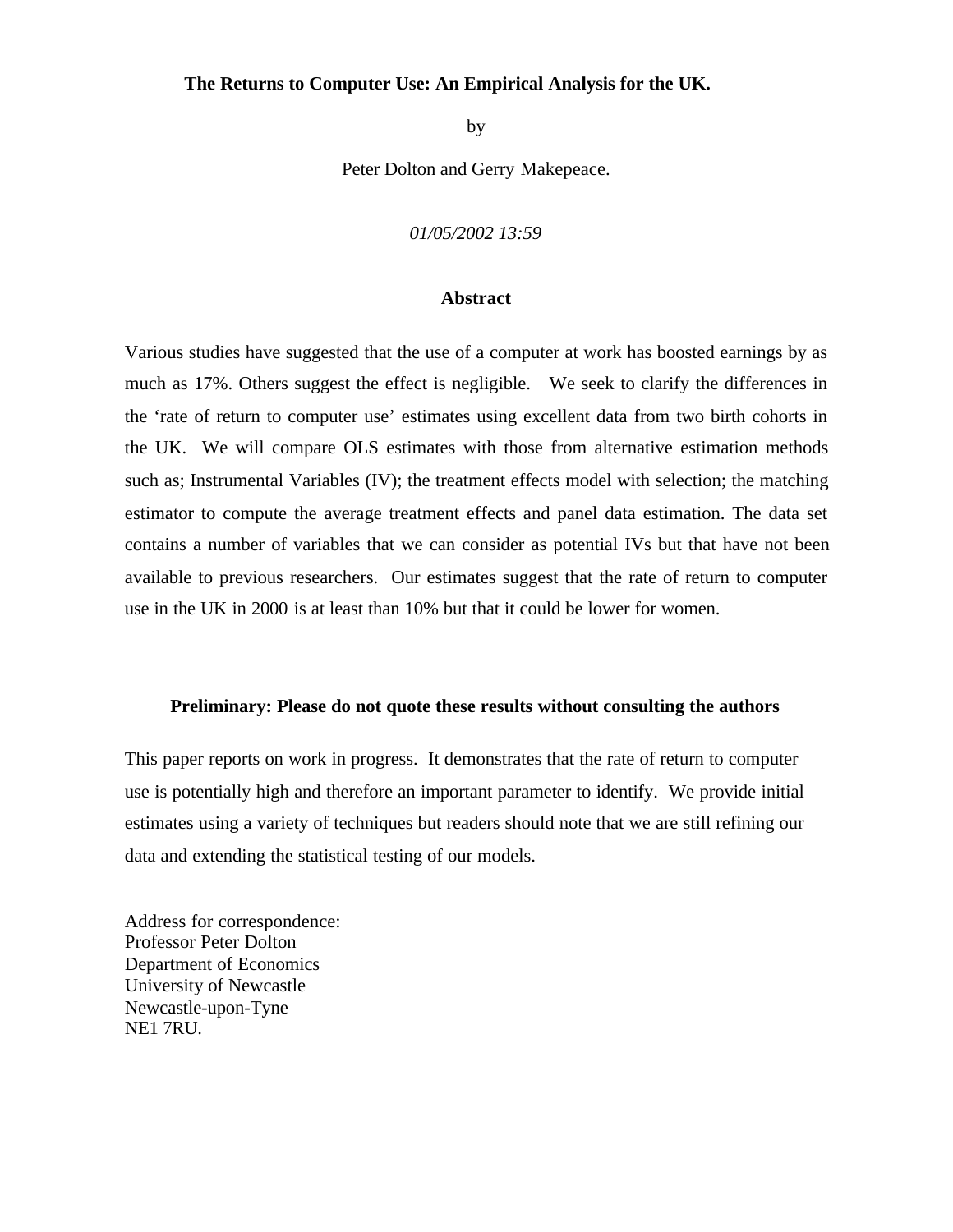## **1. Introduction**

Computers and ICT have changed the way we live and work. The almost universal application of word processing, spreadsheets, and databases have increased office efficiency dramatically. The spectacular rise of electronic mail, internet services, and telecommunications offers unprecedented opportunities to access instant information, and reach new markets. As a result, computer literacy represents one of the most important basic skills necessary for an individual to function in an advanced industrial economy. Accordingly, there is a great risk that information technology will exclude some groups in society especially the low skilled and the poor. The growth of the use of computers in the work place has been dramatic during the 1980s and early 1990s. Krueger (1993) reported a rise from 25.1% of the workforce to 46.6% in the US from 1984 to 1993. DiNardo and Pischke (1997) report a rise of 8.5% to 35.2% in Germany from 1979 to 1992. The proportion continued to rise in the rest of the 1990s. In the UK the proportion has risen from 42% to  $52\%$ <sup>1</sup> within a cohort of the same people over the 1991 to 2000 period.

The primary objective of this research is to examine the determinants of computer use at work and to explore the relationship between computer skills and earnings. Our data comes from two micro-data cohort surveys for the UK, namely the National Child Development Study (NCDS) and the 1970 British Cohort Study (BCS70). These data contain information on the use of computers at home and in the workplace. Most specifically the data contains information on exactly what tasks the computers have been used for, and the extent of the IT skills acquired by the individual. This level of detail is often not available in previous surveys. Our data refers to 1991 and 2000. Most previous studies use data from the early nineties so we are able to comment on more recent experience. In addition, most previous studies use cross section data in which people of different ages have experienced various different market demand conditions and may have entered the labour market at different points in the development of technological change in relation to IT. In contrast, our cohort data allow us to compare people who are the same age and will have experienced the same IT environment since they entered the labour market.

 $\overline{a}$ 

 $1$  These figures come from the NCDS data used and described later in this paper.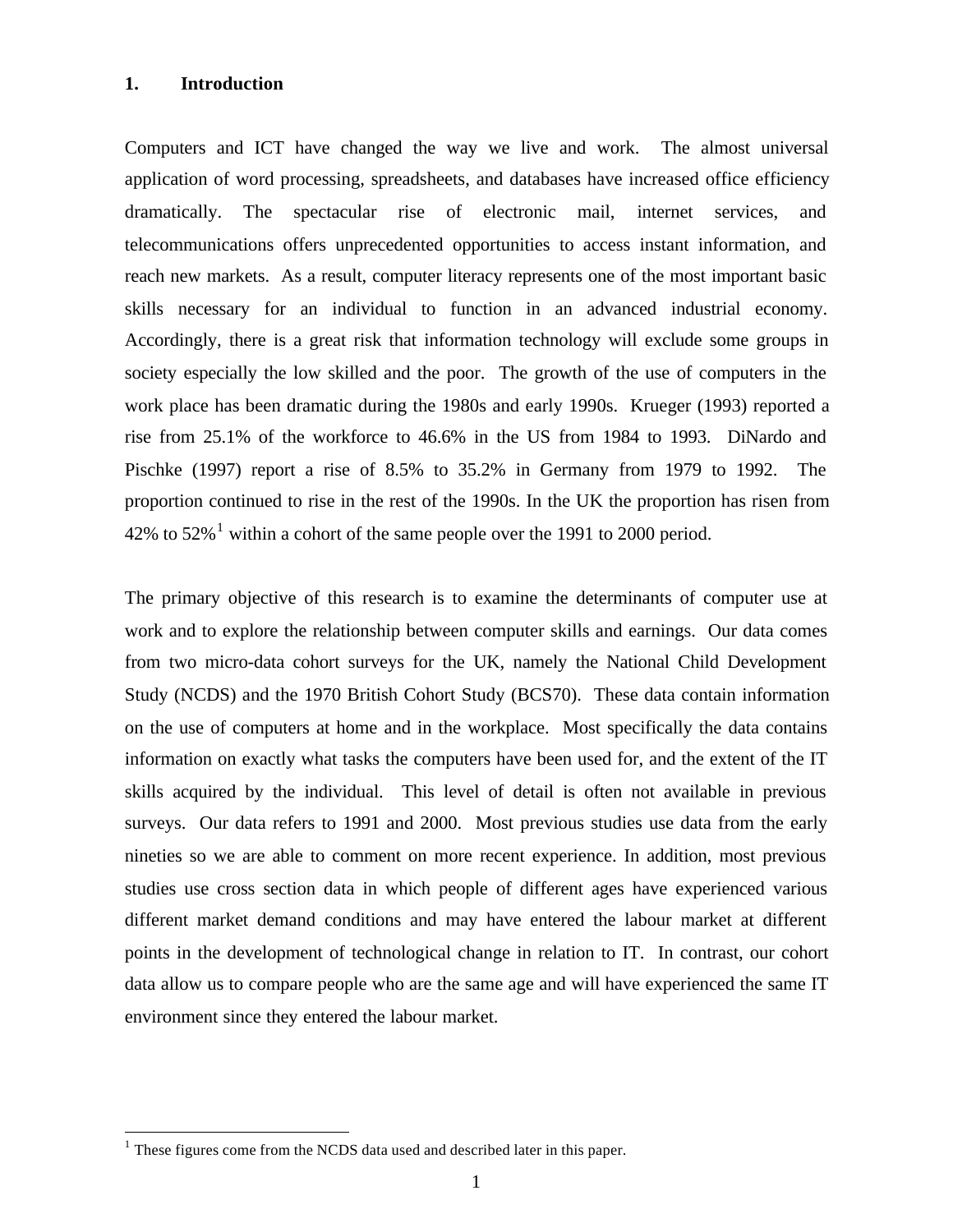The main methodological problem we face is the potential endogeneity of computer use arising from the observation that the most able workers are also those most likely to work with computers. Hence it is potentially difficult to determine whether it is native ability that generates higher earnings and IT skills or whether IT skills *per se* have a direct effect on earnings over and above the influence of ability. This paper attempts to tackle this issue in different ways. Firstly, we examine the effect of conditioning on different variables in the earnings equation. We consider he effect of different skills and ability and whether a computer is used at home. Second we explore the treatment effects models in which computer use is considered endogenous. We use home computer use, attitudes to computers and other key variables (like the willingness to use a computer to respond personally to the survey) as instrumental variables to predict IT competence and model this endogenously with earnings. Thirdly, we use the two different cohorts to match each person who uses a computer at work with a similar person who does not use computers to estimate the average treatment effect of the 'treatment' of computer use on earnings. Finally we examine fixed and random effect panel estimates of the rate of return to computer use.

This paper is organised into four further sections. Section 2 describes the data we use in our investigation and in particular the computer information available in both surveys. Section 3 reviews the literature on the relationship between computer use and labour remuneration. Section 4 examines the alternative econometric methods to isolate the treatment effect of using computers and reports our estimated return on the use of computers in work. Section 5 draws our conclusions from the evidence presented.

## **2. The Data**

The National Child Development Study (NCDS) and the 1970 British Cohort Study (BCS70), provide our data. These were initially two separate longitudinal surveys in the UK. The NCDS began in 1958, with follow up surveys of the whole cohort carried out at ages 7, 11, 16, 23, 33 and most recently at age 42. The BCS70 began in 1970 and full sample surveys took place at ages 5, 10, 16, 26 and most recently at age 30. The two surveys were reinterviewed in 1999/2000 using the same techniques and questionnaires. For our purposes, we can compare the experience of individuals at the ages of 30 (BCS70), 33 (NCDS) and 42 (NCDS), between the ages of 33 and 42 (NCDS) and the experience of individuals in their early thirties but 12 years apart in their date of birth (NCDS and BCS70).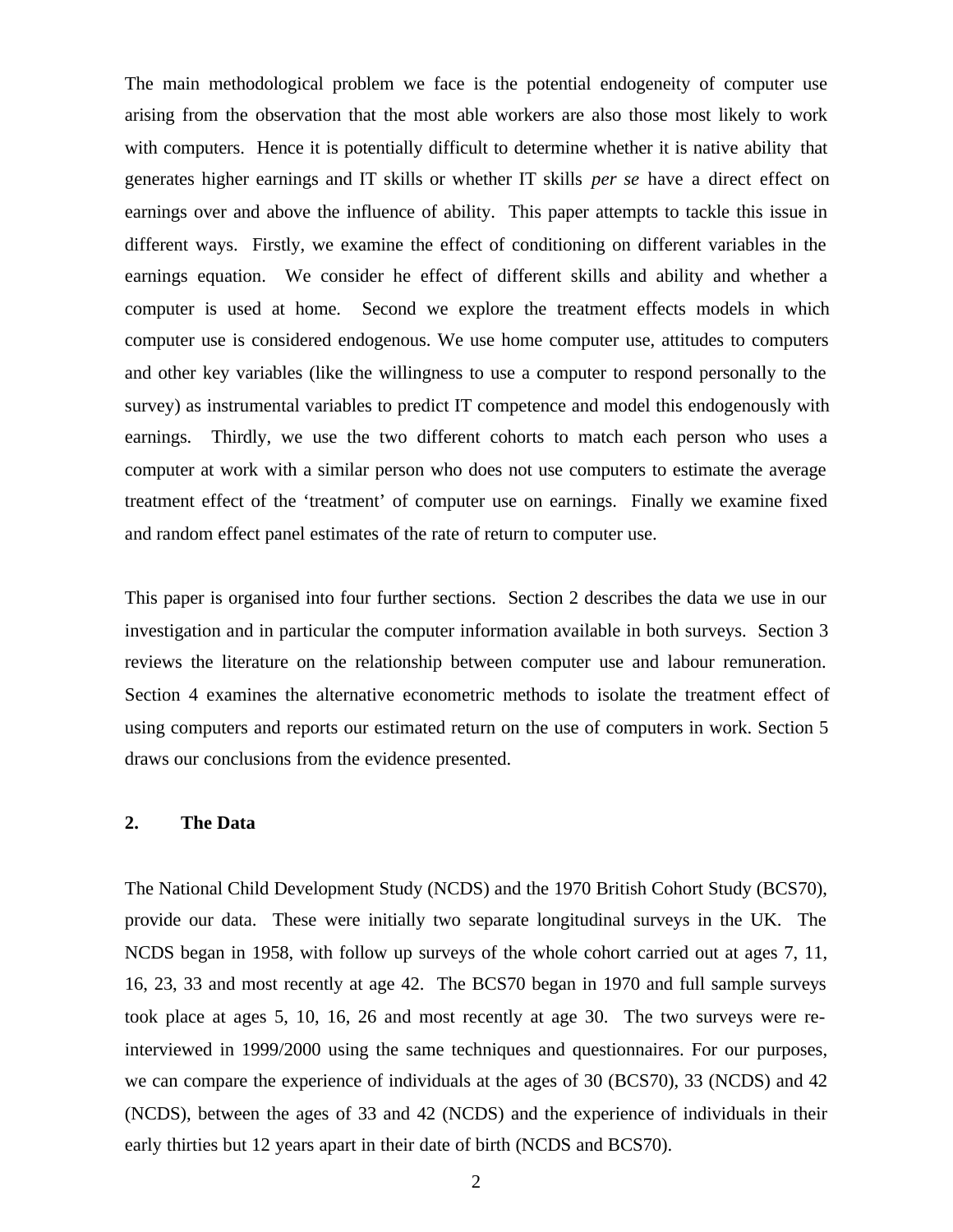These data are particularly useful for our purposes as they contain information on computer use over the decade when the use of computers accelerated particularly rapidly. The computer information available in the data can be used to measure computer competence and intensity of computer use in several different ways. Specific categories of computer software are directly measured for each individual in the data who uses a computer along with duration of usage and self-assessed levels of competence. In addition, the surveys contain an array of information relating to other technical skills and "soft skills" that are intrinsically linked with the social capital component of computer use.

The timing of the revolution in computing gives a new source of cohort variation since almost all of the NCDS cohort would have left school by the end of 1976. A relatively small number would have studied computer science as a subject at university but no-one would have had access to a computer in school. Members of this cohort would have been introduced to computers at a later stage in life when their labour force positions were already well established. In contrast, the younger BCS cohort grew up in the 'Information Age' when the facility to use a computer was available to all young people<sup>2</sup>. This BCS cohort could have left school in 1986 at the earliest. By 1984 all schools in the UK would have had a computer in the school with the result that all pupils could have had some access to basic IT literacy. Indeed, 52% of the respondents to this part of the survey had received instruction in the use of computers at school and a further 21% had received some instruction somewhere else (primarily at home). The actual use of computers could have been even higher given that the question referred to instruction rather than use.

Both sets of data are cohort data in which all individuals are the same age. Most other studies use data for all age groups leading to difficulties with compositional effects. Whatever the effects of aggregate conditions, including the impact of the ICT revolution, have been, they will have been the same for all individuals in our data.

The basic underlying factors driving the process of computer skill acquisition may differ across cohorts, which may change the composition of the IT user group. There has been an

 $\overline{a}$ 

 $2$  The UK government had a programme of introducing at least one BBC microcomputer into every school over the 1982-4 period. By 1986 there was one computer per 75 pupils in all schools. (Personal Computer World, March 1986).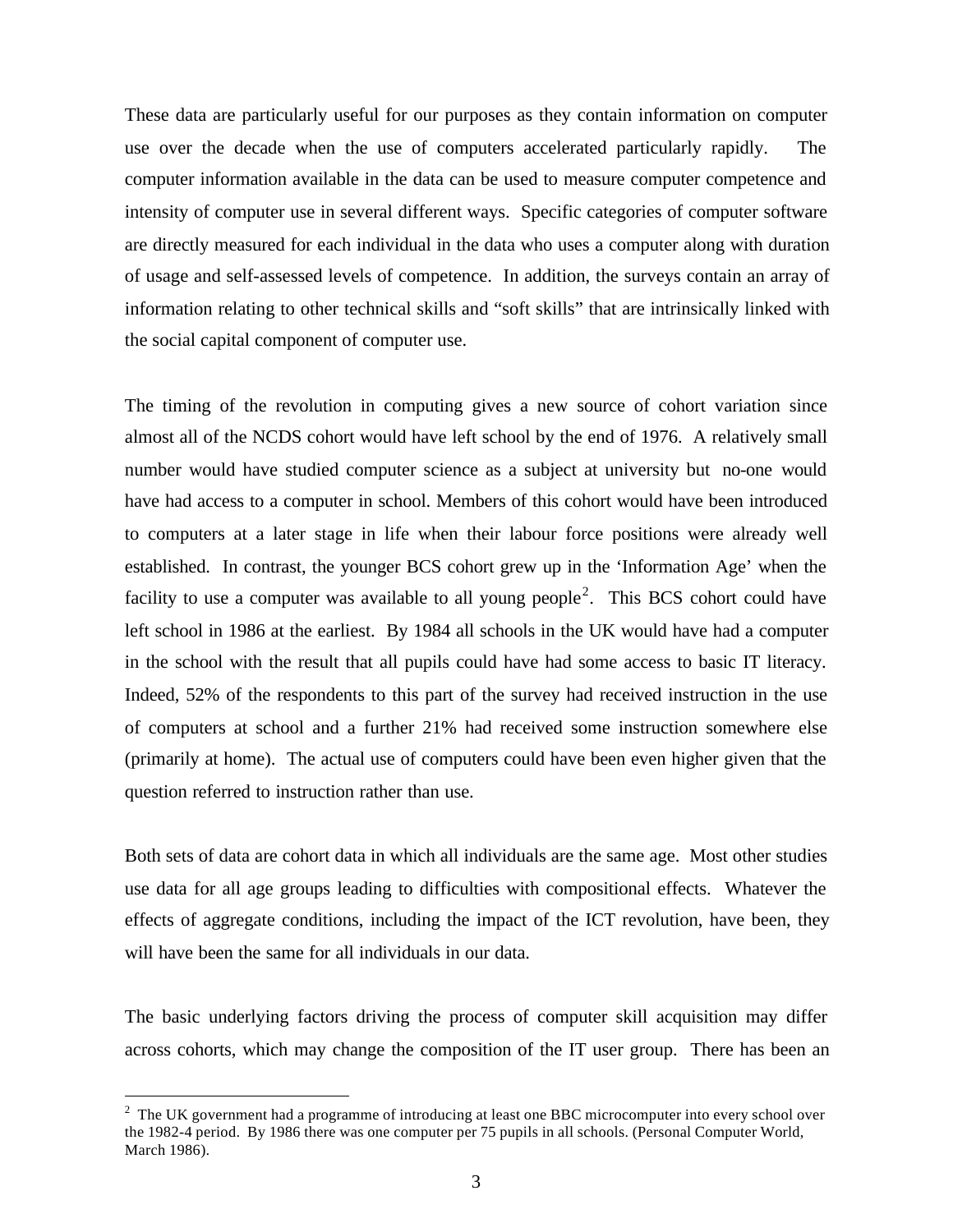important upward trend in the use of computers, and in particular the ability distribution within the computer use group is likely to have widened with lower categories of occupations beginning to use them. This may mean that the average return to computer use may have fallen. Therefore, the characterisation of the distribution of computer literacy between cohorts and within cohorts is particularly important.

## *2.1 Computer Information in the NCDS/BCS70*

Questions pertaining to the application and sophistication of computer use are in two subsections of these surveys. In the first sub-section, individuals are asked about their use of computers at home and in the second sub-section about their use of computers at work. Questions are identical in both sub-sections. Information is also provided on the frequency of usage (daily, 2-4 times a week, once a week, less than once a week or never) and the exact type of applications that the respondents use the computer to perform. Most specifically we know whether they use a computer for: word processing, internet, email, data analysis, databases, design packages, games, sending faxes, accessing CD–roms, composing or listening to music, photography, programming or other. We do not fully exploit this data in this paper but will pursue the issues with respect to frequency of use and type of use in further research.

We should note that the questions in the NCDS/BCS were asked explicitly at the time when the corresponding survey was undertaken. Some panel studies in the literature have difficulties with tracing computer use over time because questions on computer use only appear after the panel has been running for some time. At one extreme, Oosterbeek (1997) assumes that no-one used a computer at the start of his data in 1983. Anger and Schwarz (2002) use a retrospective measure of computer use the year from 1985 to 1996. "The GSOEP also provides information on PC use .. on which a question was only included in the 1997 survey. For that year, the survey indicates whether a respondent used a PC and identifies the year in which he or she first used a PC at work." (p.4) They also have some difficulties with defining computer use for 1998. Entorf and Kramarz (1997) match two data sets: the French Labour Force Survey and TOTTO, a once-off supplement to the survey in 1987. They use the information on when an individual first used a computer to build a profile of computer use for 1985 and 1986. There is a wide divergence of the quality and type of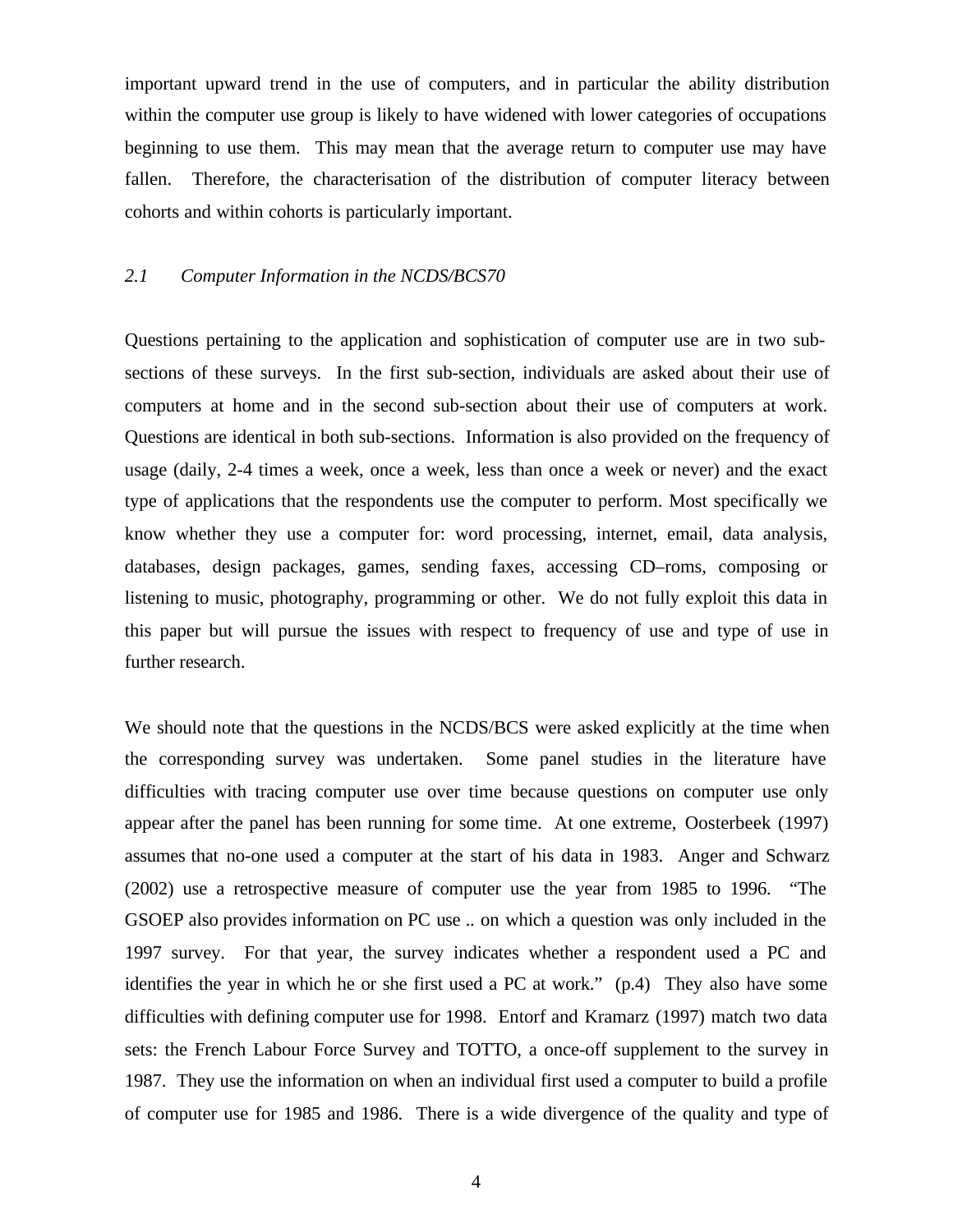information relating to computer use which is collected in different surveys. We summarize this information in Appendix A.

Table 1 provides the basic descriptive statistics relating to the use of a computer at work in the NCDS and the BCS by different characteristics. Here we see that the use of a computer has grown by 10 percentage points from 42% to 52% for the NCDS over 9 years between the surveys. Closer inspection shows that virtually all this rise has come through increased use of computers by women. Computer use at work is higher amongst the BCS in 2000 at 54% but this is not surprising given that this younger cohort will have been more familiar with the use of computers throughout their working lives. Use of computers by men in the BCS is much higher than that of men in the NCDS.

From Table 1 we see that computer use rises rather rapidly with the qualifications (academic or vocational). The table also suggests that there are no differences in use by ethnicity. More marked is the dramatic rise in the use of computers in certain sectors and occupations. Most notable in this regard are the rises in the public sectors of Health, Education and Public Administration. Correspondingly the rise in the Clerical and Sales occupations has been the most marked.

In addition, individuals were also asked: "How good are you at the use of computers and information technology". Individuals can answer: "good", "fair", "poor", or "no skill". And once again respondents were asked to indicate whether or not these skills were used at work.

The NCDS and the BCS in the 1999/2000 sweep was carried out using Computer Aided Personal Interviewing (CAPI) while earlier surveys were carried out using a "pen and paper" interviewing. An advantage of CAPI is that checks and signals were included in the programme to alert interviewers when an unlikely or impossible response has been entered. Accordingly the problem of measurement error in estimating variables of interest is clearly reduced. This design incidentally provides us with a possible IV for our analysis. A section on the respondent's views formed part of the survey and the respondent was asked whether they worked to complete this section on their own using the computer. We use whether the respondent was prepared to use the computer themselves to complete the questionnaire as an IV.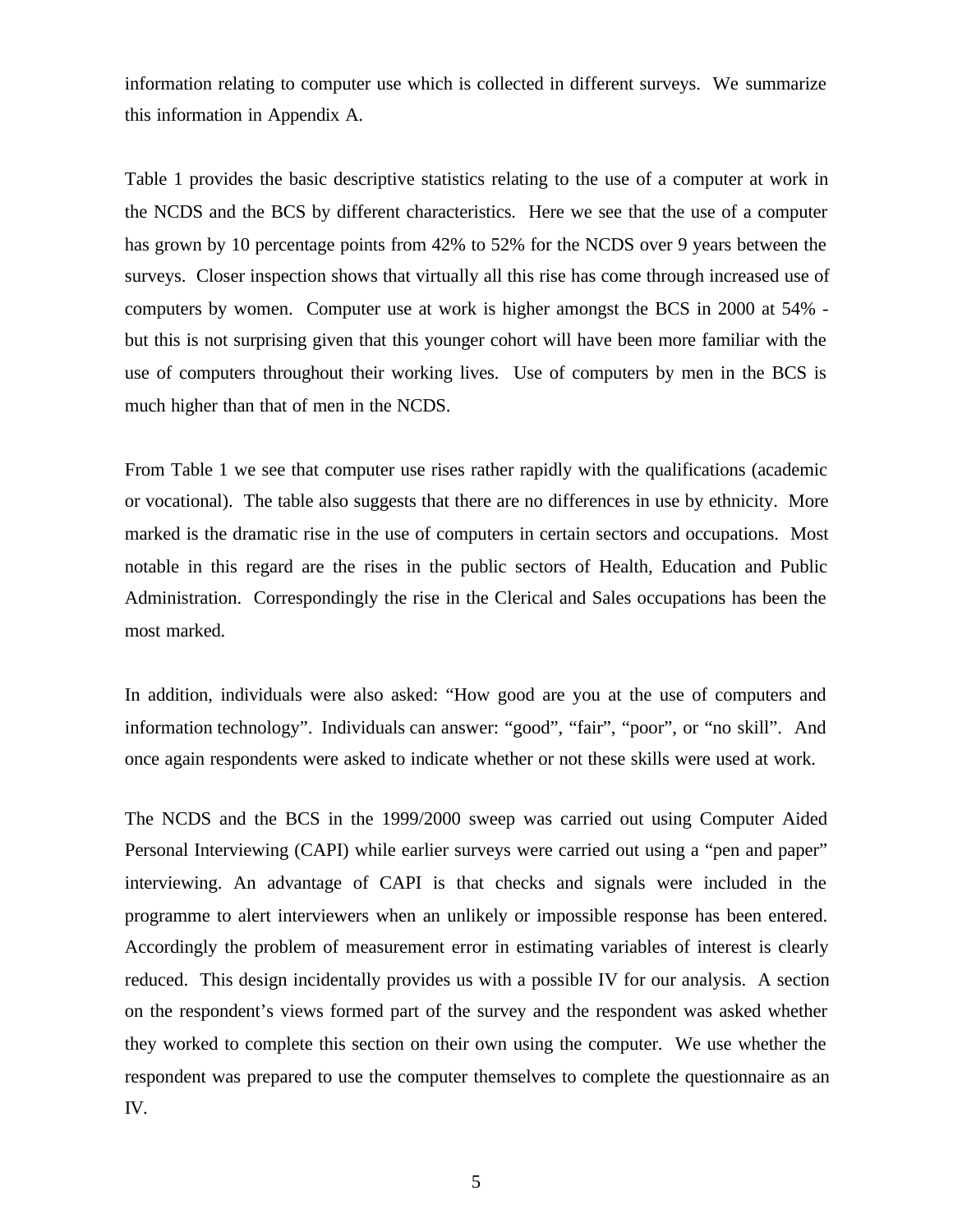The survey contains several questions on the use of computers and attitudes to computing that we consider as potential instrumental variables. The descriptive statistics relating to these variables are summarised in Table 2. It would seem that the likelihood that a respondent is prepared to use the CAPI instrument themselves on the computer is higher if they use a computer at work. With respect to the attitudes to computers, those who use a computer at work are much less likely to agree with the statements that computers are destroying peoples skills and that learning to use a computer is more trouble than it is worth. Those who use a computer at work are also more likely to have a computer at home and those that do not use a computer at work are much less likely to use a computer at home more than once a week. Amongst those who use a computer in work in 2000 in the NCDS, 36% were not using a computer in 1991. Conversely only 19% of those who used a computer in 1991 do not do so in 2000.

## *2.2 Other Dimensions of Skills*

The computer revolution may have contributed to the growth in several new dimensions of skill required at work that may in turn have contributed to faster growth in the relative demand for skilled workers over the last several decades. Accordingly, whether the wage premium associated with the use of computers is as a result of the additional skills, knowledge and tasks involved in computerized work warrants empirical investigation.

The NCDS/BCS70 is unique in providing detailed information in relation to several of these skills. The surveys indicate if these skills are used at work or elsewhere. Specifically, respondents were asked to rank their ability on a 4-point scale (good, fair, poor, not skilled) in the following skills: communicating, numbers and calculations, working in a team, learning new skills, problem solving, finance and accounts.

It is widely believed that these skills are an important feature of new work practices. The inclusion of these skills in the wage equation allows for a much richer earnings function and a wider assessment of the impact of technological change. It is also the case that explicitly conditioning for the presence of these skills may reduce the individual heterogeneity which may otherwise be observed.

## *2.3 Other Variables Used in the Analysis*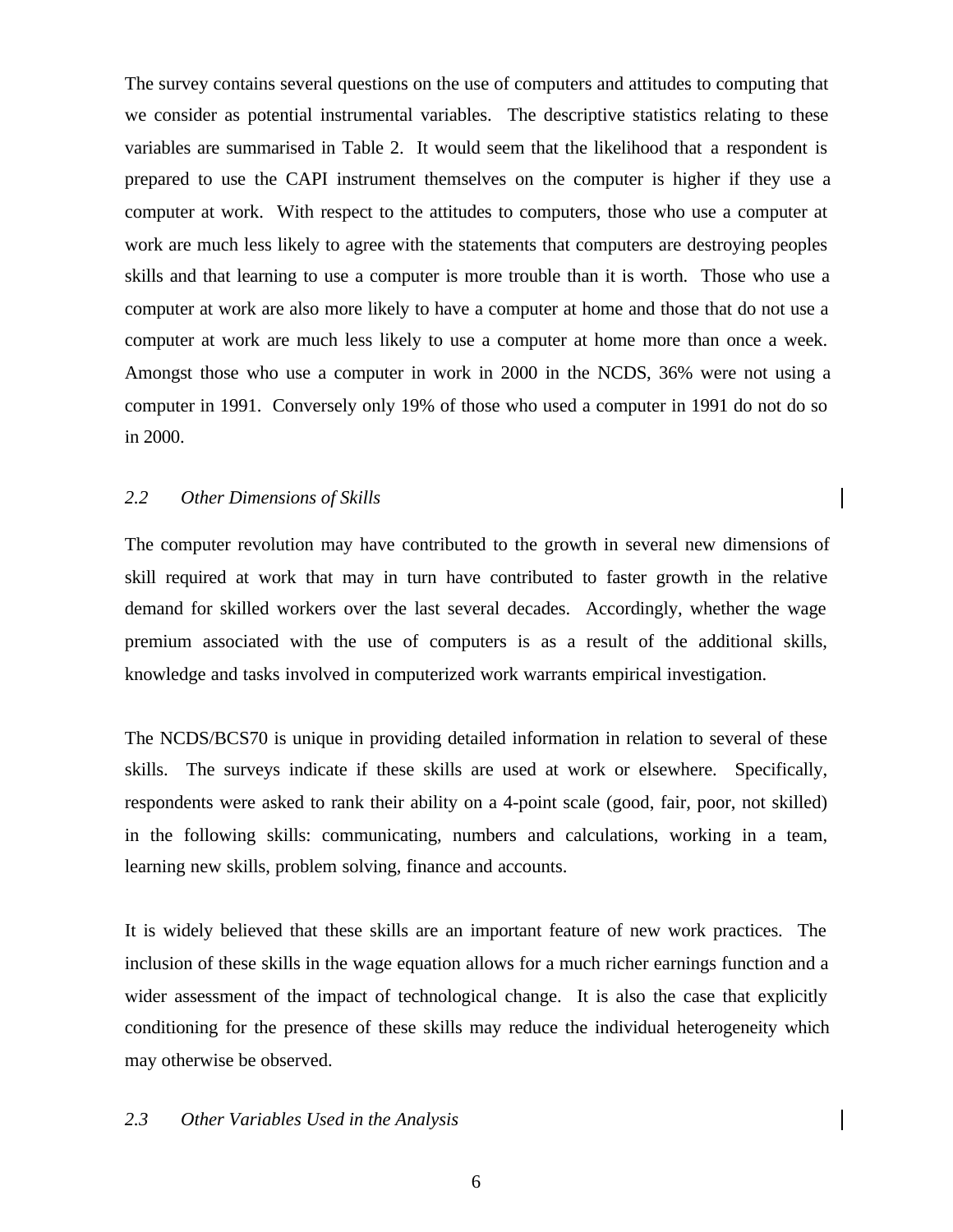The same survey was administered to the members of the NCDS and BCS70 cohorts in 2000. Previous sweeps are not the same although similar information (in terms of definition and interpretation) is contained in earlier sweeps. The NCDS and BCS70 have complete information on the highest levels of education individuals have attained. Both surveys contain the results from reading and mathematics ability tests undertaken at age 10/11. In early sweeps information on family background and parental socio-economic circumstances is available and in later sweeps extensive labour market data and information pertaining to the cohort member's own socio-economic position is set out.

### **3. Literature Review**

The main aim of this paper is to estimate the rate of return to computer use. Computer use may be highly correlated with unobserved characteristics that also generate a wage return. The non-random selection of workers with particular skills poses a problem for the interpretation of ordinary least squares estimates if these workers would have earned a higher wage in the absence of computers. Recent papers now argue that the observed correlation between computer usage and wages was capturing unobserved heterogeneity among workers. Several empirical strategies to determine whether or not the computer pay differential is a real consequence of computer use or is capturing some unobserved attributes are used and reported on in the next section.

In this section we do not intend to provide a comprehensive review of all the studies in the literature on the topic of the return to computer use. Instead we review the papers which are most closely related to our own empirical work. In addition we focus on those articles which raise issues relating to econometric specification and estimation and try to clarify why there is a divergence of results in the literature. To this end Table 3 summarizes a selection of the most relevant previous studies. We include in this table the details on the data, the controls used and the estimated return to computer use. The aim of the table is to illustrate the effects of changing specifications and estimation methods so the results quoted may not be the specification preferred by the author.

Krueger's (1993) seminal paper sought to measure directly the impact of computer use on wages. He showed that individuals who used computers at work in the US received a wage premium of between 10 and 15 percent during the 1980s. Moreover, he found that the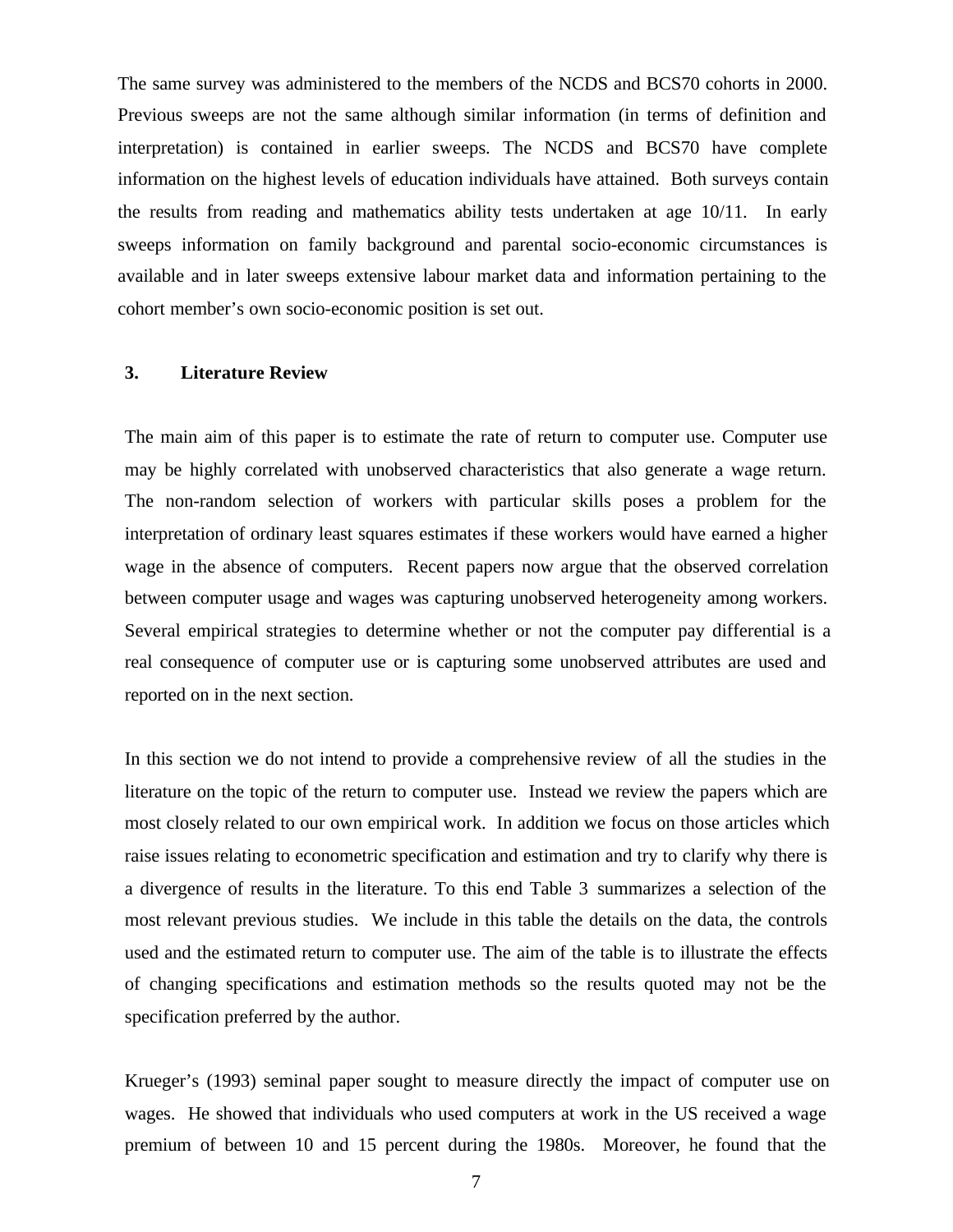between 1984 and 1989 the computer wage differential did not decline indicating that the demand for workers with computer skills may have shifted out as rapidly as the outward shift in the supply of computer literate workers. Krueger (1993) suggests that workers who possess unobserved characteristics that are associated with computer use at home may be selected by employers to use computers at work on the basis of these same characteristics. Therefore, holding constant computer use at home should reduce any bias in the returns to computer use at work. However, individuals who use computers at work may be more able than individuals who use computers only at home, and consequently this method would fail to control for endogeneity.

DiNardo and Pischke (1997) criticise the interpretation of the coefficients for computer use in an earnings equation as a return to a skill, arguing that the relation between computer use and wages is largely a reflection of unobserved worker heterogeneity. Their view is that workers with other unobserved but productivity augmenting characteristics (like ability and motivation) are more likely to use computers at work. They suggest three different interpretations of the computer wage premium which amount to trying to classify the unobserved heterogeneity involved. For convenience we will refer to them as the 'physical capital' argument, the 'occupational heterogeneity' argument and the 'skills' argument:

- (a) *Physical Capital*. There is a premium to the use of 'white-collar' tools in any job<sup>3</sup>.
- (b) *Occupational Heterogeneity*. Computers are used by white collar workers.
- (c) *Skills*. Computer users possess unobserved skills or abilities which might have little to do with computers. They also suggest that it would be useful to try to separately identify the return to computer skills as this is not the same thing as the computer use premium. Their data do not permit them to investigate this distinction, but it is one we can pursue.

Bell (1996) examined the returns to computer use in the UK using data from the fifth sweep of the National Child Development Study (NCDS) collected in 1991. He estimates the rate of return to using a computer at work at about 17 percent. The measure of computer use in his paper is crude since it takes no account of the frequency of use or what the individual uses the computer for. Furthermore, Bell estimates his model using men and women together and does not report separate gender computer wage differentials nor take account of the potential

 $\overline{a}$ 

<sup>3</sup> The use of hand tools (such as a hammer) is associated with fall in earnings.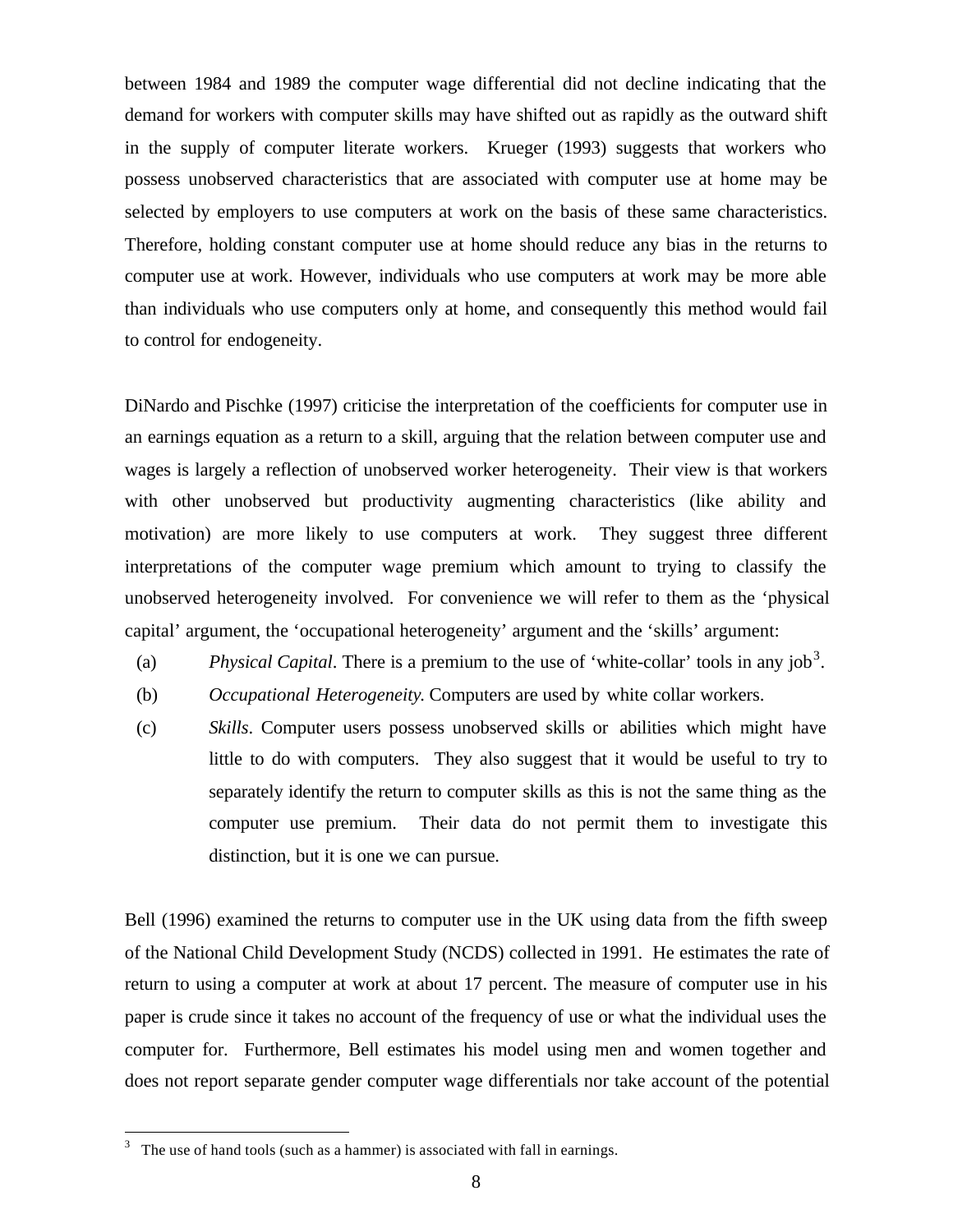endogeneity of the acquisition of computer skills and the decision to participate in work that a woman must face.

More recent evidence on the link between computer use and labour market earnings for the UK is contradictory. Borghans and Ter Weel (2001) analysing data from the 1997 Skills Survey of the Employed British Workforce offer conclusions which raise doubts about the validity of the return to computer skills used at work. These authors use measures of computer skills that are subjective in nature, based on an individual's own ranking of their ability to use a computer. Using the same data set Green (1998) concluded that computer skills were highly valued in the work place with men and women who use computers at "moderate levels of complexity" earn 13 percent more than those who do not use computers at all. Clearly the evidence is mixed. Accordingly, a more thorough investigation of the value of computer literacy is required.

Dickerson and Green (2002) further explore the role of skills in the determination of earnings. They collected data on up to 35 skills which they then reduced (by factor analysis) to 12 basic skills. They use these factors in the estimation of an 'hedonic wage equation'. In this context they estimate the return to computer usage to be around 14%. They go on to show that this return is much higher for those who use computers in their work for more complex tasks. They also explore the variation in the return across different occupations.

Handel (2002) replicates Kreuger's study but is of particular interest to us because it analyses the effects of including a range of skills and other controls on the return to computing. His data comes from the 1991 Current Population Survey. This is more recent than the 1984 and 1989 data from the same source that Kreuger (1993) employed.

Most studies in the literature use a computer variable defined as 'uses a PC at work'. Other studies emphasise different aspects of computer use such type of tasks undertaken (Kreuger(1993)), sophistication of the tasks (Dickerson and Green (2002) and Entorf and Kramarz (1997)) and the frequency of use (Handel (2002) and Oosterbeek (1997)). The detailed results in Handel (2002) do not use a binary indicator of computer use so we have included the figures for people who use a computer daily. We have quoted the results for daily use of computer for Oosterbeek (1997). The results for Entorf and Kramarz (1997) are for the highest level for computer use.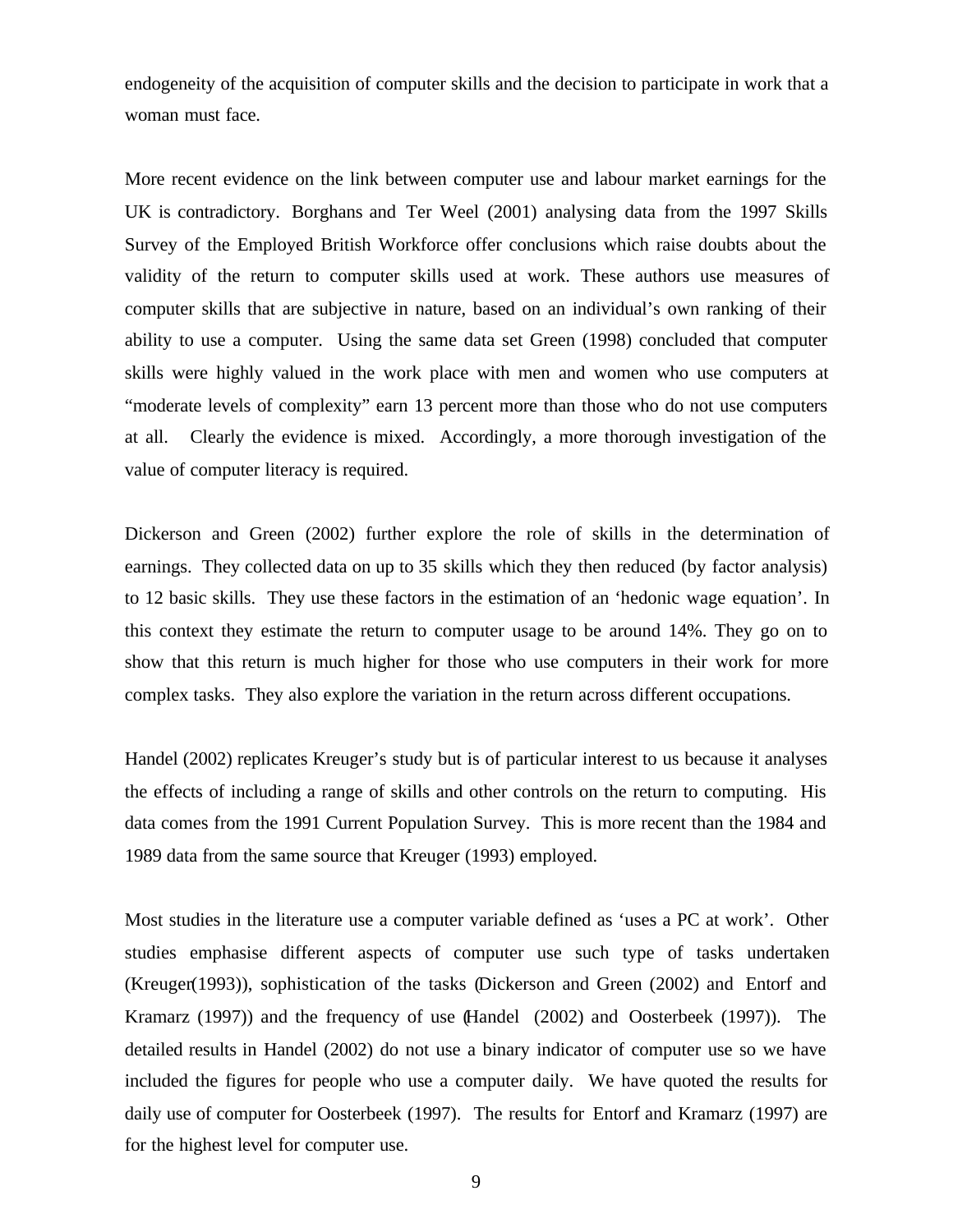The specifications have often followed Kreuger (1993) in their choice of control variables although a wide range of other controls have been used in the literature. Of particular interest are the large fall in the value of the coefficient on computer use as more control variables are added and as the estimation technique changes. The clarity of the results is overstated in the table. In their fixed effects model quoted above, Entorf and Kramarz (1997) find a significant effect for experience with sophisticated computer-based technology even though the dummy variable is insignificant in the same equation.

In spite of the widespread belief that computers have fundamentally altered the working environment little research exists concerning the characteristics of those who use computers. To broaden efforts to increase computer literacy we need to understand the process of skill acquisition thoroughly. Accordingly, one aim of this research is to examine the determinants of computer use. It is widely believed that modern technology has shifted the relative demand for labour in favour of better-educated and more able workers. Since computer use is believed to stem from ability-biased technological change we are particular keen to explore the link between computer use and ability.

Black and Lynch (1996) for the US found that total quality management (TQM), teamwork and communications had no apparent impact on the productivity of establishments in either the manufacturing or non-manufacturing sectors. However, these authors conclude that this is probably the result of using information on individuals who have recently been trained and that initially there are likely to be adjustment costs associated with the introduction of new skills in the work place. They find that computer skills have a significant and positive impact on establishment productivity in the non-manufacturing sector but no significant returns in the manufacturing sector over and above these other measures of skill. The rationale for including these other dimensions of skill is to offer more compelling evidence about the impact of computers on wages.

When we consider the perceived increase in the demand for more skilled people to deal with the continuous advancements of technology in the workplace it is important that we consider other skills in the analysis of wages. Specifically, we seek to establish whether individuals who have higher literacy and numeracy levels in general earn an additional premium to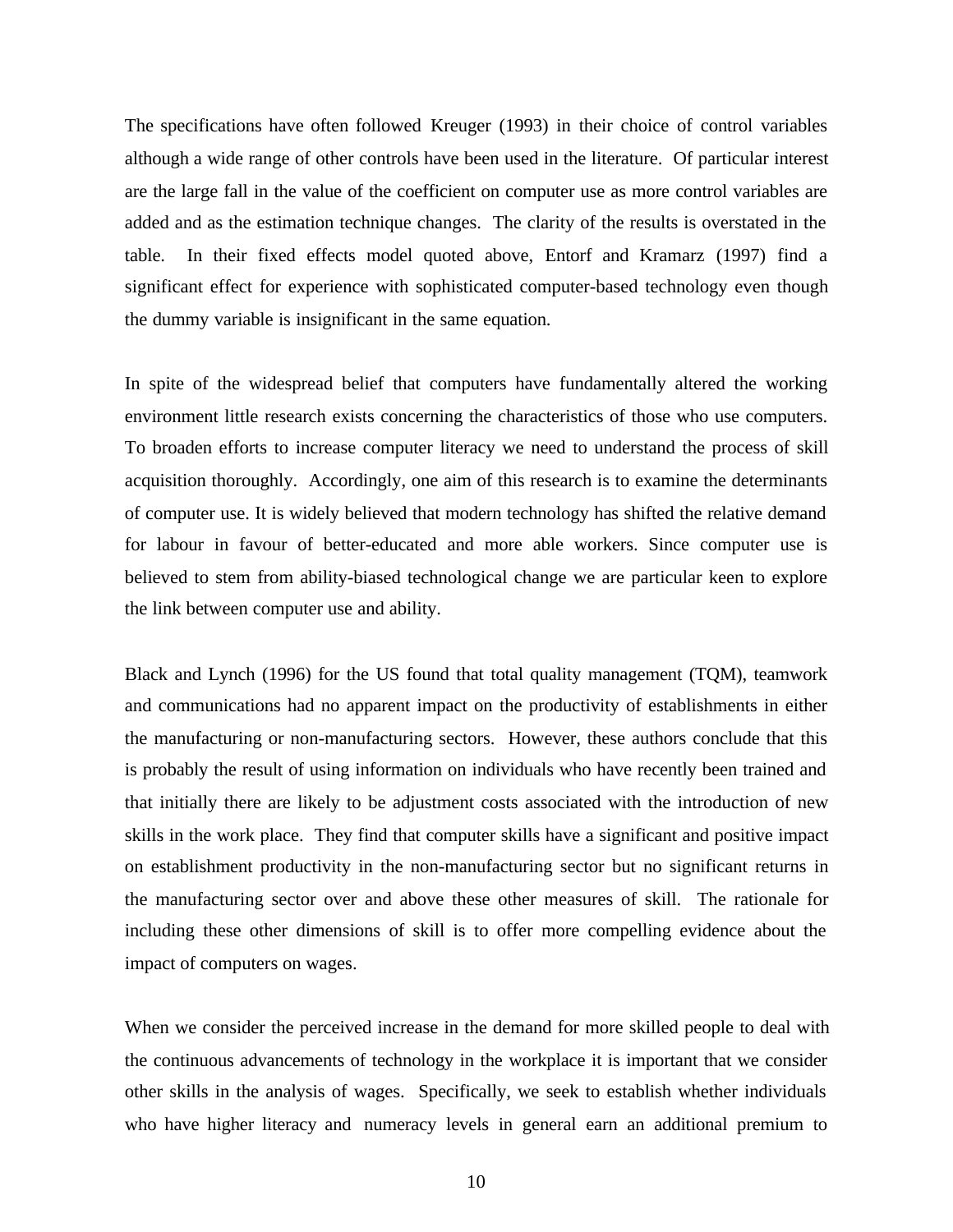computer literacy. Statistical significance of the associated interaction terms would lend support to the view that computers are complementary to skill and part of the skill-based technological change arguments used to explain the widening in the structure of wages.

The computer revolution may have contributed to the growth in several new dimensions of skill required at work that may in turn have contributed to faster growth in the relative demand for skilled labour over the last several decades. The inclusion of these skills in the wage equation allows for a much richer earnings function and a wider assessment of the impact of technological change. Accordingly, whether the wage premium associated with the use of computers is as a result of the additional skills, knowledge and tasks involved in computerized work is and empirical question for further research.

## **4. Econometric Analysis.**

We follow previous attempts to model the rate of return to the use of a computer at work and focus on the estimation of equation (1).

$$
Y = X \, \mathbf{d} + \mathbf{b}C + u \tag{1}
$$

where  $E(X, u) = 0$ , *Y* is the log of wages, *X* is the vector of observed earnings determinants, *C* takes a value of one if the individual uses a computer at work and zero otherwise. In this model the *b* coefficient is interpreted as the return to computer use.

The control variables we include in the wage equation can be separated into six broad categories as follows:

- (a) Human capital variables: education, ability measured using literacy and numeracy tests, and years of schooling, work experience and its square.
- (b) Employment variables: socio-economic classification or occupational classification, part-time and temporary status.
- (c) Employer variables: establishment size, sector and industry variables.
- (d) Socio-demographic variables: marital status, number and age of dependent children.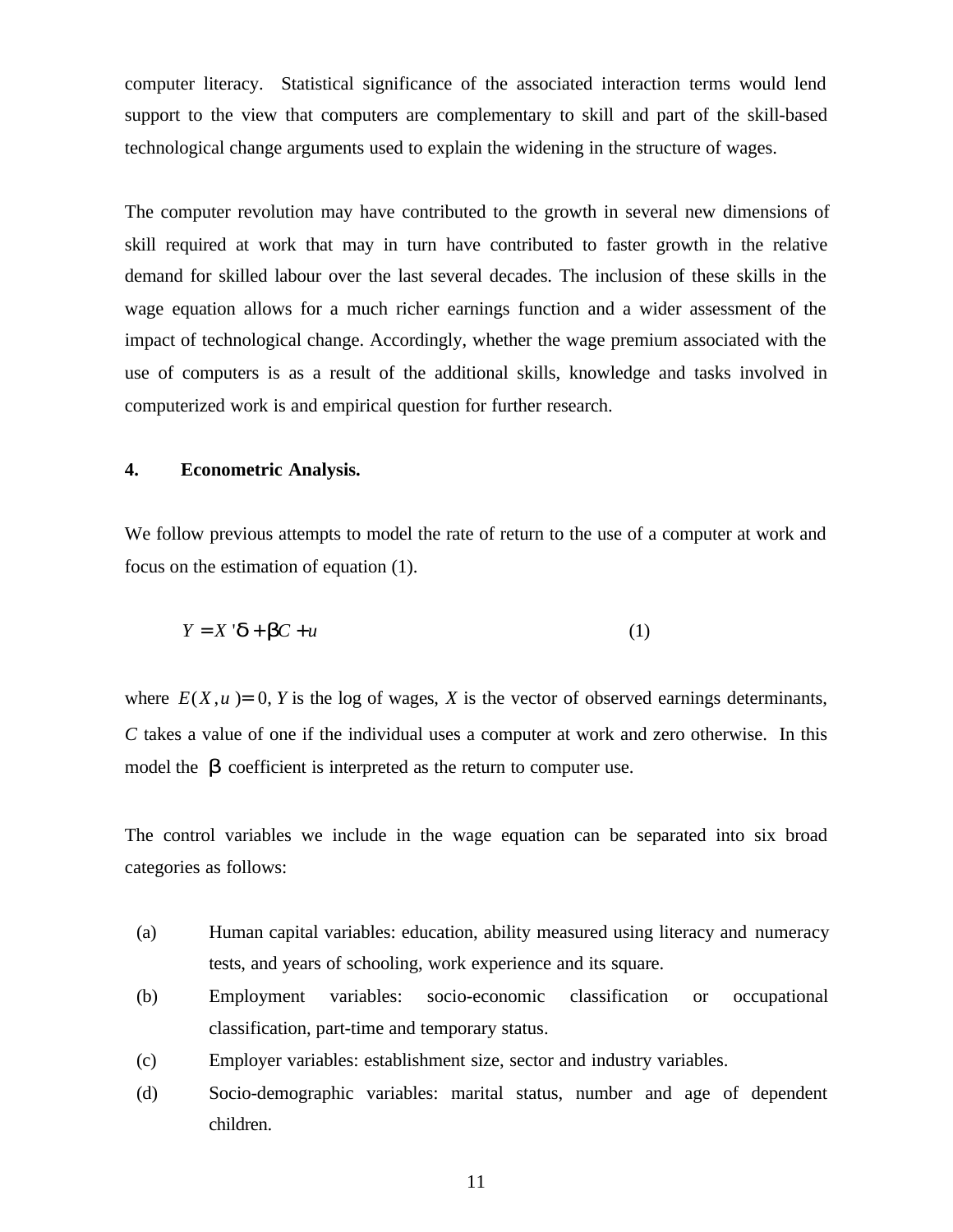(e) Other variables: Early childhood family background variables and region of residence to control for local labour market effects.

The basic model was estimated using the Krueger specification. The results are represented in column 1 of Table 4. We can therefore treat the 18-20% return (depending on cohort) as a baseline figure which is obtained by OLS with a full set of controls.

## *Computer Skills and Unobserved Heterogeneity*

It is widely argued that the error term in the wage equation incorporates some unobserved factors that increase productivity. Often this unobserved heterogeneity is interpreted as a measure of ability<sup>4</sup>. The 'true' specification of the equation is:

$$
Y = X \cdot d + bC + A + u \tag{2}
$$

where *A* represents a measure of ability.

Omitted variable bias will occur if ability is correlated with computer use and is not adequately measured. As in other studies, we include measures of educational performance in the earnings equation but an unusual feature of the data is that the cohort members were given tests of ability at the ages of 10 (for BCS 70) and 11 (for NCDS). We include the results of these tests as additional controls for unobserved ability.

In the Bell specification in column (2) of Table 4 we report the effect of conditioning on early ability as well as all other characterisitics. We see that the return falls to between 13-16%. It is interesting that conditioning for ability causes the return to fall by about 5%.

One question we have not so far investigated is the link between ability and the use of a computer at work. It is possible to investigate whether individuals who have better literacy and numeracy skills earn an additional premium to computer use by interacting computer use with our literacy and numeracy scores. Statistical significance of the associated interaction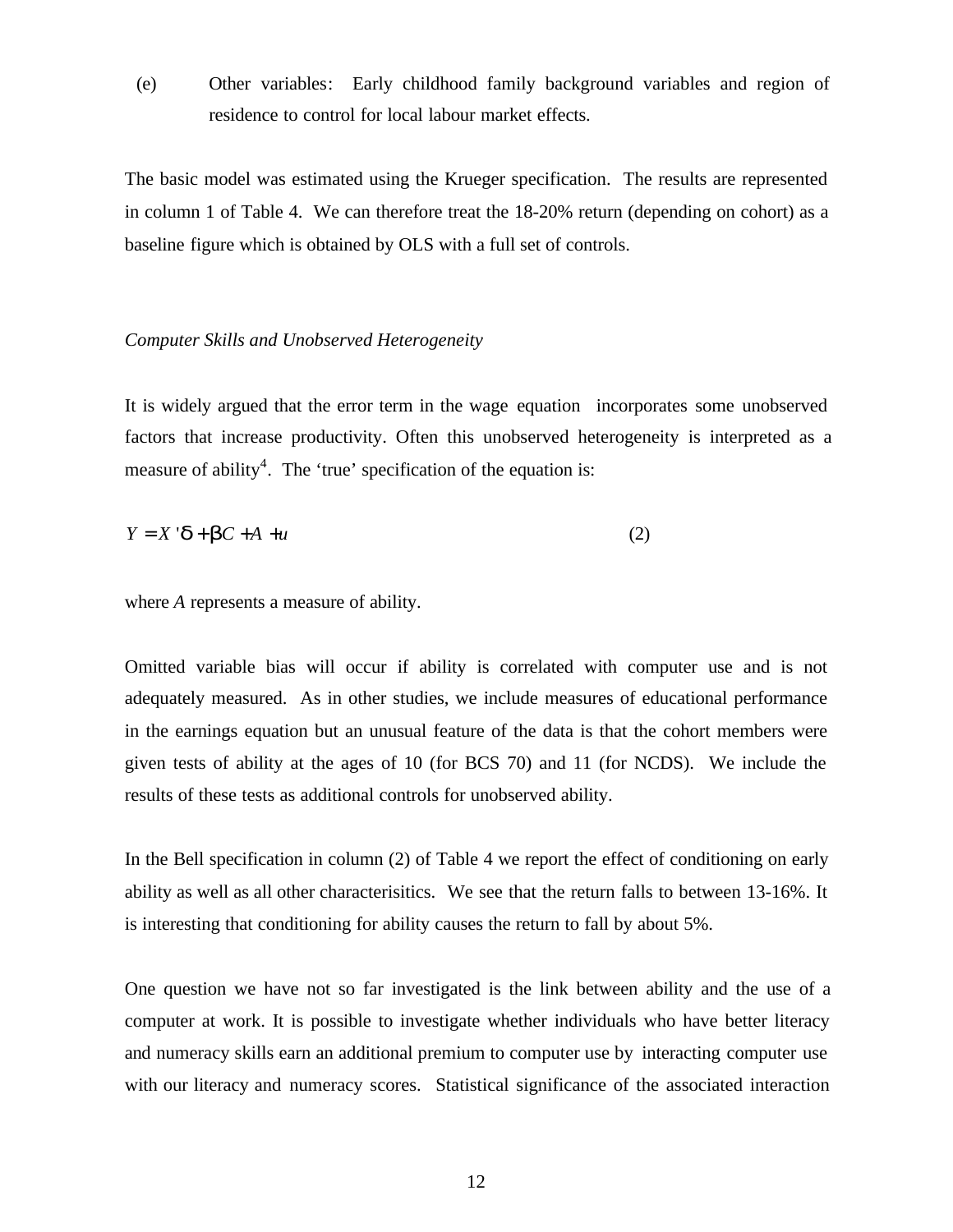terms would lend support to the view that computer are a complementary skill that would contribute to the skill-based technological change arguments used to explain the widening in the structure of wages.

#### *Computer Use at Work and at Home.*

 $\overline{a}$ 

Krueger (1993) uses 'having a computer at home' as an indicator of unobserved heterogeneity and examines the extent to which having a computer at home has a different effect to using one at work. We employ similar information from the NCDS/BCS70 surveys except that the variables also measure computer use at home and at work. Using this information we estimate the following wage-equation:

$$
Y = X \, \mathbf{d} + \mathbf{b}_1 C_h + \mathbf{b}_2 C_w + \mathbf{b}_3 C_h C_w + u \tag{3}
$$

where  $C_h$  is a dummy variable that equals one if a worker uses a computer at home and zero otherwise,  $C_w$  is a dummy variable that equals one if a worker uses a computer at work and zero other wise, and  $C_w\mathcal{L}_h$  is an interaction term between computer use at home and at work.

The use of a computer at home may measure unobserved skills or other characteristics that increase productivity independently of computer use at work (e.g. an indicator that the individual embraces change) and may therefore be valued by employers. There will be omitted variable bias if *Chi* is not included. Therefore, controlling for home computer use would extract some of the unobserved heterogeneity that is correlated with computer use at work. Holding constant computer use at home should reduce any bias in the returns to computer use at work.

The exact question pertaining to the use of a computer at home is "Do you have a computer at home". Many individuals may have a computer at home but this does not mean that the particular individual in our sample is actually the user of the computer. However, the NCDS/BCS70 surveys ask individuals if they "never" use the computer at home. This is one problem which Krueger faced using the CPS survey for the US because this data does not

<sup>&</sup>lt;sup>4</sup> It may arise because the rates of return to computer use differ across individuals. The true equation may be  $Y_i = X_i'$ *d* **+** *bC*+*v*<sub>*i*</sub> where  $v_i = (b - b)C + u_i$  and *b* is the average rate of return.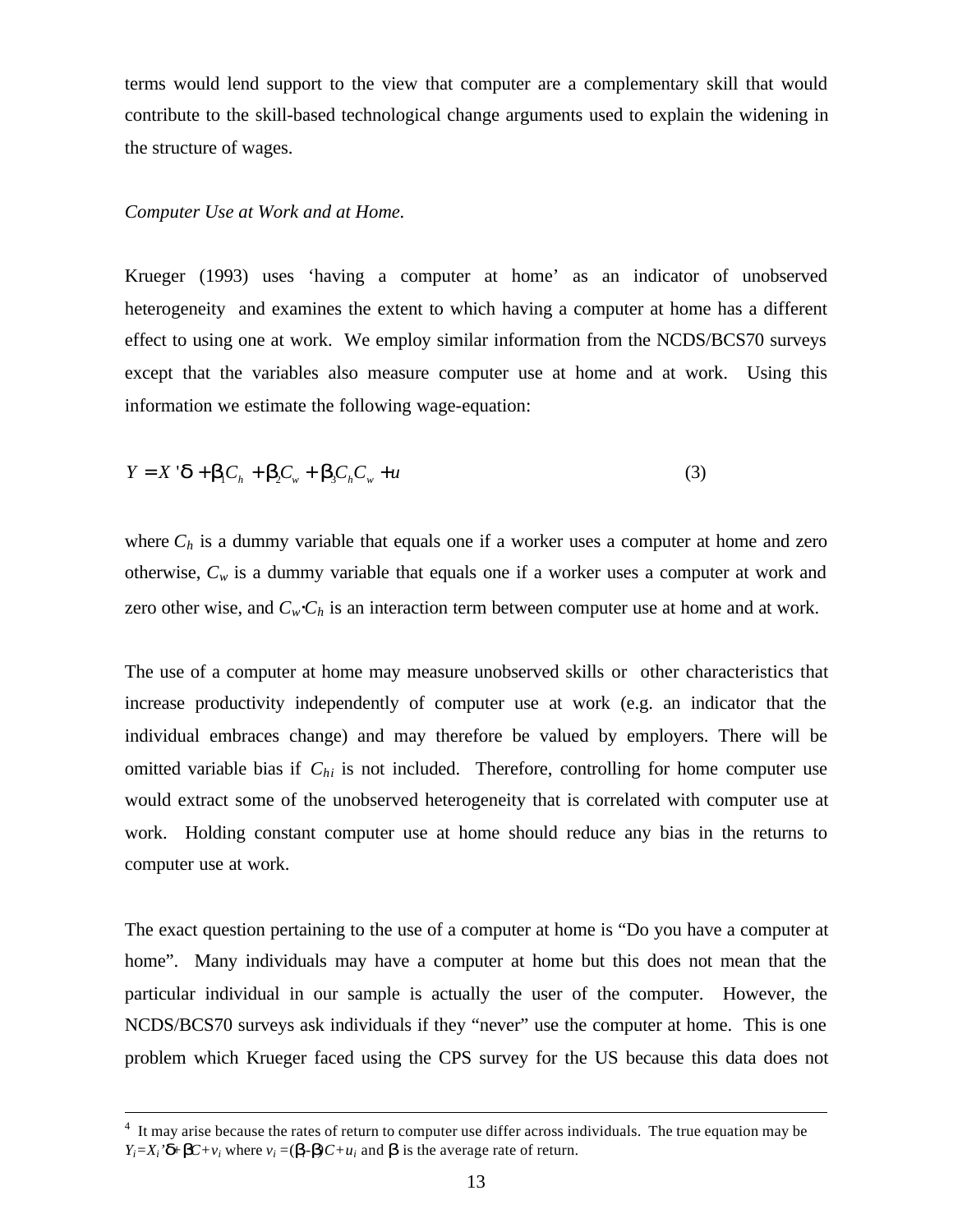make this distinction. Krueger (1993) tried to circumvent this potential problem by estimating wage equations for men and women who were not married.

There is also a selection issue to consider here. Employers may select more able individuals to work with computers and the unobserved ability associated with this choice may not be adequately proxied by the use of computers at home. Individuals who use computers at work may therefore have higher earnings even in the absence of computer technology. Consequently, the above method may fail to control for the potential problem of endogeneity. We return to the selection issue below.

In our data we found that introducing the use of a computer at home as an additional regressor did not detract significantly from the return to using a computer at work.

## *Using Use of Tools to Proxy for Unobservables.*

Following the DiNardo and Pischke (1997) we investigated the idea that the use of other tools at work may be an adequate proxy for unobserved occupational or ability factors. In the 2000 sweeps of the data the respondents are asked explicitly if they use tools in their work. In the 2000 surveys of the NCDS and BCS our respondents were asked 'How good are you at using tools properly?' The results of running the DiNardo and Pischke (1997) 'Tools' equation specification are reported in column (3) of Table 4. The return leaps dramatically to between 27-31%. This dramatic and unrealistic leap is caused by two factors. Firstly they do not condition on so many explanatory variables and second the 'tools' they use in their specification are items like 'sitting on a chair' or 'using a pen or pencil'. Clearly our respondents do not categorise these as tools. Hence we get a negatively significant coefficient on the use of tools indicating that the respondent may think of 'tools' as handtools. If this is the case, our result is in agreement with DiNardo and Pischke as they get a negative coefficient on such a variable.

These results raise the question of the extent to which the variables used by DiNardo and Pischke may be collinear indicators of a 'white collar' job. Clearly anybody who uses a computer must sit on a chair and use a pen or pencil as well. In addition how can we interpret controlling for occupational dummies in our estimation. Therefore it is unclear how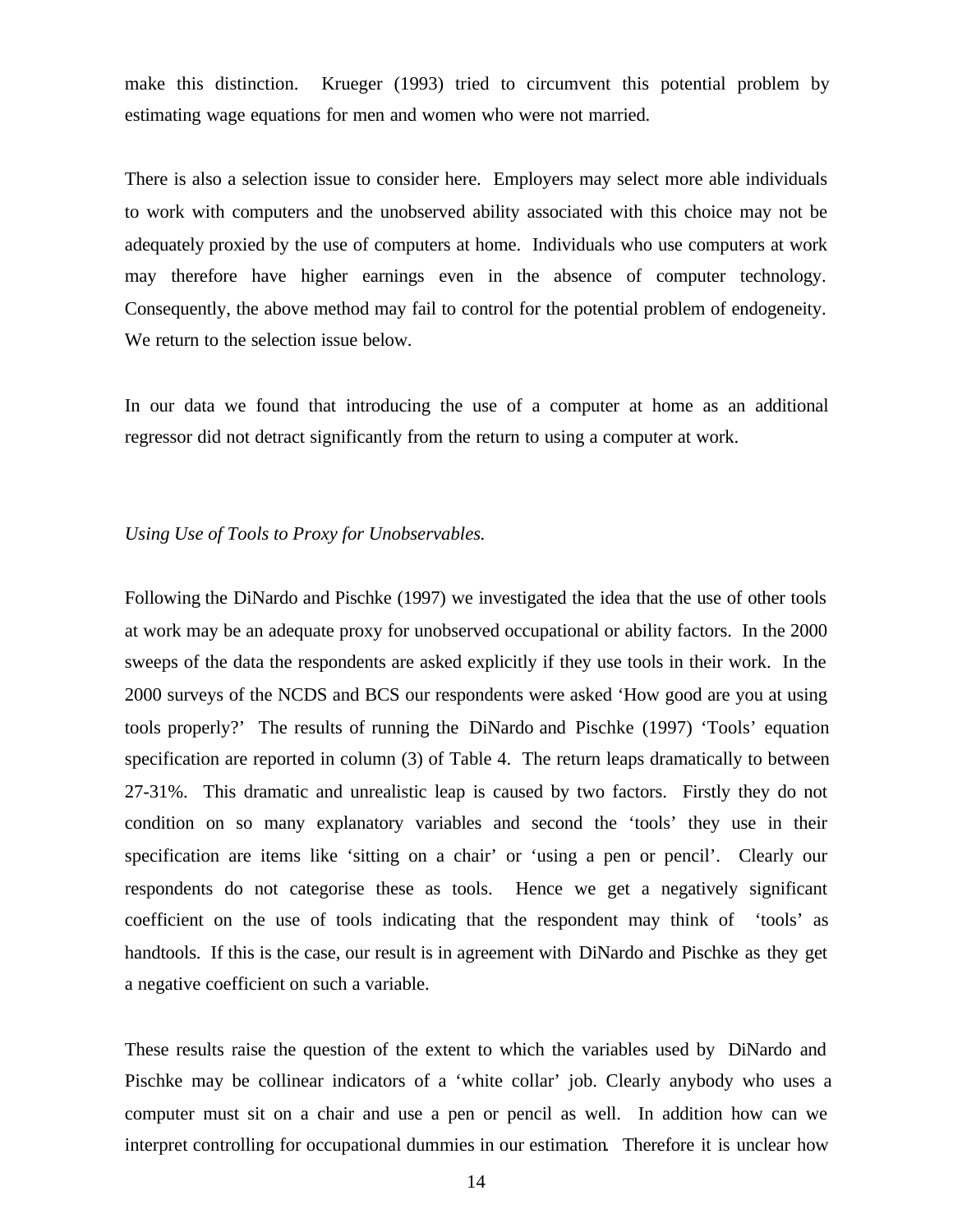we can interpret their result. One test of their idea is provided below where we rerun our model for only those individuals who have stayed in the same occupation and same sector between 1991 and 2000. This approach controls completely for whether the job has unobserved characteristics that correlate with computer use.

### *The Effect of Computers on the Returns to Other Skills*

We are also interested in whether the relation between the returns to computer usage reflects other factors specific to computer usage or broader capital-skill complementarity. The effect of computer use at work is likely to have a complex impact on wages. Computer-based technologies are associated with changes in production techniques, organisational changes and capital deepening all of which have changed the design of work.

A computer can increase an individual's capacity to do more tasks. For instance computers facilitate the preparation of text and charts, the design of three-dimensional objects, calculations, the transfer of data, the classification of data and the maintenance and manipulation of data bases. Beyond this a computer can enhance research capabilities at universities and laboratories. Therefore alongside computers, other skills such as problemsolving abilities and interpersonal skills, may have become more important as well (see Green 1998). In particular, we shall use information from the NCDS/BCS70 on whether the individual's job includes the following skills: communicating, numbers and calculations, working in a team, learning new skills, problem solving, finance and accounts.

This information was included in the wage specifications in order to further check whether the computer wage premium represents a measure of the true return to computer skills, or is largely reflecting other characteristics of work. By including these other measures of skill we may establish more compelling evidence about the importance of computer literacy. The results are reported in column (4) of Table 3. The return to computing is estimated at around 14-18%. It is higher than that reported in the Bell specification as it does not include the ability variables as regressors. The final OLS specification reported in column (5) of Table 3 includes both ability and skills variables. Here we see that the return falls to around 11% for the BCS and 15% for the NCDS.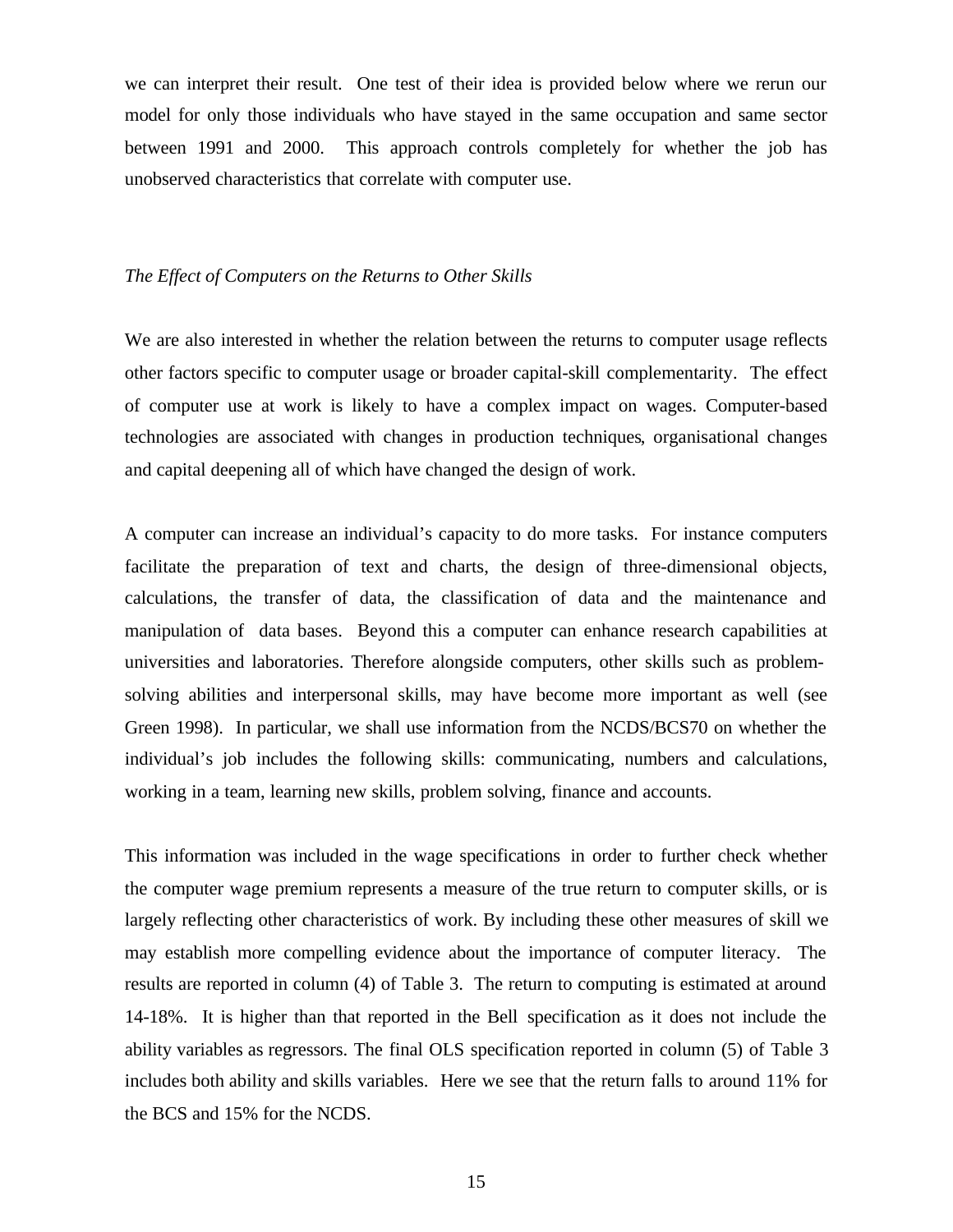## *Using Future Computer Use as a Proxy for Unobserved Ability Effects.*

One theme in the literature is that computer use is an indicator of ability broadly defined to include the ability to adapt and learn. It is an intrinsic characteristic of an individual rather than a skill that can be taught. The earnings equation becomes if explicitly include the effect of ability

$$
Y = X \mathbf{d} + \mathbf{b}C + A + u^*
$$

The new hypothesis is that  $A = \mathbf{k}C + v$ 

Substituting into the earnings equation

 $\overline{a}$ 

$$
Y = X' \mathbf{d} + (\mathbf{b} + \mathbf{k})C + u
$$

We cannot clearly identify the separate contributions of skills and ability to earnings from the estimated coefficient of *C*. One suggestion is that we can use future computer use to measure the value of *A* at time 0. If we let the subscript denote the time period and substitute  $A = \mathbf{k} C_1 + v_1$ 

$$
Y_0 = X_0 \mathbf{d} + \mathbf{q}C_0 + \mathbf{k}C_1 + \mathbf{u}_0 + \mathbf{v}_1
$$

We can obtain point a estimate of **b** and test its significance from  $\mathbf{b} = \mathbf{q} - \mathbf{k}$ . Anger and Schwarze (2002) present estimates of  $(h, k)$ <sup>5</sup> suggesting that between 2% to 6% higher after taking account of the unobserved ability. These estimates are similar to their OLS estimates of the earnings equation but somewhat lower than their random effects estimates.

Table 5 reports the OLS estimates of the return for the 33 year olds in 1991. The estimates are about the same order of magnitude as for the 30 year old BCS members in 2000 and lower than those for the same cohort 9 years later. They are about 14% for men and 9% for women. We can use the 1991 data to implement Anger and Schwarze's hypothesis about future computer use. Use of a computer in 2000 should have no impact on earnings in 1991 if it is a return to a skill or the use of a piece of capital. If computer use is correlated with beneficial unobservables, then future computer use should measure the impact of the unobservables. Future computer use raises current earnings by 4% for men and an insignificant amount for women. If we assume that the effects of the unobservables are constant over time, the difference in the estimates of current and future computer use shows the impact of computer use net of the effect of the unobservables. The implied returns are 8% for men and 2% for women.

<sup>&</sup>lt;sup>5</sup> The estimates of ( $\bm{b}$ , $\bm{k}$ ) are. Men (0.02,0.03) (pooled OLS) (0.03,0.05) (random effects), women (0.04,0.04) (pooled OLS) (0.06,0.04) (random effects)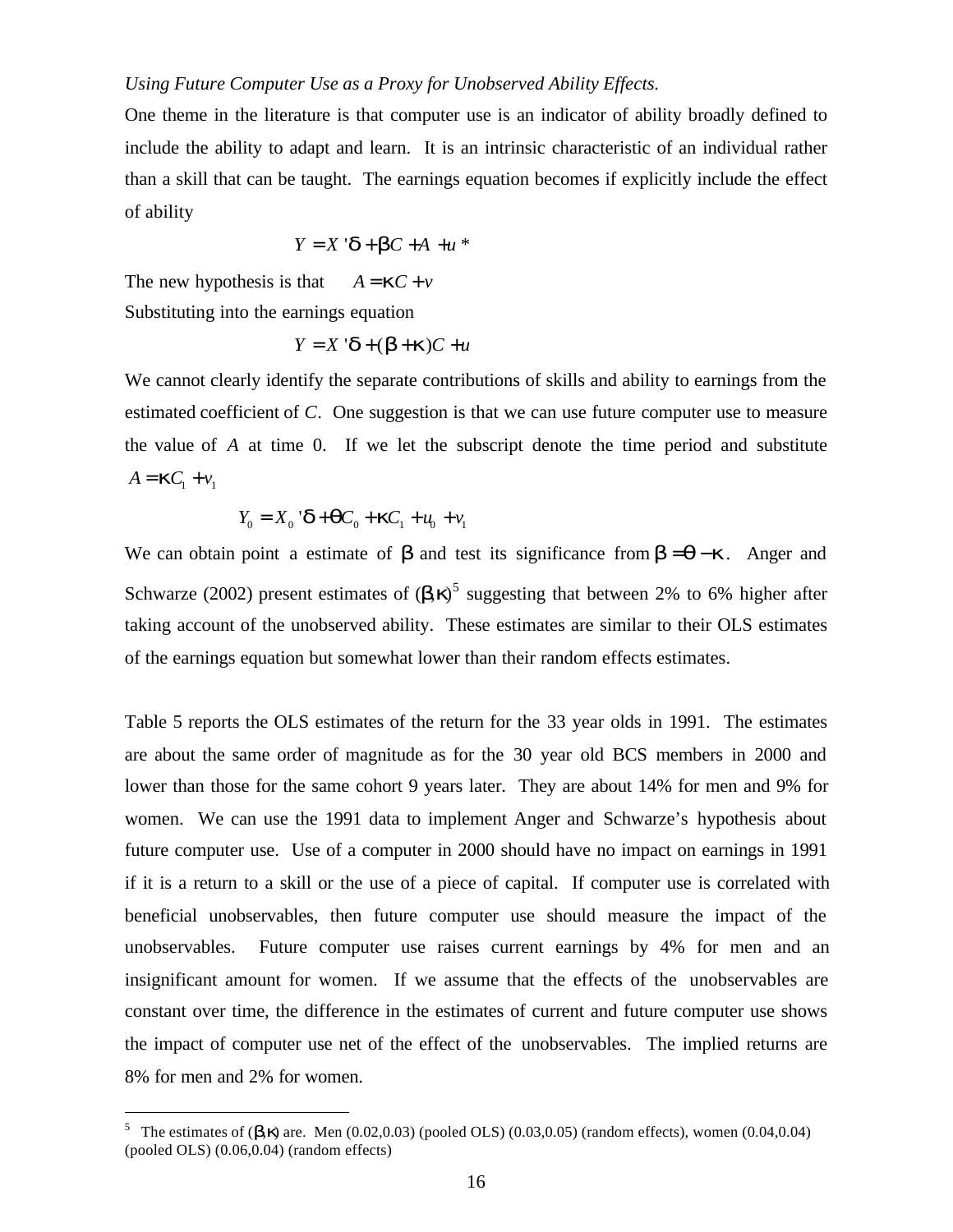Table 6 explores some of the issues we have raised about the timing of computer use using the 'Value Added' specification of Todd and Wolpin (2000). We include 3 dummies identifying those who used a computer in both years, those who used a computer only in 2000 and those who used only in 1991. The last column shows that there is no penalty from ceasing to use a computer nor is there any advantage from being a previous computer user. Men who use a computer in both years obtain a premium of 16% in line with our other estimates. This falls to 5% for those men who only use a computer in 2000. The benefits are larger the sooner a man uses IT. The results for women are different. The return for women increases from 8% to 10% over time. The early female users of computer technology who maintain their use do not have increased earnings advantage.

# *Controlling for Occupational Heterogeneity but using A limited Sample of Respondents who stay in the Same Occupation and Sector.*

A well defined theme in the existing literature is that computer use proxies unobserved job characteristics. We sought to control for this by restricting the samples to those individuals who were in the same industry and same occupation in 1991 and 2000 for the NCDS. Ceasing to use a computer is now associated with a large and significant premium of 17% for men and 21% for women. Men continue to benefit more from using computers in both 1991 and 2000 rather than 2000 only while the converse applies to women. The magnitudes of the returns are much larger than previously. The largest figures are 26% for men and 21% for women. These estimates provide clear additional evidence of the importance of computers when all heterogeneity associated with occupations and job circumstances have been conditioned out.

### *Control Functions: Instrumental Variable and Treatment Effects.*

We have considered estimation methods that have ignored the computer use determination. We can use two different variants of the control function method to explicitly consider the endogeneity of the computer use determination. The 'treatment effects' model (see Barnow et al (1981)) is: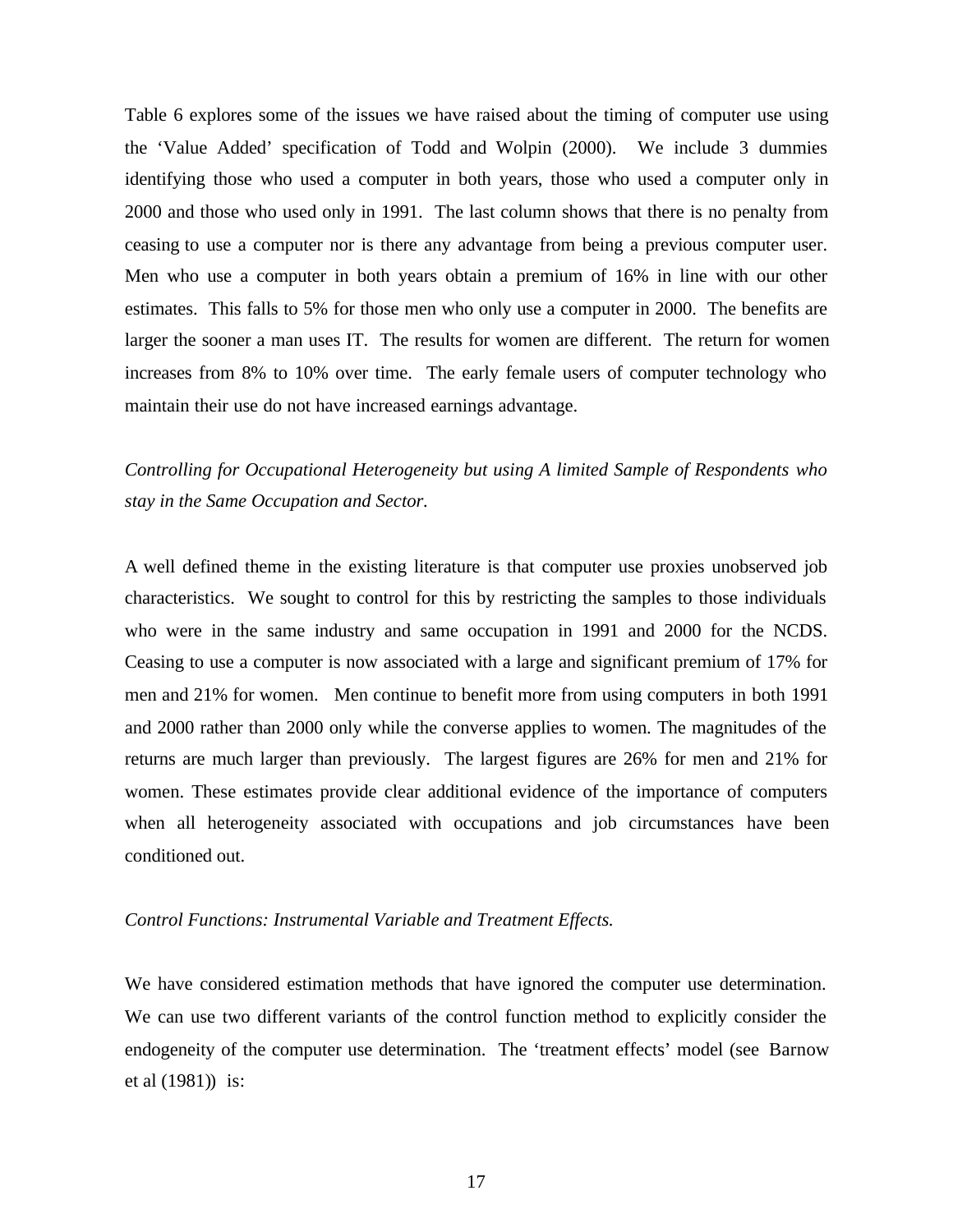$$
Y = X \, \mathbf{d} + \mathbf{b}C + u \tag{4}
$$

$$
C^* = aZ + h \tag{5}
$$

where  $C = 1$  if  $C^* > 0$  and  $C = 0$  if  $C^* \le 0$  and Z is a vector of explanatory variables governing the use of computers.

Estimation of equation (4) by OLS will yield an unbiased estimate of *b* only if *C* is exogenous so we explore the use of Instrumental Variable (IV) methods to analyse the model of equation (4), then we use the control function treatment effects model to model (4) and (5) simultaneously. Finally we the matching methods of Rubin and Rosenbaum (1983) to assess the impact of the computer use at work as a 'treatment' effect.

The use of IV for *C* can be derived by estimating (5) and computing the predicted probabilities from the probit equation. Then in the second step of the 2SLS this prediction is used in the OLS estimation of equation (4). This method will give consistent estimates of the *b* coefficient of the return to computer use.

The IV method has been used by many authors to estimate the rate of return to schooling notably Krueger (1991), Harmon and Walker (1995). Our problem is directly analogous. Namely for the identification of the IV (and the alternative treatment effects model) is provided by including variables in the vector *Z* that are not contained in *X*. That is, there must be at least one variable which is a determinant of the use of the computer at work but can be legitimately be omitted from the earnings equation.

This model can be estimated directly using maximum likelihood estimation or via the Heckman Two Step method where the equation is estimated for the entire sample and appropriate selection terms are included.

For these procedures to be valid (and yield consistent estimates for the *b* coefficient) we need Z to be independent of the u error term in equation (4). To be confident that we have a valid estimation procedure we need to test the endogeneity of computer use and validity and quality of the instruments.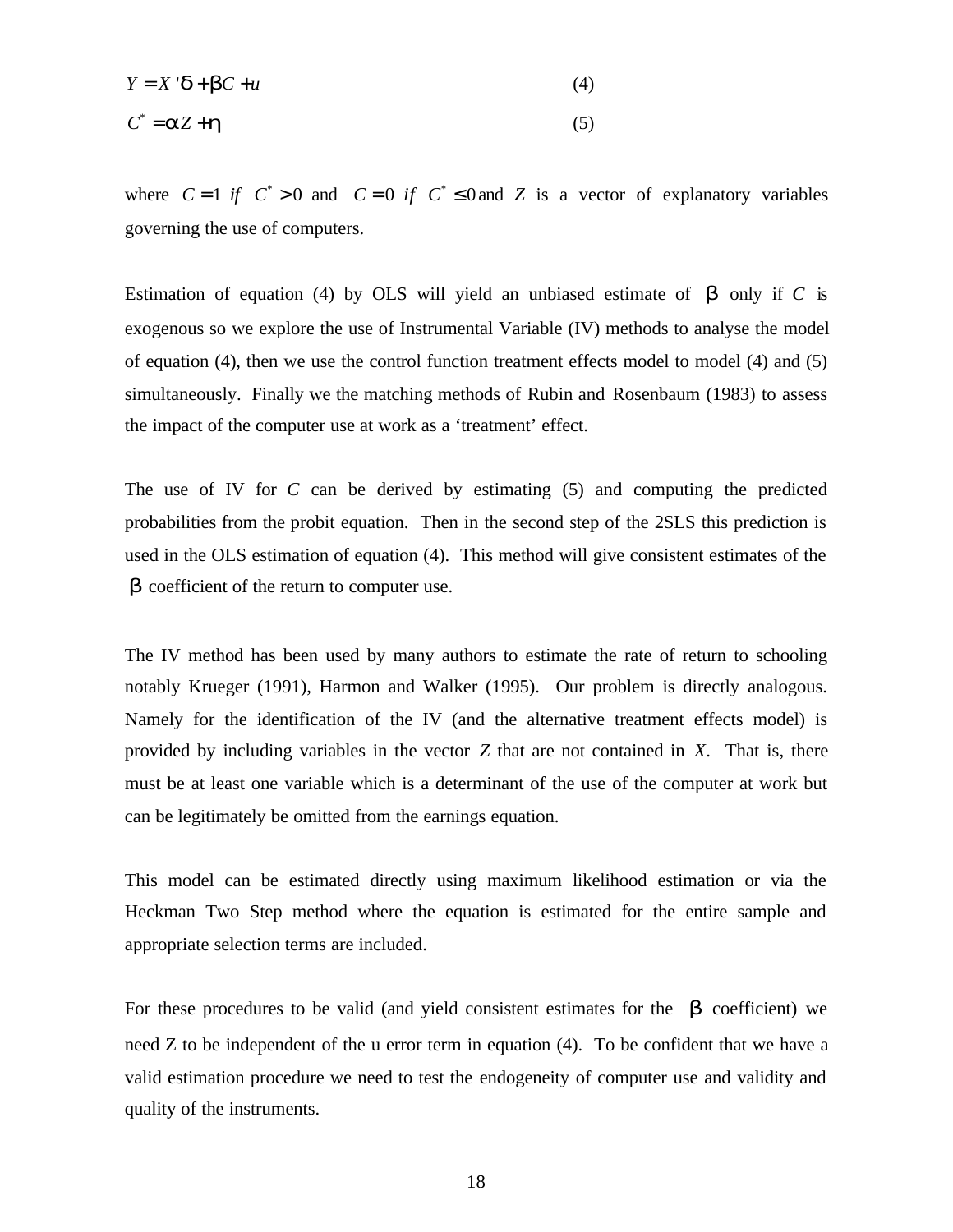## *Hausman t-test for the endogeneity of computer use:*

This test is performed by including the residual of the (reduced form) computer use equation in the OLS earnings equation. A t-test on whether this variable is statistically different from zero will indicate the endogeneity of computer use. This test gives a t value for the NCDS of 6.12 and for the BCS 4.57 clearly indicating the endogeneity of the computing use at work variable<sup>6</sup>.

## *Bound et al (1995) tests for the quality of instruments.*

It has variously been suggested that the quality of the instruments can be tested by running equation (5) with only the exogenous IV as regressors and use an F test to establish the joint significance of these variables in explaining C. If the value of this F test exceeds unity then Bound et al (1995) and others have interpreted this as suggesting that the IVs are sufficiently strong. Joint significance of the IV vaiables in a probit context can be tested with a chi squared test. This gives a value of 1261.55 for the BCS and 1707.8 for the NCDS. Both of which are highly significant. Secondly Bound et al (1995) argue that the addition of the IVs to the reduced form earnings equation needs to improve the  $\bar{R}^2$  of that equation. This is the case for both the NCDS and BCS data.

### *Sargan (1958) test of Instrument Validity.*

One suggested test (Sargan (1958)) for IV validity attempts to test the orthogonality of the instruments. This suggests running equation (5), computing the predicted IV for C, estimating equation (4) with the fitted values of C as an additional regressor, computing the residuals from this equation (4) and then regressing these on the Z IVs. If the uncentred  $R^2$ exceeds its critical value then one can reject the null hypothesis that the instruments are valid. In the case of the BCS this value is 0.0002 and for the NCDS it is 0.0022. These statistics suggest that the IVs in our model are valid. (When there is more than one IV it is possible to use the Sargan type test above to establish whether additional IV variables are valid and hence test for over-identifying restrictions.)

*Durbin-Wu-Hausman Test for Misspecification.*

 $\overline{a}$ 

 $6$  Obviously there is a problem computing standard residuals in the probit model. Angrist and Krueger (2001) point out that residuals from a linear probability model will be adequate replacements in this context.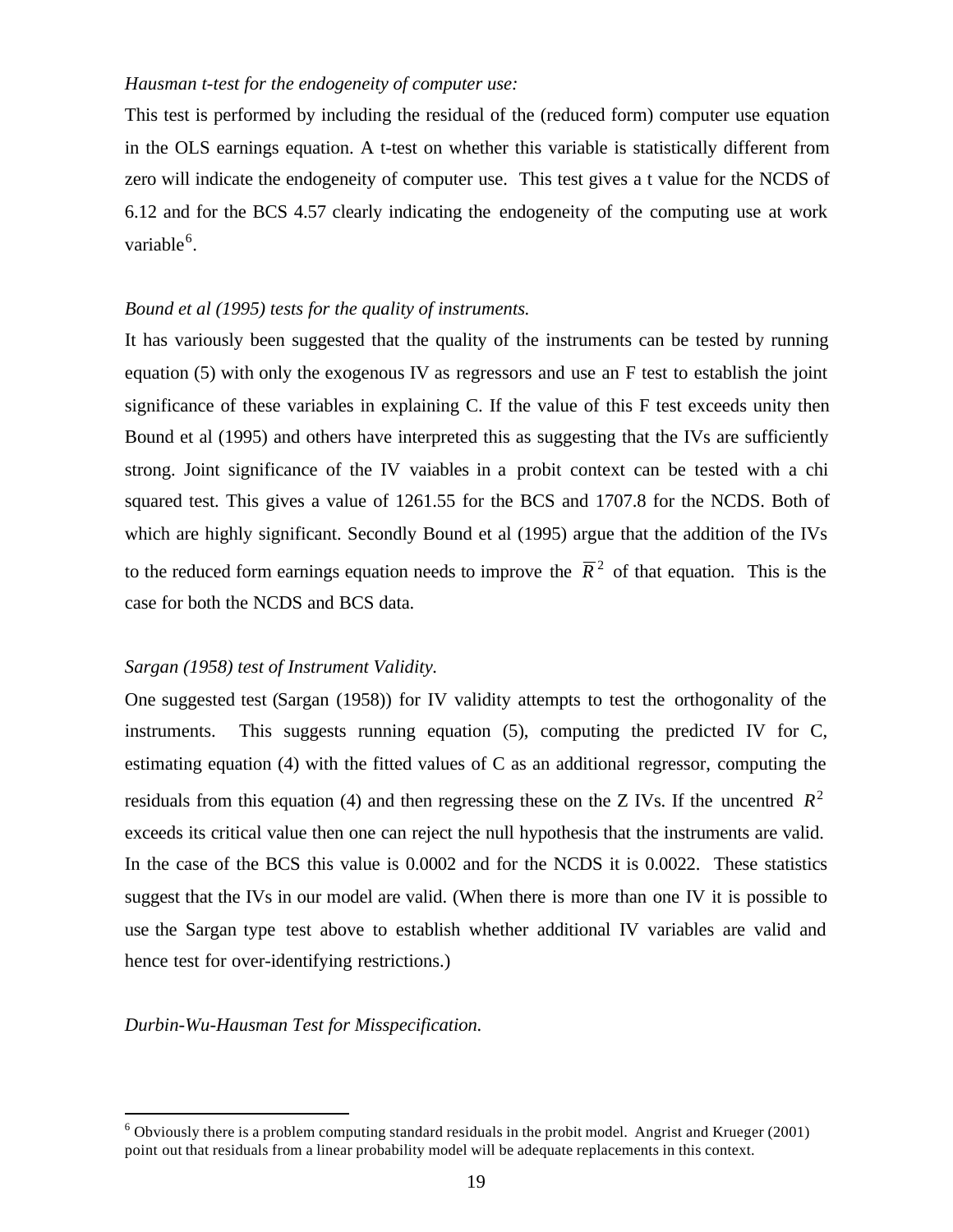Another recognised alternative test is to perform a Wald test for misspecification. This however requires a generalised inverse. The alternative (equivalent) approach devised by Wu (1973) and Hausman (1978) is to estimate a perform an F test on the additional regressors in an augmented regression of equation (4) to include the fitted values of the C equation. An algebraic derivation of this result can be found in Davidson and MacKinnon (1993). For the NCDS this additional regressor gives a t value of 7.8 and in the BCS a t value of 5.78.<sup>7</sup>

Even if our model passes these tests it should be remembered that in finite sample the IV estimates are biased. This bias worsens if the instruments are only weakly correlated with the endogenous explanatory variable or the IVs are correlated with the equation (4) error term. Clearly then, the use of IV or OLS estimation is a matter of a trade-off. Using OLS will give biased estimates if there is endogeneity of the C variable. Any 2SLS estimator is less efficient than OLS. However as the sample size increases and the quality of the instruments improves then the coefficient estimates will become more consistent. We therefore need to be confident about the quality of the instruments we wish to use to explain computer use at work.

 It should also be remembered that the IV approach is quite restrictive (see Heckman (1997)) and does not completely overcome the selectivity problem. This is so since it assumes (in our case) one of the following. Either the effect of computer use is the same for all persons with X characteristics. Or, if the effect of computer use on earnings is not the same for all persons with X characteristics, then individuals must not base their decision to enter a job (or stay in a job that involves use of computers) on unobserved characteristics which affect the earnings premium from computer use. This last assumption requires that the individuals have no private information on their expected gain from computer use – or that they do not act on it.

This restriction on the validity of IV estimation may have a bearing on its interpretation. It must be remembered that the **b** coefficient will not necessarily yield estimated for the gain for the average person with  $X$  characteristics – rather it will measure the earnings premium from computer use of those with high values of:

 $\overline{a}$ 

<sup>&</sup>lt;sup>7</sup> This t-test is the same as the F test in the case of one additional regressor – i.e. an F test with 1 degree of freedom.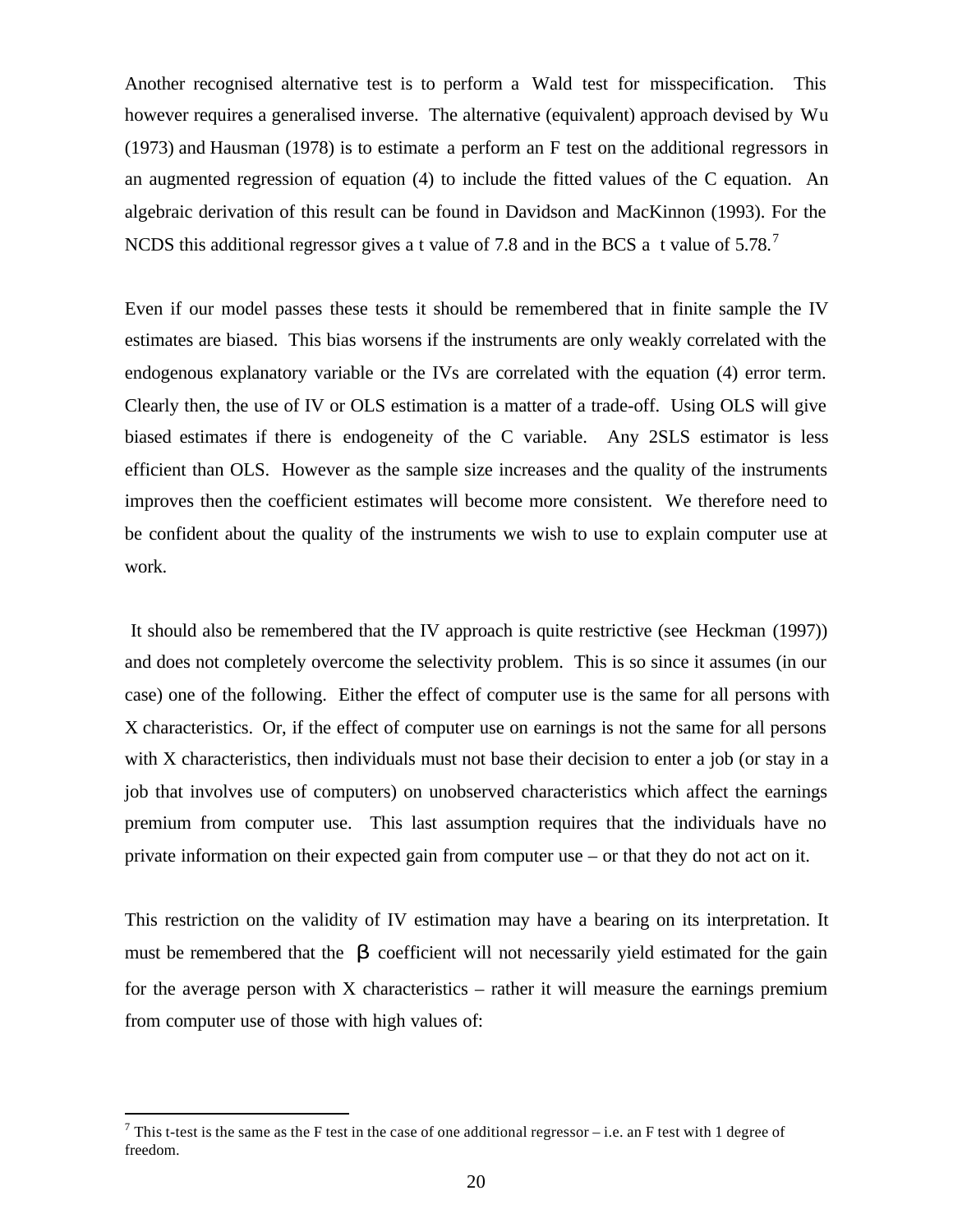$$
E(u_1 - u_0|X, Z, C = 1)
$$

 $\overline{a}$ 

where  $u_1$  is the stochastic error in the earnings equation for those who do use a computer in work and  $u_0$  is the error in the same equation for those who do not use a computer in their work. Hence, the more important are positive unobservable factors for those who use computers in work, the higher will be the  $\boldsymbol{b}$  coefficient.<sup>8</sup>

We use several empirical strategies to deal with the issue of computer related endogeneity to determine whether or not the computer pay differential is a real consequence of computer use or is capturing some unobserved attributes.

There are three sources of potential endogeneity involved in this analysis: computer literacy, employment and education. We would expect that the number of men and women in the younger cohort would have higher levels of post-compulsory education and be more computer literacy than in the older cohort. Therefore, for instance, the OLS estimates of the returns to education and computer use between both cohorts may reflect nothing more than selectivity on the basis of ability into education, and computerisation. Therefore, it is paramount that we control for these sources of endogeneity especially when contrasting the returns to education and computer use for men and women in our two cohorts.

Companies are likely to provide training and equipment first to workers whose productivity is likely to increase the most from the use of a computer. The non-random selection of workers with particular skills poses a problem for the interpretation of ordinary least squares estimates if these workers would have earned a higher wage in the absence of computers. This potential endogeneity is important to consider as whether or not there is a wage differential between the two cohorts under investigation is of particular interest and possibly sample selection into various measures of computer literacy may be different for the two cohort groups. This is because there has been a substantial expansion in the use of computers in recent years and we would expect *ceteris paribus* a smaller return to computer use at work for the younger cohort than for the older cohort.

<sup>&</sup>lt;sup>8</sup> This provides an intuitive explanation of why the IV coefficient estimate is invariably higher (and in most cases double) in many rates of return to education studies.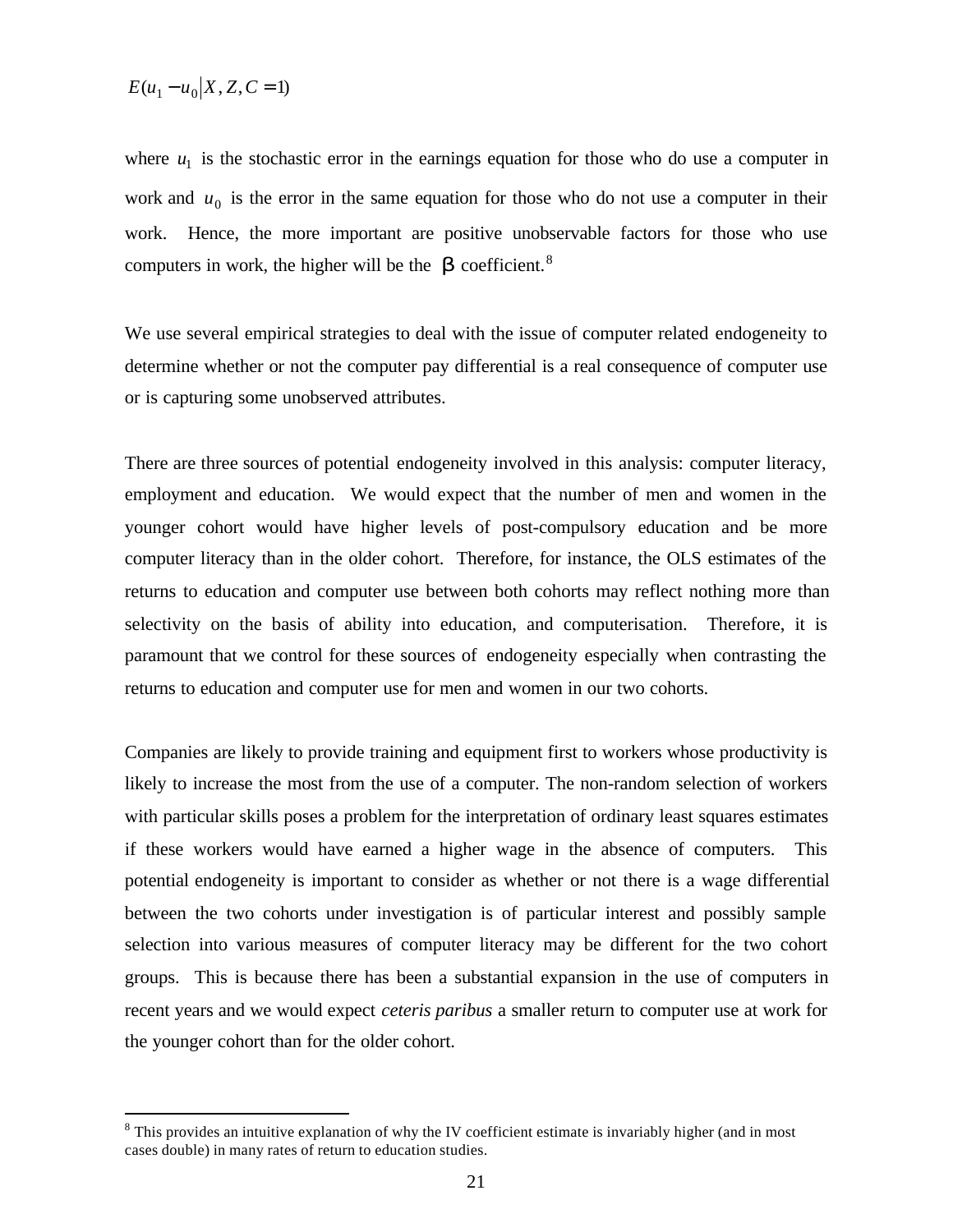The IV results contrast sharply with the other results form all the other estimation methods. The results are reported in columns 6 and 7 of Table 4. As has been found in the returns to schooling literature the IV estimate of a return can often be double that found from the OLS estimation. Our IV-II model in the NCDS uses the lagged value of computer use from the 1991 data at an earlier sweep as an additional regressor. Previous computer use is not known for the BCS survey.

## *Panel Data Estimation.*

If the effects of unobserved heterogeneity are constant over time, fixed effects estimators should sweep out their effects.

$$
Y_0 = X_0 \mathbf{d} + \mathbf{b}_0 C_0 + A + u_0
$$

$$
Y_1 = X_1 \mathbf{d} + \mathbf{b}_1 C_1 + A + u_1
$$

Taking first differences for example gives

$$
Y_1 - Y_0 = (X_1 - X_0) \mathbf{d} + (b_1 - b_0)C_1 + b_0(C_1 - C_0) + u_1 - u_0
$$

Anger and Schwarze constrain  $\mathbf{b}_0 = \mathbf{b}_1$  and find that no significant change in earnings for computer use. DiNardo and Pischke (p.302) argue that the widening dispersion of earnings in the UK during the eighties may be due to changing returns to unobserved skills so that the earning growth equation may still contain the effects of *A*. We set out the unusual effects on coefficient estimates that are possible in a fixed effects panel data context in Appendix B.

The standard panel model estimates are shown in the last two columns of Table 3. The random effects estimates are in line with the values we expect from are other results. They suggest returns of 17% for men and 13% for women. As in other studies, the fixed effects gives a much lower return to computer use than the other techniques. The estimate for men falls from 0.171 in the OLS results to 0.063 in the fixed effects model with even larger effect for women. The fixed effect model assumes that the effect of the unobservables remains constant over time. This implies a constant return and a constant value for the unobservable. This seems unlikely to be the case, for example, for an unobserved skill or occupation specific factor particularly over a long period and a time of great technical change. There is another reason for being cautious about the use of fixed effects. The estimates are based on the data for those individuals who have changed their value of the computer use variable over the nine years from 1991 to 2000. In our case, there is a substantial number of people who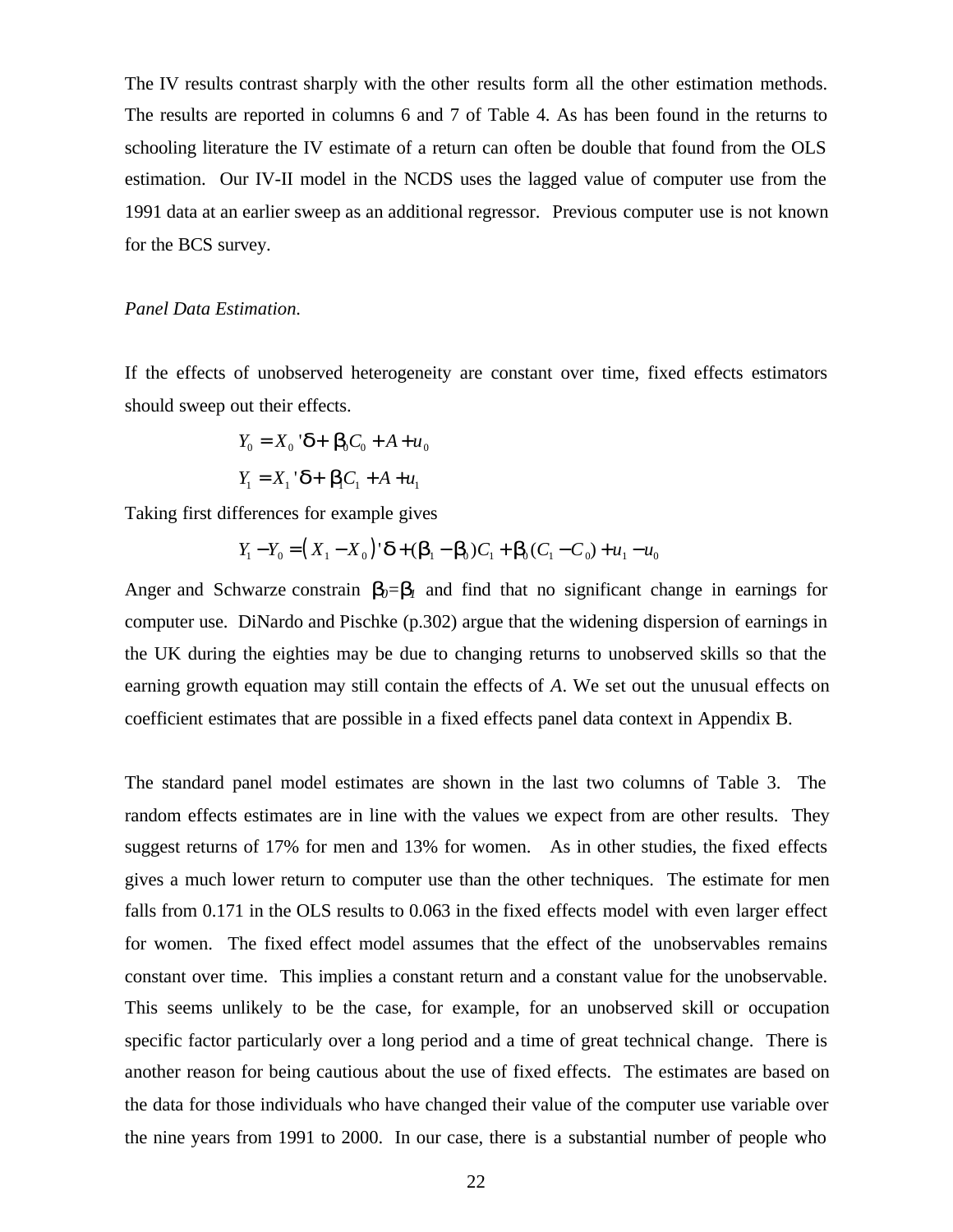used a computer in 1991 who did not do so in 2000. We suspect that several of these individuals actually moved to jobs in which their computing was done for them. Since these individuals are unlikely to experience pay falls as they stopped using computers, the fixed effects estimates may be understating the advantage of using a computer.

## *The Matching Approach – Estimation of the Treatment Effect.*

The alternative approach that we use is the matching technique to control for endogeneity bias in the returns to computer use at work. It is possible that the ability to use a computer is linked with unobserved individual characteristics that also influence the wage. For similar reasons the coefficient of education may be biased as well. The matching approach involves including measures in our regressions which proxy for the correlated unobserved individual characteristics. Studies that have used the matching approach have concentrated on omitted ability bias and have used observed measures of ability such as reading and math tests (see for example Blundell et al. 2000). This approach is equivalent to *matching* individuals on the basis of these observed measures of ability. The effectiveness of recorded variables to proxy for unobserved determinants of computer use (and education) will depend on the quality of the data used. The NCDS and BCS70 are particularly rich in this regard.

The matching approach using propensity score methods was first suggested by Rosenbaum and Rubin (1983). They developed this methodology to facilitate the comparison between treated and untreated observations in a non-experimental setting. Matching estimators try to re-establish the condition of the experiment when no such data is available by choosing a comparison group from all the non-treated such that the selected group is as similar as possible to the treatment group in terms of their observable characteristics. The method has been recently applied extensively to the evaluation of training programmes (see Dehejia and Wahba (1998, 1999) and Heckman, Ichimura and Todd (1999)). The method is now being more widely applied to any situation in which a comparison is sought between two groups where the assignment to the groups is non-experimental and non-random. Hence the methodology can be applied to the assessment of the effect of computer use at work on earnings. This section sets out how the matching method using propensity scores can be applied to the problem of assessing the treatment effect of computer use in on earnings in work.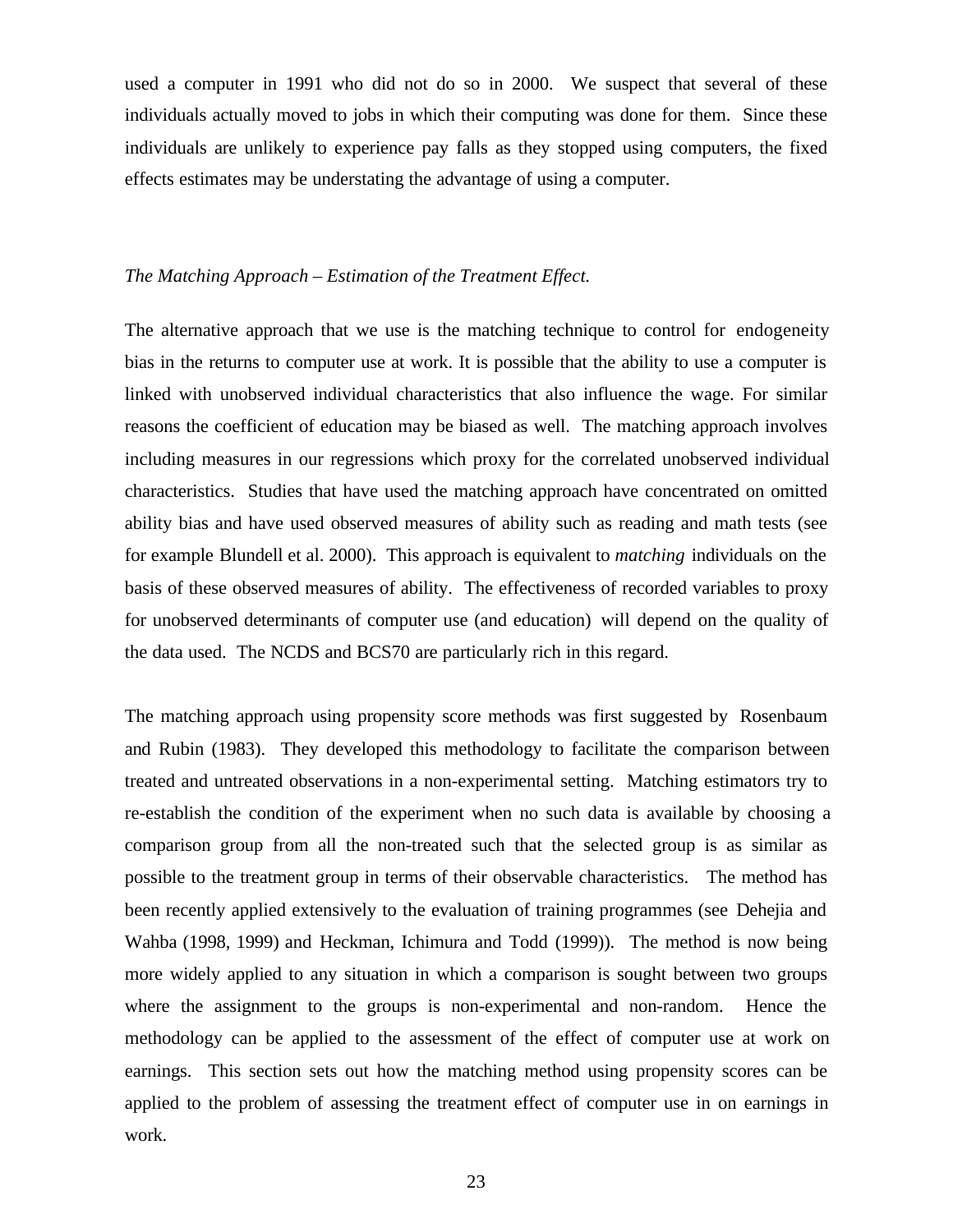Using the potential outcome notation of Rubin (1974), let  $Y_{i1}$  represent the earnings outcome when i uses a computer at work i.e.  $C_i = 1$  and let  $Y_{i0}$  represent the earnings outcome when i does not use a computer at work. The fundamental problem in the assessment of attrition bias is that there is missing data since only  $Y_{i1}$  or  $Y_{i0}$  can be observed and we cannot observe the counterfactual for each person.

In this context we can therefore write the realised outcome for i as:

$$
Y_i = C_i Y_{i1} + (1 - C_i) Y_{i0}
$$

In order to facilitate ease of terminology we will use the terms familiar from the evaluation literature. Hence we may write the 'Treatment Effect' for unit i as:

$$
\boldsymbol{t}_i = Y_{i1} - Y_{i0}
$$

Considering the whole population we can write the 'Average Treatment Effect' (ATE) as:

$$
ATE = E[Y_{i1} - Y_{i0}]
$$

 $\overline{a}$ 

where the first term on the right hand side is only observed for those who use a computer at work and the second term is only observed for those who do not. The expectation is taken over the whole sample. Hypothetically this expression would give the average outcome difference effect in the sample of responding rather than dropping out. In practice of course we do not observe each individual in both of the two states and so without further assumptions the expression is impossible to evaluate. The crucial assumption underlying the propensity score method is the conditional independence assumption<sup>9</sup>.

 $9$  Note that his assumption is variously called the 'unconfoundedness' or 'ignorable treatment assignment' assumption. For simplicity we refer to it as conditional independence.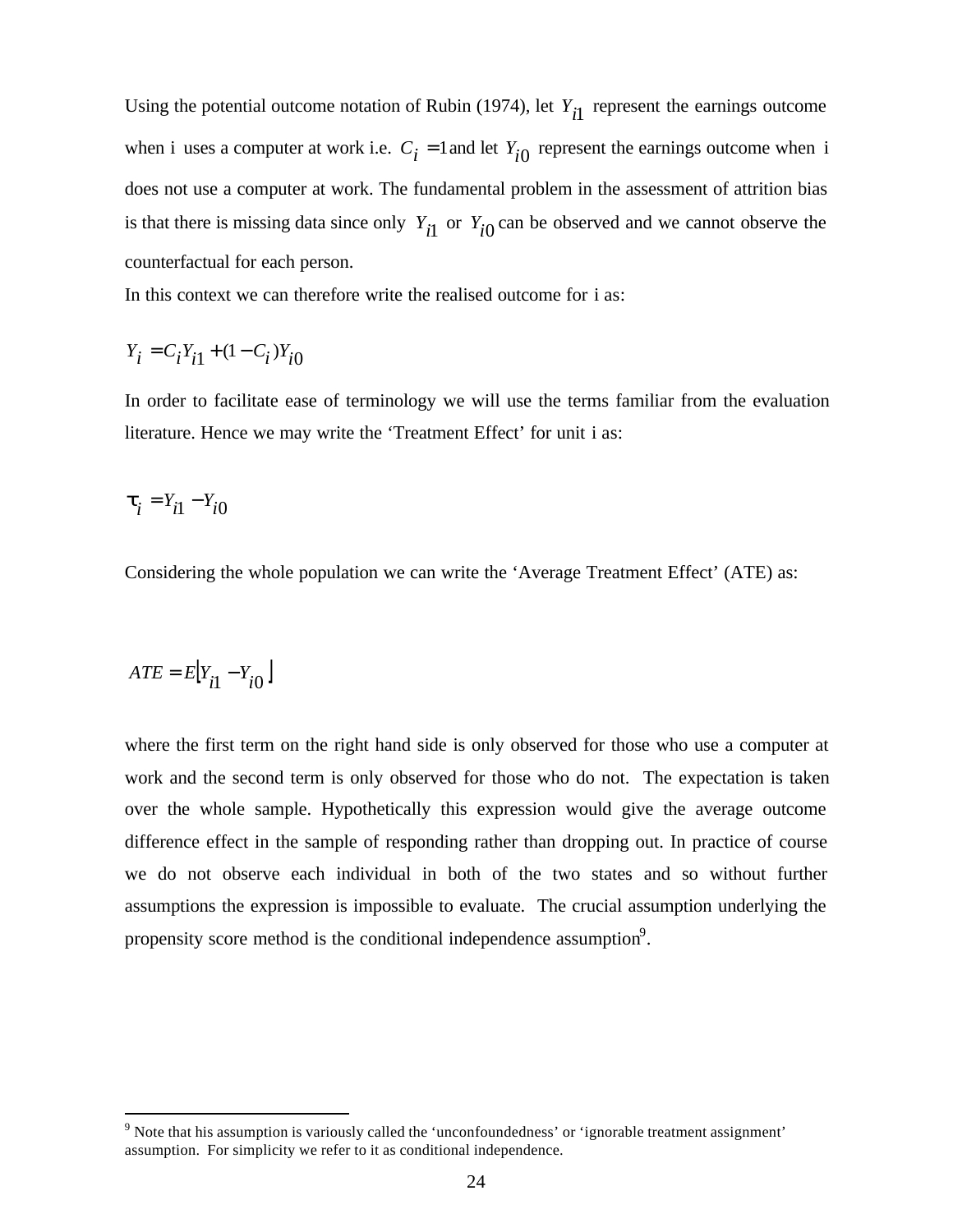**Definition 1.** Rosenbaum and Rubin (1983): CONDITIONAL INDEPENDENCE ASSUMPTION (CIA). *Assignment to computer use (treatment), C<sup>i</sup> is conditionally independent given pretreatment variables X<sup>i</sup> if:*

$$
C_i \perp Y_{i1}, Y_{i0} \mid X_i
$$

This is a very strong and restrictive assumption as it requires that assignment to using a computer at work (treatment) is associated only with observable variables and therefore that all the relevant differences between the users of computers and non-users are captured in these observable attributes, and that conditional on them, computer use can be taken as random.

The power and attraction of the CIA assumption is that it validates comparisons for units with the same value of the covariates:

$$
E[Y_{i1}|C_i = 1, X_i] = E[Y_{i1}|C_i = 0, X_i] = E[Y_{i1}|X_i]
$$
  

$$
E[Y_{i0}|C_i = 0, X_i] = E[Y_{i0}|C_i = 1, X_i] = E[Y_{i0}|X_i]
$$

The implication of this assumption then is that if we can match up the treated and non-treated people on their covariates then a conditional comparison (given these  $X_i$ ) is valid. This allows us to establish a condition under which an average treatment effect (ATE) is identified.

Given the CIA assumption the population ATE is identified:

$$
ATE = E[Y_{i1} - Y_{i0}]
$$
  
=  $E[E[Y_{i1}|C_i = 1, X_i] - E[Y_{i0}|C_i = 0, X_i]]$ 

where the outer expectation is taken over  $X_i$ .

In principle one could make this comparison operational if there were a small discrete number of possible covariates with a limited number of values. In this situation with a large number of observations in the dataset there would be a sufficient number of people in each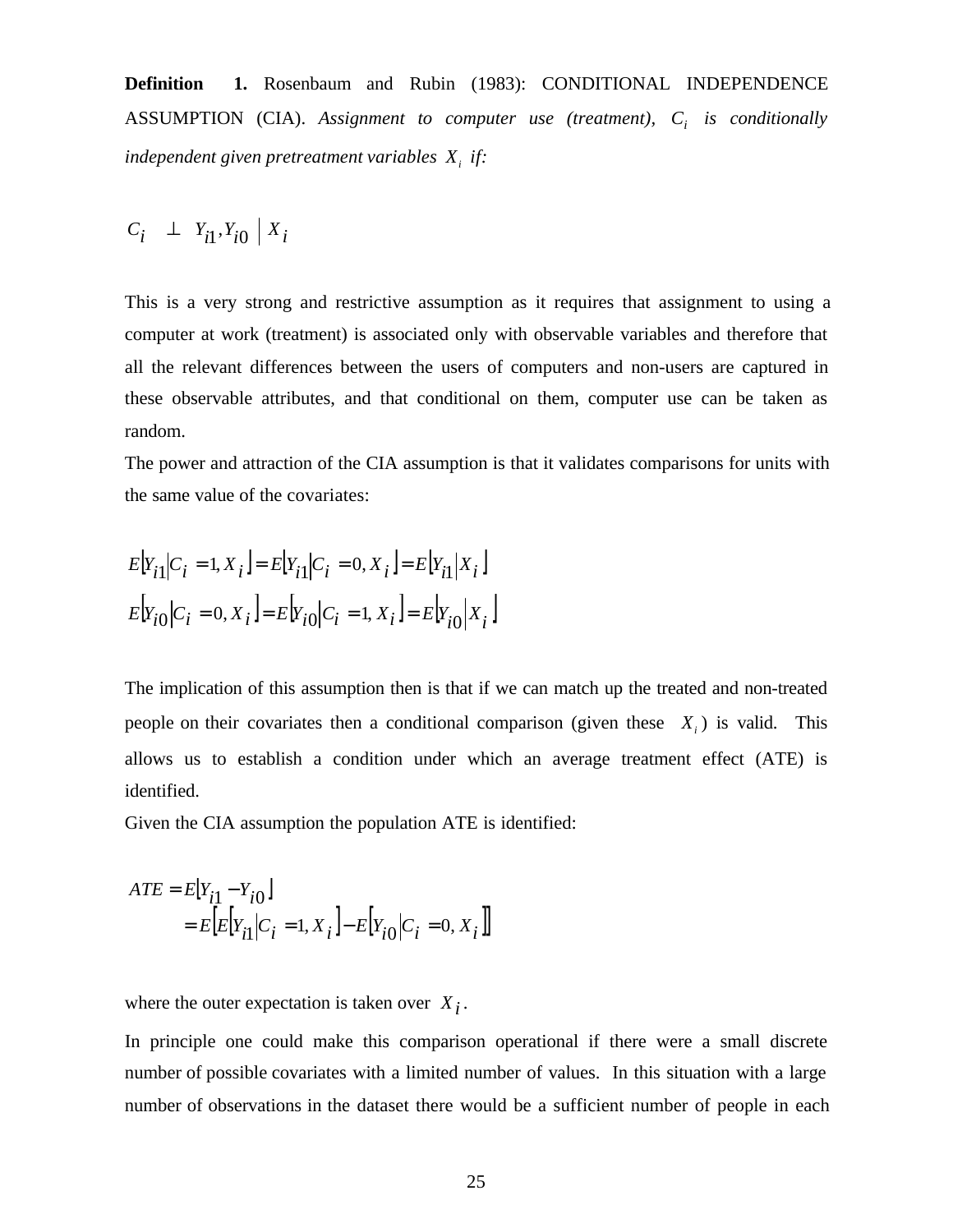cell to do the matching. When this is not the case the alternative of the propensity score is useful.

**Definition 2.** *The propensity score is the conditional probability of computer use given the exogenous variables:*

$$
p(X_i) \equiv \Pr(C_i = 1 | X_i)
$$

The propensity score has two important properties:

## **Lemma 1** THE BALANCING PROPERTY.

$$
C_i \perp X_i \mid p(X_i)
$$

This property asserts that attrition and the observed covariates are conditionally independent given the propensity score. Combined with the CIA assumption the balancing property suggests the key property of the propensity score:

## **Lemma 2** .CIA GIVEN THE PROPENSITY SCORE.

*If assignment to attrition is conditionally independent then assignment to computer use is independent given the propensity score.*

$$
C_i \perp Y_{i1}, Y_{i0} \mid p(X_i)
$$

R&R show that you can identify the ATE using the propensity score with matching. Hence the ATE can be written as:

$$
ATE = E\big[E\big[Y_{i1}\big|C_{i} = 1, p(X_{i})\big] - E\big[Y_{i0}\big|C_{i} = 0, p(X_{i})\big]\big]
$$

The implication of this is that matching on the propensity score can be used to directly compare those who use a computer with those who 'look like' them but do not. Obviously it should be stressed again that the validity of this expression is crucially dependent on the restrictive CIA assumption.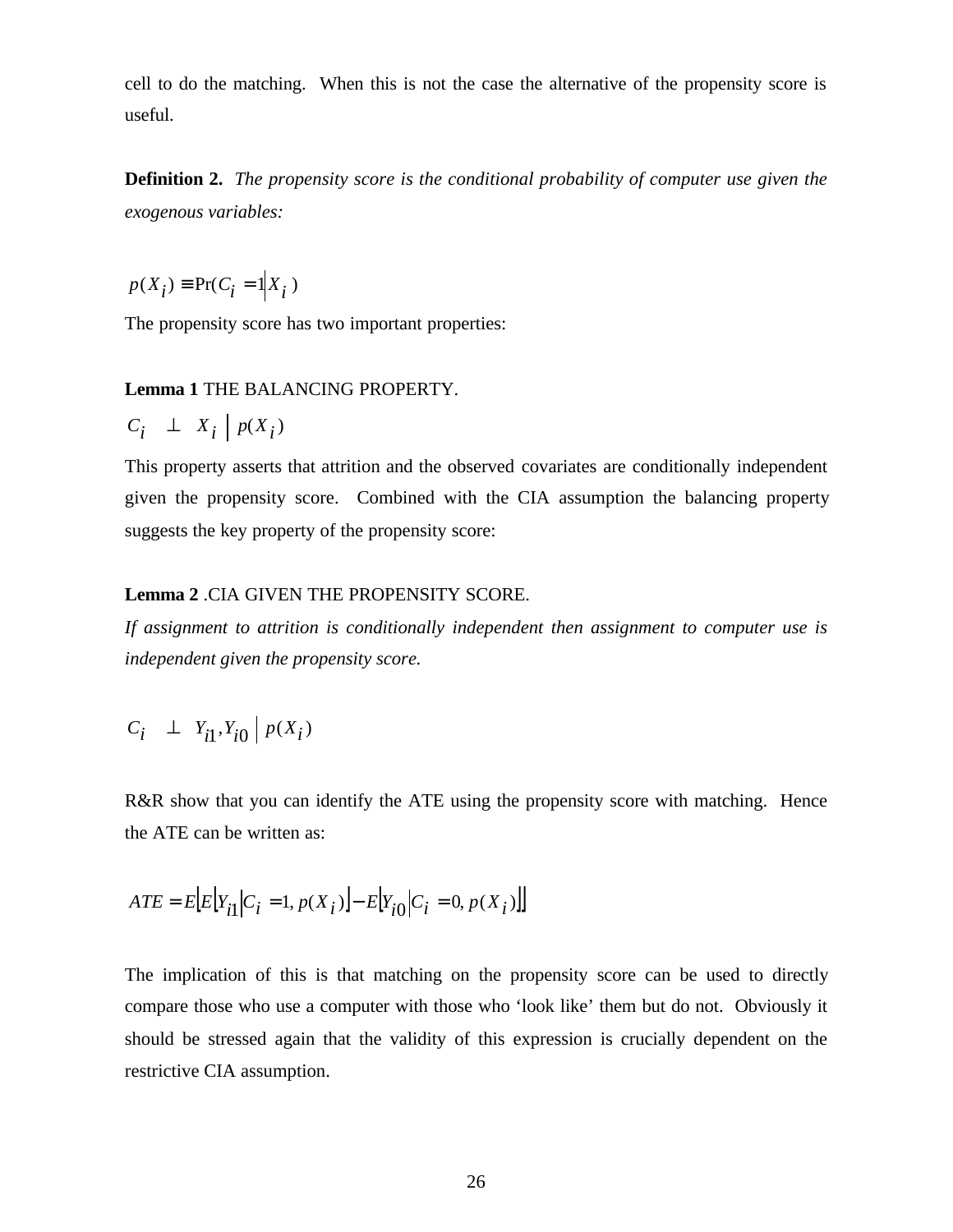If the unobserved factors are adequately proxied in the data, then this proxy approach is less restrictive than the Instrumental Variable or Treatment Effects approach. This is because using the matching technique we do not restrict the causal impact of the proxy variables on labour market outcomes as only operating through the computer use variable. Hence, this method also controls for the standard problem of bias in the returns to education.

The ATE for our two data sets are reported in column 9 of Table 4. The results suggest that the ATE of computer use is around 13% in the NCDS and 10% in the BCS. These estimates are not dramatically different than the OLS or Random effects or value added model. It is worth noting that the ATE effect for women in the NCDS is insignificant.

## **5. Conclusion**

This paper examined the relationship between computer use, and earnings. Using a variety of estimation techniques and two cohort surveys this study represents the most recent attempt to examine empirically the return to computer use for the UK. The NCDS and BCS cohort data sets we used are unique in providing direct information on computer resources used at work, therefore many of the problems with earlier studies in the analysis of the returns to computer were overcome. In addition, the use of different sets of conditioning variables by different authors and exploring how the rate of return to computing estimates may vary with the use of different estimation techniques was instructive.

This paper reviewed the evidence on several different research themes in the literature. The paper investigated: whether computers and skills are complements; whether those that use computers are simply the more able (Bell (1996)); whether there is a distinction between simply using a computer at work and the level of skill or ability a person has with computers (DiNardo and Pischke (1997); whether the variable relating to future computer use can be used as an adequate test of the computer return being only a return to unmeasured ability. We also explored whether the estimation technique used for the analysis makes a substantive difference.

Broadly speaking, our conclusion is that in the UK there is good evidence to suggest that the rate of return to computer use is between 10-15%. The precise estimate will depend on the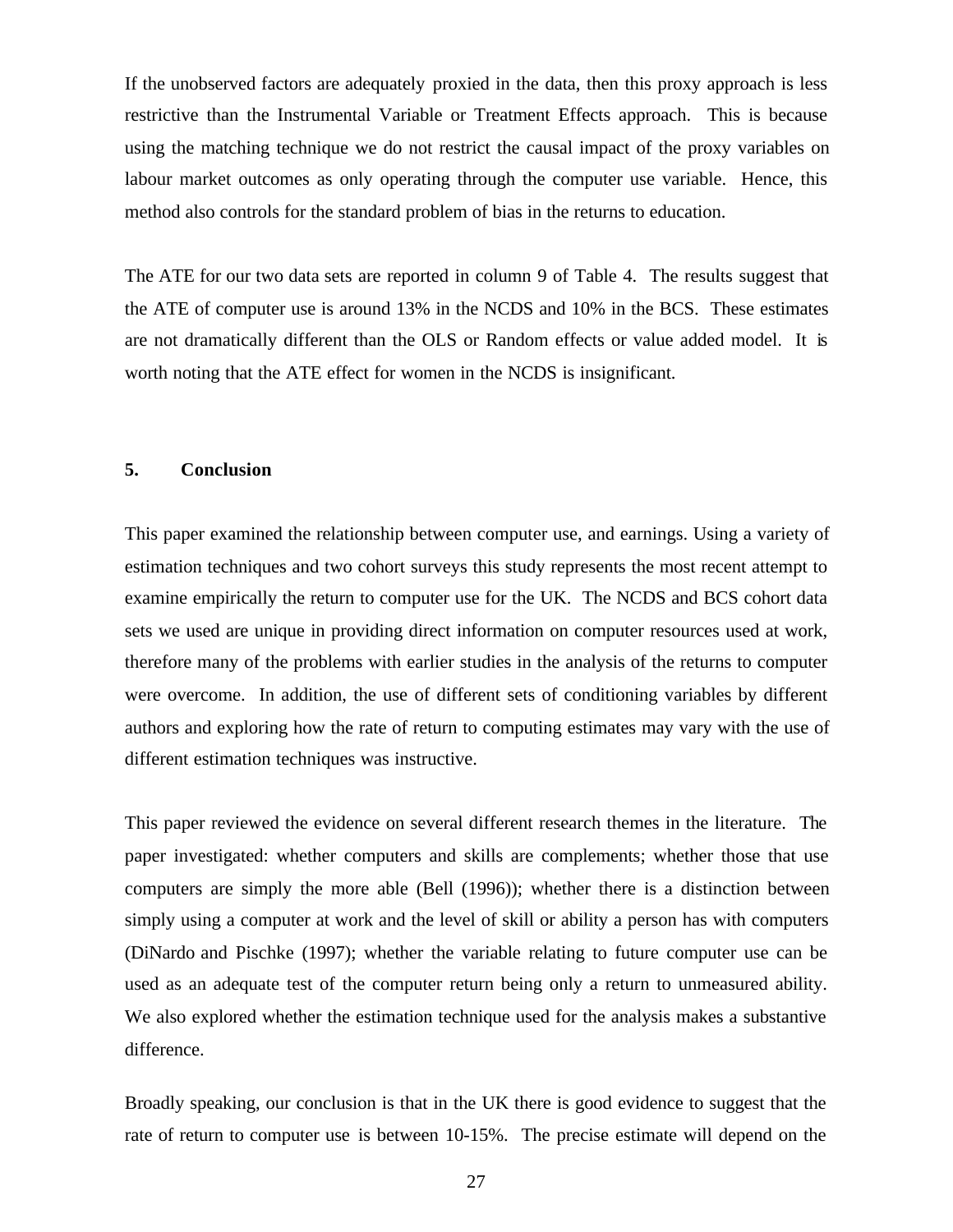extent: to which unobserved heterogeneity is controlled for, the degree to which we can control for the endogeneity of ability with using a computer. Our estimates suggest that the treatment effects model and matching techniques do not provide dramatically different estimates than the fully conditioned OLS estimates. However we suggest that the use of IV techniques may not be that helpful in identifying the size of the return to computing for the average individual. Our results suggest that the return to computing is different across generations as the older NCDS cohort have a slightly higher return than the BCS cohort born 12 years later. It is possible that this effect is due to the fact that in the BCS cohort computer skills are more commonplace and can accordingly command less of a premium in the labour market. We also established that the return to computer use is lower for women than men, particularly in the earlier cohort. This is in large part due to the pattern of computer use in female secretarial and clerical occupations. On the methodological issues which this paper addresses we suggest a careful interpretation of IV methods and panel techniques since the interpretation of results which use those techniques is not necessarily straightforward.

We are aware that our results are at variance with the most recent contributions to the literature. We submit that in large part our larger returns are a result of having: better ability data to condition on and using more appropriate econometric techniques which explicitly model the endogeneity of the use of computers. Notwithstanding, the estimation issues, there are also a variety of other factors which may give rise to the higher returns found in this data. Most specifically, we believe our estimates of the return may be higher since there may be a shortage of computer skills in the UK than in the US and Germany over the 1990s. It should also be borne in mind that we use cohort data which overcomes the aggregations problems associated with the other empirical studies (which use cross section data) and as a result may understate the rate of return to computer use.

Our discussion of the return to computer use sought to establish the size of the differential rather than the reasons for its existence. We would be surprised if there were not substantial advantages to computer use, although this is of course remains an empirical matter. There is clearly room for disagreement about whether any estimated differential represents a return to an acquired skill or a return to unobserved ability. In any case, the parameters of this particular debate are often set too narrowly because the kind of data that are typically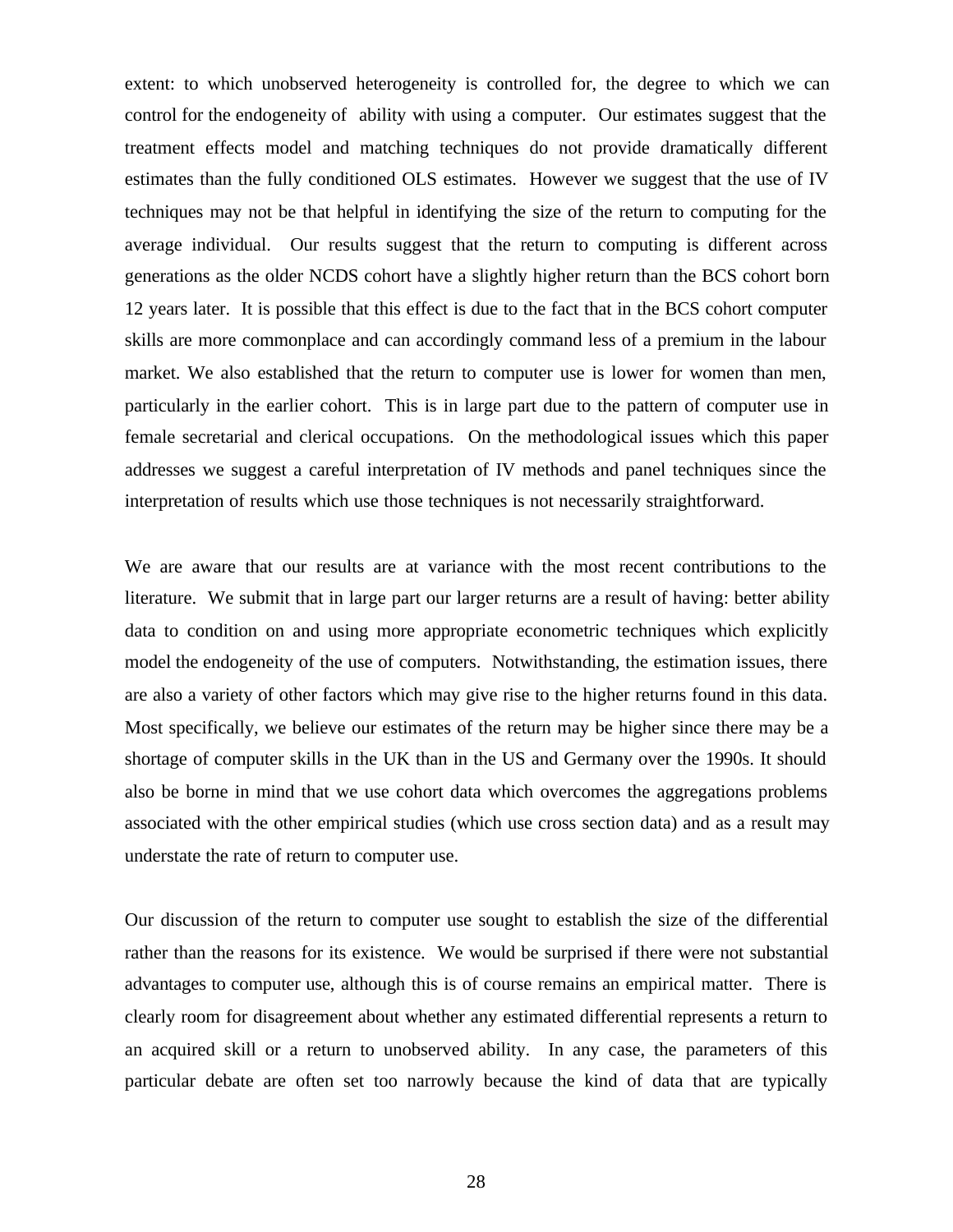employed cannot pin down the reasons for the computer differential<sup>10</sup>. Everyone agrees that the earnings equation is in reality a reduced form equation reflecting demand and supply conditions, but we tend to neglect demand factors such as the level of technology because we do not often observe firm characteristics in typical survey data. We would argue that variation in firm characteristics are an important contributor to unobserved heterogeneity. Estimates of computer differentials are based on data drawn from the eighties and nineties when computer technology was being widely introduced across a broad spectrum of occupations and industries. Presumably the more competitive and innovative firms would have embraced the new technology first. In this context, we would be astonished if there were not significant returns to computer use. Our estimates may be high compared with a number of other estimates, but they do not surprise us.

 $\overline{a}$ 

 $10$  Except in the polar case of a zero return.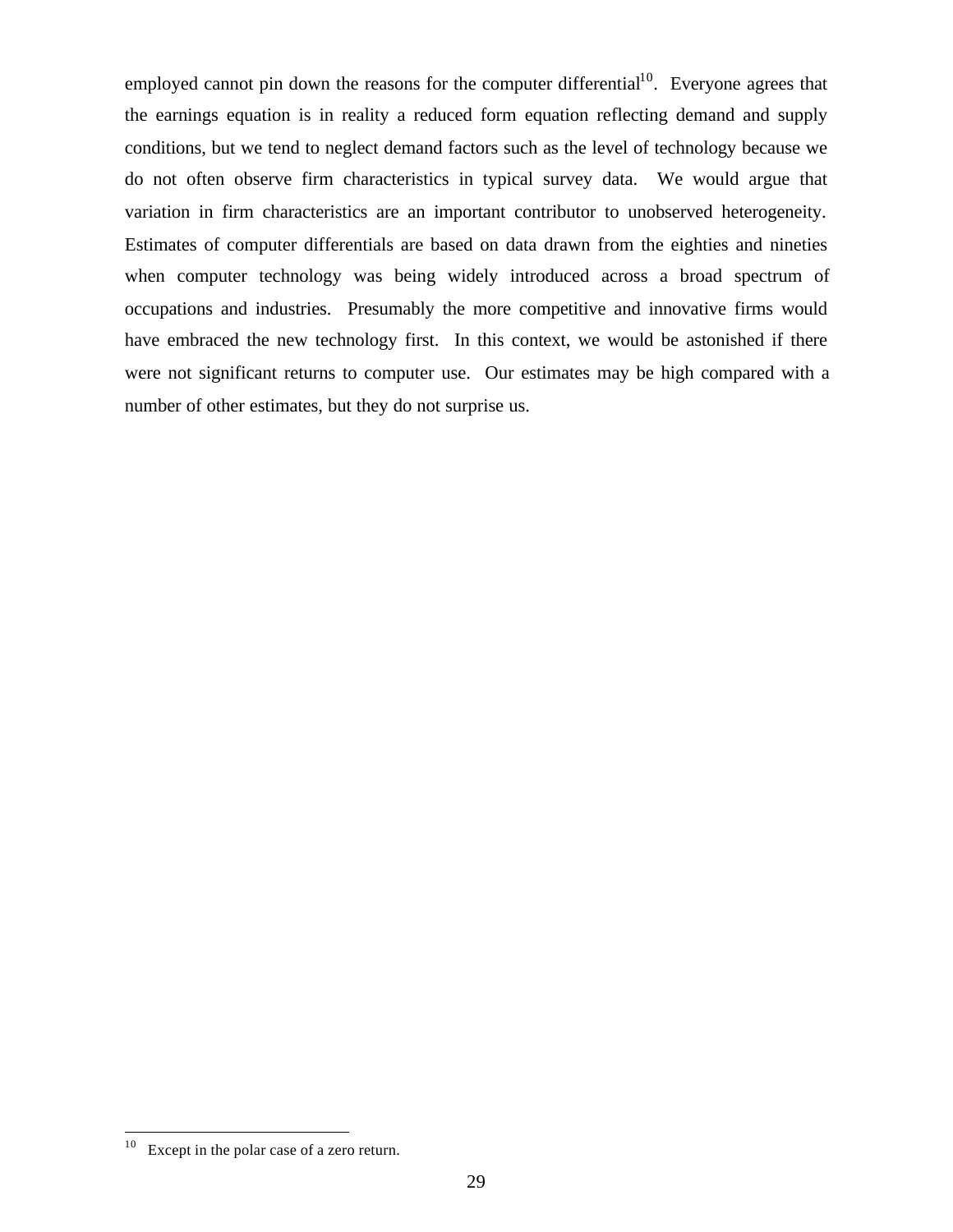# **Table 1 – Percentages Using Computers at Work**

| Group               | <b>BCS</b> | <b>NCDS</b> | <b>NCDS</b> |  |  |
|---------------------|------------|-------------|-------------|--|--|
|                     | 2000       | 1991        | 2000        |  |  |
|                     |            |             |             |  |  |
| All workers         | 53.81      | 42.02       | 52.25       |  |  |
|                     |            |             |             |  |  |
| Gender              |            |             |             |  |  |
| Men                 | 56.64      | 47.22       | 47.33       |  |  |
| Women               | 51.14      | 39.50       | 57.31       |  |  |
|                     |            |             |             |  |  |
| <b>Education</b>    |            |             |             |  |  |
| NVQ none            | 46.15      | 35.11       | 41.56       |  |  |
| NVQ1                | 57.70      | 44.68       | 55.32       |  |  |
| NVQ <sub>2</sub>    | 43.20      | 36.01       | 48.50       |  |  |
| NVQ3                | 59.03      | 47.41       | 60.19       |  |  |
| NVQ 4               | 71.71      | 58.35       | 72.99       |  |  |
| NVQ 5               | 77.78      | 53.15       | 72.07       |  |  |
|                     |            |             |             |  |  |
| Race                |            |             |             |  |  |
| White               | 53.99      | 41.87       | 52.33       |  |  |
| Non-white           | 54.53      | 54.14       | 51.24       |  |  |
|                     |            |             |             |  |  |
| <b>Sector</b>       |            |             |             |  |  |
| Construction        | 28.29      | 21.29       | 32.32       |  |  |
| Financial           | 97.56      | 81.80       | 96.00       |  |  |
| <b>Public Admin</b> | 88.13      | 63.49       | 83.41       |  |  |
| <b>Health</b>       | 57.21      | 30.60       | 56.25       |  |  |
| Education           | 75.87      | 53.17       | 66.80       |  |  |
|                     |            |             |             |  |  |
| <b>Occupations</b>  |            |             |             |  |  |
| <b>Managers</b>     | 82.50      | 64.71       | 81.65       |  |  |
| Professional        | 90.64      | 69.90       | 86.35       |  |  |
| Associated          | 85.47      | 51.17       | 77.55       |  |  |
| Professional        |            |             |             |  |  |
| Clerical            | 94.11      | 60.60       | 90.25       |  |  |
| Craft               | 33.60      | 25.00       | 34.72       |  |  |
| <b>Sales</b>        | 64.30      | 28.78       | 51.15       |  |  |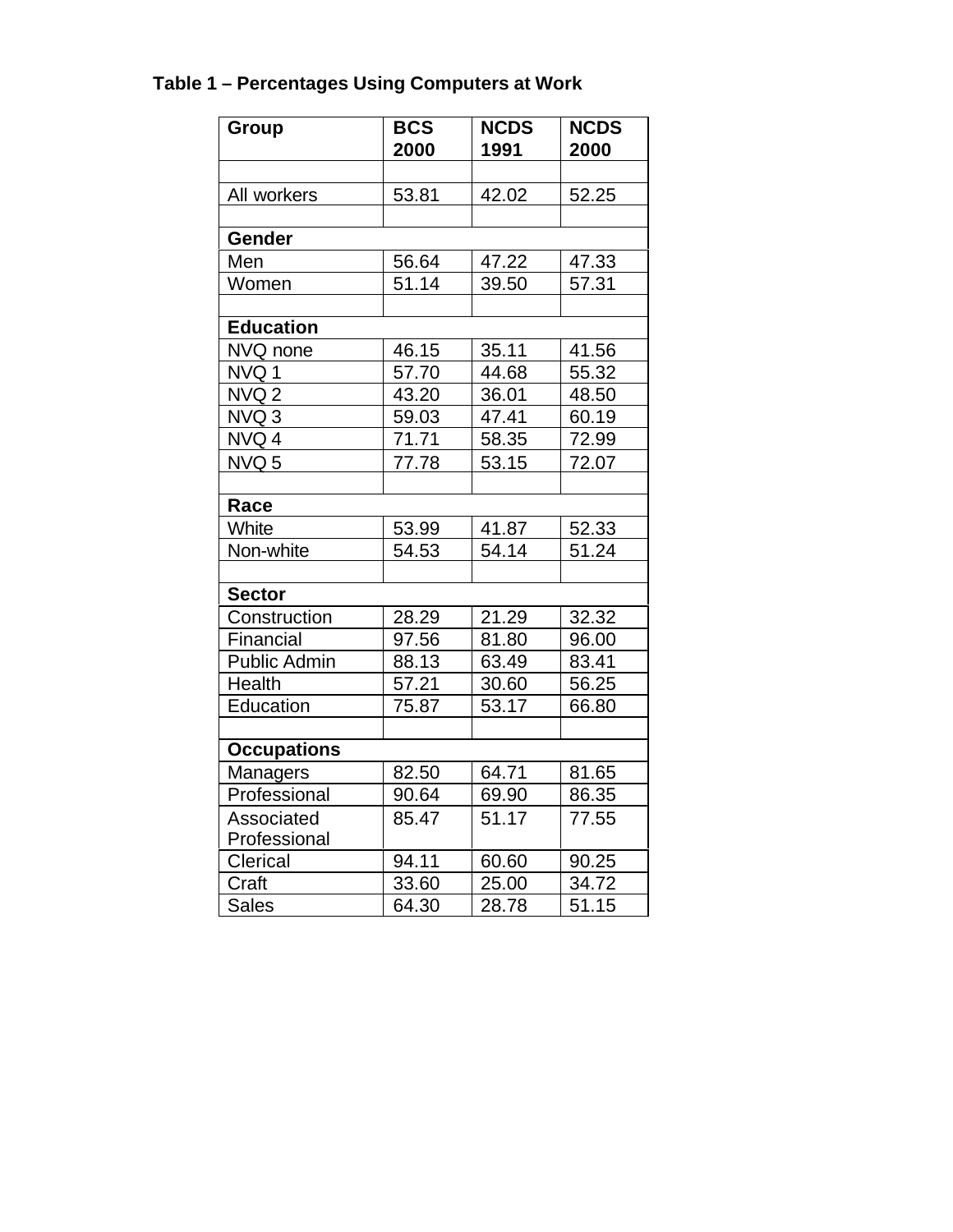# **Table 2 –Potential Instrumental Variables for the use of a Computer at Work in 2000**

|                                      |                 | Do you use a computer at work? |       |                    |       |  |  |
|--------------------------------------|-----------------|--------------------------------|-------|--------------------|-------|--|--|
|                                      |                 | <b>NCDS 2000</b>               |       | <b>BCS in 2000</b> |       |  |  |
| <b>CAPI use</b>                      |                 | Yes                            | No.   | Yes                | No    |  |  |
| Attitudes section completed          | <b>No</b>       | 2.98                           | 12.93 | 2.51               | 10.06 |  |  |
| by respondent                        | Yes             | 97.02                          | 87.07 | 97.49              | 89.94 |  |  |
|                                      |                 |                                |       |                    |       |  |  |
| <b>Attitudes to computers</b>        |                 |                                |       |                    |       |  |  |
| Computers at work are destroying     | Agree           | 31.79                          | 57.99 | 26.43              | 50.21 |  |  |
| people's skills                      | Disagree        | 68.21                          | 42.01 | 73.57              | 49.79 |  |  |
|                                      |                 |                                |       |                    |       |  |  |
| Computers enrich the lives of users  | Agree           | 49.99                          | 54.94 | 50.79              | 58.32 |  |  |
|                                      | <b>Disagree</b> | 50.51                          | 45.06 | 49.21              | 41.68 |  |  |
|                                      |                 |                                |       |                    |       |  |  |
| Every family should have a computer  | Agree           | 56.04                          | 63.86 | 56.99              | 64.69 |  |  |
|                                      | <b>Disagree</b> | 43.96                          | 36.14 | 43.01              | 35.31 |  |  |
|                                      |                 |                                |       |                    |       |  |  |
| Learning to use a computer is more   | Agree           | 13.14                          | 34.61 | 10.17              | 29.48 |  |  |
| trouble than it is worth             | Disagree        | 86.86                          | 65.39 | 89.83              | 70.52 |  |  |
|                                      |                 |                                |       |                    |       |  |  |
| <b>Previous use of computers</b>     |                 |                                |       |                    |       |  |  |
| Previous use of computers at work in | Yes             | 63.78                          | 19.21 |                    |       |  |  |
| 1991                                 | <b>No</b>       | 36.22                          | 80.79 |                    |       |  |  |
|                                      |                 |                                |       |                    |       |  |  |
| <b>Computers at home</b>             |                 |                                |       |                    |       |  |  |
| Do you have a PC at home?            | Yes             | 78.55                          | 57.76 | 58.05              | 39.55 |  |  |
|                                      | No.             | 21.45                          | 42.05 | 41.95              | 60.18 |  |  |
| Do you use a computer at home more   | Less            | 54.86                          | 81.22 | 64.17              | 81.27 |  |  |
| or less than once a week?            | More            | 45.14                          | 18.79 | 35.83              | 18.73 |  |  |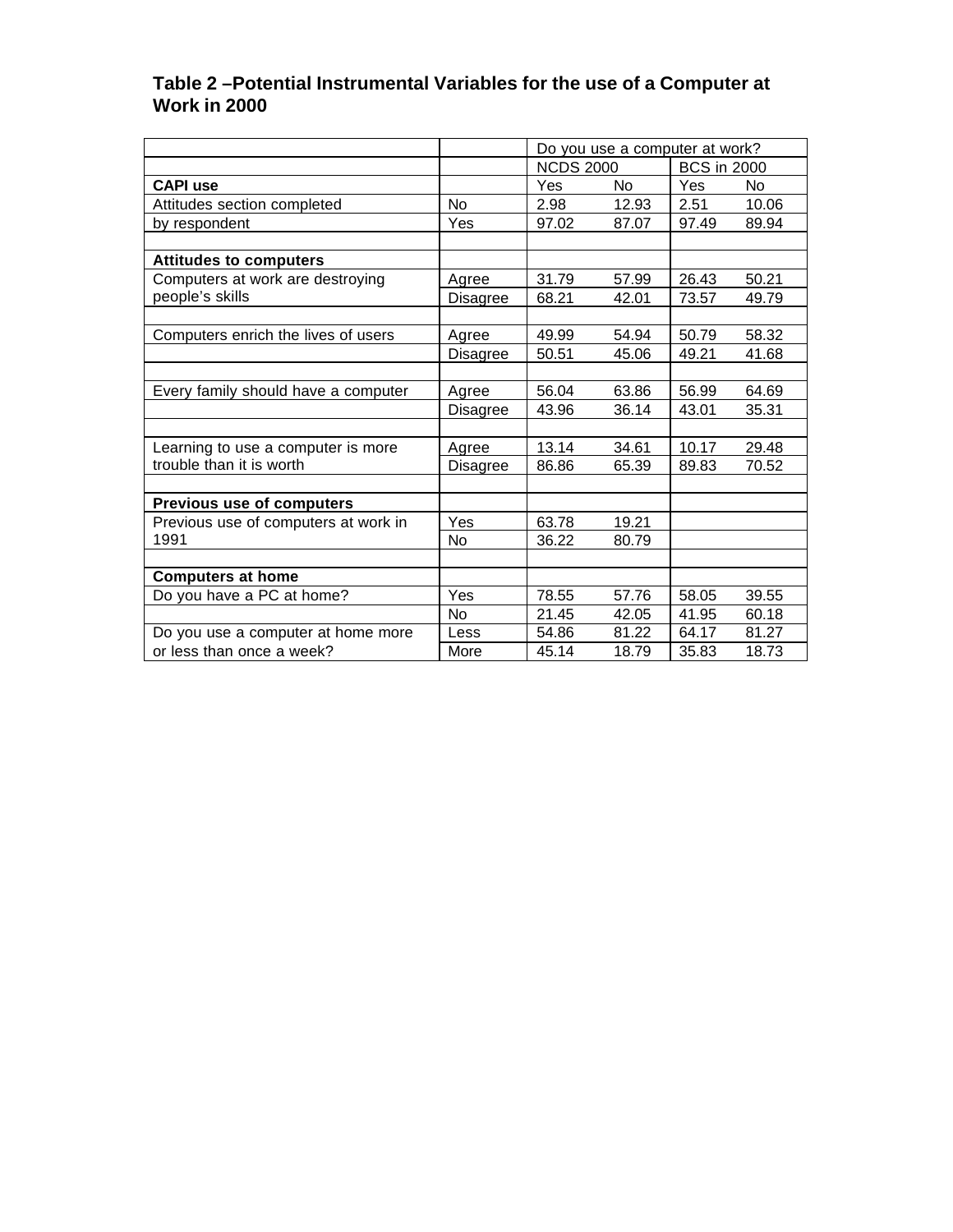| Author               |                  | Kreuger                          |                | DiNardo & Pischke |                                  |       | Bell                                              |       | <b>Dickers</b><br>on $\&$<br>Green | Handel                                                                                                                              |                                              | Anger & Schwarze     |         |                 |             | Krashinsky              |                      | Oosteerbeek |                 |              | Entorf & Kramarz |          |                                   |            |             |       |
|----------------------|------------------|----------------------------------|----------------|-------------------|----------------------------------|-------|---------------------------------------------------|-------|------------------------------------|-------------------------------------------------------------------------------------------------------------------------------------|----------------------------------------------|----------------------|---------|-----------------|-------------|-------------------------|----------------------|-------------|-----------------|--------------|------------------|----------|-----------------------------------|------------|-------------|-------|
| Earnings<br>variable |                  | Hourly wage                      |                |                   | Hourly wage                      |       | Hourly wage                                       |       | Hourly<br>wage                     | Hourly wage                                                                                                                         |                                              | Monthly pay          |         |                 | Hourly wage |                         | Hourly wage          |             |                 | Monthly wage |                  |          |                                   |            |             |       |
| Country              |                  | <b>US</b>                        |                |                   | Germany                          |       | <b>UK</b>                                         |       | <b>UK</b>                          |                                                                                                                                     | $\overline{US}$                              |                      | Germany |                 |             |                         | <b>US</b>            | Netherlands |                 |              | France           |          |                                   |            |             |       |
| Data                 |                  | CPS CPS High*<br>secret<br>aries |                |                   | Qualification &<br>Career Survey |       | <b>NCDS</b>                                       |       | <b>Skills</b><br>Survey            | CPS                                                                                                                                 |                                              | <b>GSOEP</b>         |         |                 |             | Twin data               |                      | 53-yr olds  |                 |              | LFS & TOTTO      |          |                                   |            |             |       |
| Data Type            |                  | <b>Cross Section</b>             |                |                   | <b>Cross Section</b>             |       | Cohort                                            |       | Cross<br>Section                   |                                                                                                                                     | <b>Cross Section</b><br><b>Cross Section</b> |                      | Cohort  |                 | Cohort      |                         | <b>Cross Section</b> |             |                 |              |                  |          |                                   |            |             |       |
| Date                 |                  | 1989 1989 1984                   |                |                   | 1991/2                           |       | 1991                                              |       | 1997&<br>2001                      |                                                                                                                                     | 1991                                         |                      | 1985-99 |                 |             | 1992 to 1994            |                      | 1993        | 1985-87         |              |                  |          |                                   |            |             |       |
| Technique            | OLS              | OLS                              | <b>OLS</b>     | OLS OLS OLS       |                                  |       | OLS                                               | OLS   | OLS                                | <b>OLS</b>                                                                                                                          | OLS                                          | <b>OLS</b>           | $OLS$   | OLS             | RE          | RE                      | FE                   | FE          | <b>OLS</b>      | FE           | <b>OLS</b>       | OLS      | FE                                | <b>OLS</b> | OLS         | FE    |
| Gender               |                  | M-W M-W M-W                      |                |                   |                                  |       | $M-W$ $M-W$ $M-W$ $M-W$ $M-W$                     |       | $M-W$                              |                                                                                                                                     |                                              | $M-W$ $M-W$ $M-W$    | M       | W               | M           | W                       | M                    | W           |                 | M-W M-W      |                  |          | $M-W$ M-W $M-W$ $M-W$ $M-W$ $M-W$ |            |             |       |
| Estimate             |                  |                                  |                |                   |                                  |       | $0.162$ 0.093 0.110 0.171 0.083 0.069 0.157 0.101 |       | 0.136                              | 0.234   0.146   0.084   0.025   0.063   0.012   0.027   -0.00d0.013   0.205   0.075   0.111   0.123   0.096   0.158   0.059   0.006 |                                              |                      |         |                 |             |                         |                      |             |                 |              |                  |          |                                   |            |             |       |
| (t-value)            | $(20.2)$ $(3.0)$ |                                  | (7.3)          | (28.5)(11.9)(9.9) |                                  |       | (8.3)                                             | (4.4) | (9.7)                              | (26.0)(14.8)(8.6)(5.3)                                                                                                              |                                              |                      |         | $(9.7)$ $(2.5)$ |             | (4.0)                   | $(0.2)$ $(1.8)$      |             | $(5.1)$ $(1.6)$ |              | (3.6)            | (38)     | $(2.7)$ $(26)$                    |            | (8.4)       | (0.9) |
| Controls             | K1               | K <sub>2</sub>                   | K <sub>3</sub> | D&P               | D&P D&P                          |       | B1                                                | B1    | D&G                                | H                                                                                                                                   | H                                            | H                    |         |                 |             | A&S A&S A&S A&S A&S A&S |                      |             | Kr              | Kr           | $\Omega$         | $\Omega$ | $\Omega$                          |            | E&K E&K E&K |       |
|                      |                  |                                  | Ed             |                   |                                  | Tools |                                                   | Abil  | <b>Skills</b>                      |                                                                                                                                     |                                              | <b>Skills Skills</b> |         |                 |             |                         |                      |             |                 |              |                  |          |                                   |            | Ex          | Ex    |
|                      | Occ              | Sec                              |                |                   | Occ                              | Occ   | Occ                                               | Occ   |                                    |                                                                                                                                     |                                              | Occ                  | Occ     | Occ             | Occ         | Occ                     | Occ                  | Occ         |                 |              | Occ              | Occ      | Occ                               |            |             |       |
|                      |                  |                                  |                |                   |                                  |       | Ind                                               | Ind   | Ind                                |                                                                                                                                     |                                              | Ind                  | Ind     | Ind             | Ind         | Ind                     | Ind                  | Ind         |                 |              | Ind              | Ind      | Ind                               |            | Sec         | Sec   |
|                      |                  |                                  | High           |                   |                                  |       |                                                   |       |                                    |                                                                                                                                     |                                              |                      |         |                 |             |                         |                      |             |                 |              |                  |          |                                   |            |             |       |
| Number               | 13379            | 618                              | 4684           |                   |                                  |       | 200422004220042 3382 2464                         |       | 5191                               | 11465  1130  10911  15536  6825   15536  6825   15536 6825                                                                          |                                              |                      |         |                 |             |                         |                      |             | 606             | 606          | 924              | 924      |                                   | 15946      |             | 35567 |

# **Table 3: Selection of previous results**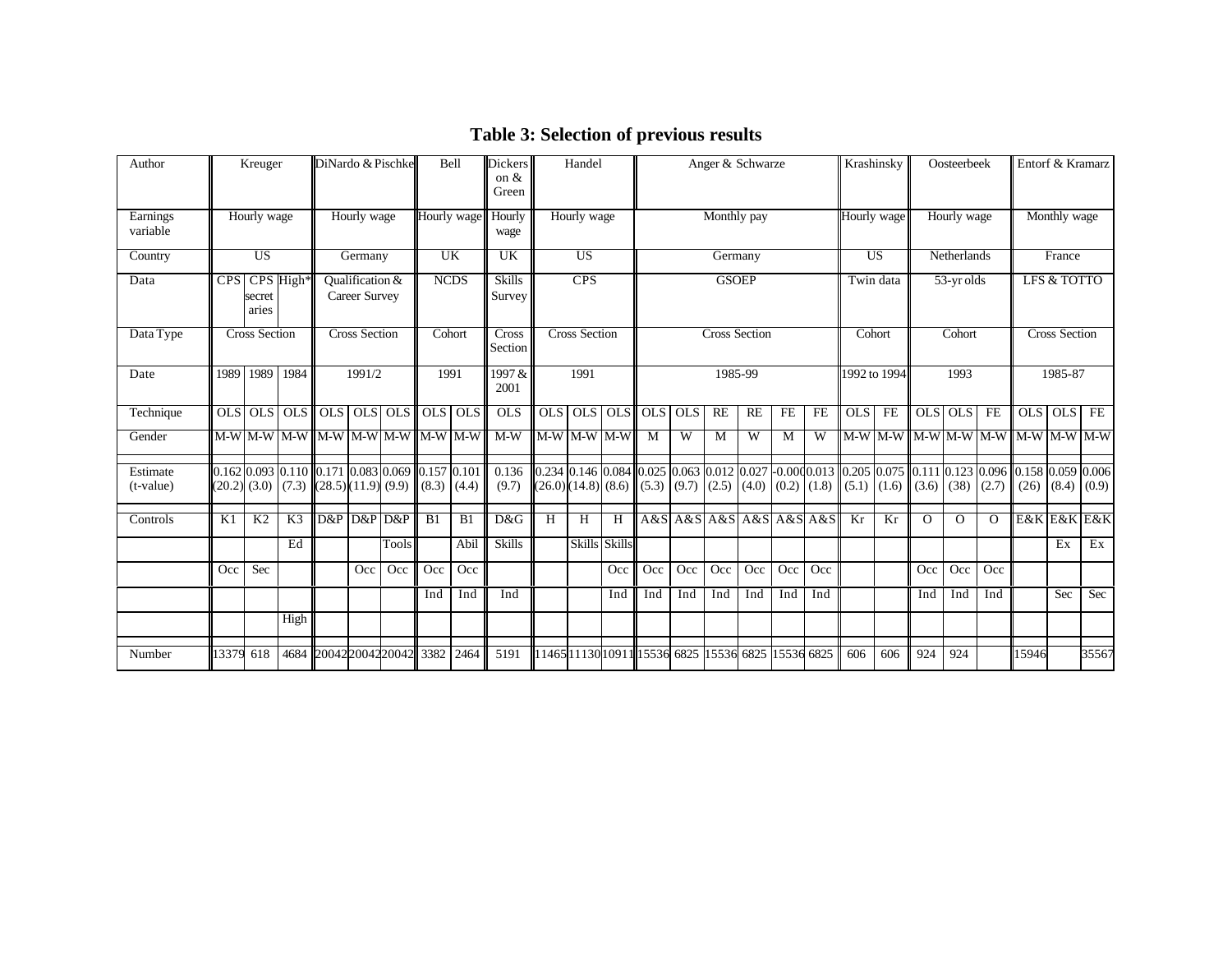#### **Notes for Table 3.**

\* High School & Beyond Survey (comprises people who left high school 4 years before)

RE Random effects, FE Fixed effects

The fixed effects estimates do not include the variables that change over time.

#### **Kreuger**

#### Table II p.38

- *K1 Baseline specification*
	- Years of schooling, experience, experience squared, , black, other race, part-time, lives in SMSA, gender, veteran, married, married\*gender, union member
- Occ 8 occupation dummies

#### Table V

- *Sample comprises secretaries*
- *K2 Baseline specification*
	- Years of schooling, experience, experience squared, , black, other race, part-time, lives in SMSA, gender, married, union member

### Table VI

- *Sample comprises people who left high school 4 years before*
- *K3 Baseline specification*
	- Age, age squared, black, other race, gender, married, married\*gender, union member, senior in 1980, native born, disability limits work, 9 regions for high school
- High High school dummies academic, general, urban
- Ed Parent's education (10 dummies), 1980 achievement test score, grade point average, disciplinary problem

#### **DiNardo and Pishke**

- Table II p.295, Table III p.298
- *D&P Baseline specification*
	- Years of schooling, experience, experience squared, part-time, resident of large city, gender, married, married\*gender, civil servant
- Tools Dummies for use of calculator, telephone, pen/pencil
- Occ 1071 occupation dummies

#### **Bell**

Table 2, col 4, Table 5 col 5.

- B1 Years of Schooling, Gender Married, Married\*Gender, Union Member, Health Problems, Firm Size.
- B2 Years of Schooling, Gender Married, Married\*Gender, Union Member, Health Problems, Firm Size, Reading and Maths test scores at age 11.

#### **Dickerson and Green**

# Table 7<br>D&G

*D&G Baseline specification*

Highest education level, experience, experience squared, gender, shift work, supervisor or manager, part-time, temporary job, public sector job, small firm, job mainly done by opposite gender, 11 regional dummies, job with discretion, variety of tasks in job

## Skills 10 skills

17 Industry dummies

### **Handel**

Estimates for 'uses computer every day'. Table 3 and Table 4.

*H Baseline specification*

Years of schooling, experience, experience squared, part-time status, union status, gender, black, other non-whites, resident of metropolitan area, married, married\*gender, veteran,, 3 regional dummies

#### 7 skills at 3 levels of use

- Occ 47 occupation dummies
- Ind 45 industry dummies
- H hourly worker, training received from employer, works for government, current tenure, time in current occupation **Anger and Schwarze**

#### Table 1

- *A & S Baseline specification*
	- Years of schooling, experience, age, marital status, 5 firm size bands, length of working time, 9 regions, 14 time periods
- Occ 6 occupations
- Ind 14 industries

## **Krashinsky**

Table 6

*Kr Baseline specification (only whites included)*

Years of schooling, age, age squared, job tenure, gender, married, married\*gender, union member

#### **Oosterbeek**

- Table 1 and text p.276
- *O Baseline specification*
	- Years of schooling, IQ, 3 firm size dummies, gender
- Ind 6 industries

### Occ 9 occupations

#### **Entorf and Kramarz**

Check the pay variable (banded monthly pay) No obvious adjustment for hours of work although part-time is included *E&K Baseline specification*

7 Education groups, experience, experience squared, tenure, tenure squared, gender, part-time, marital status, regional dummies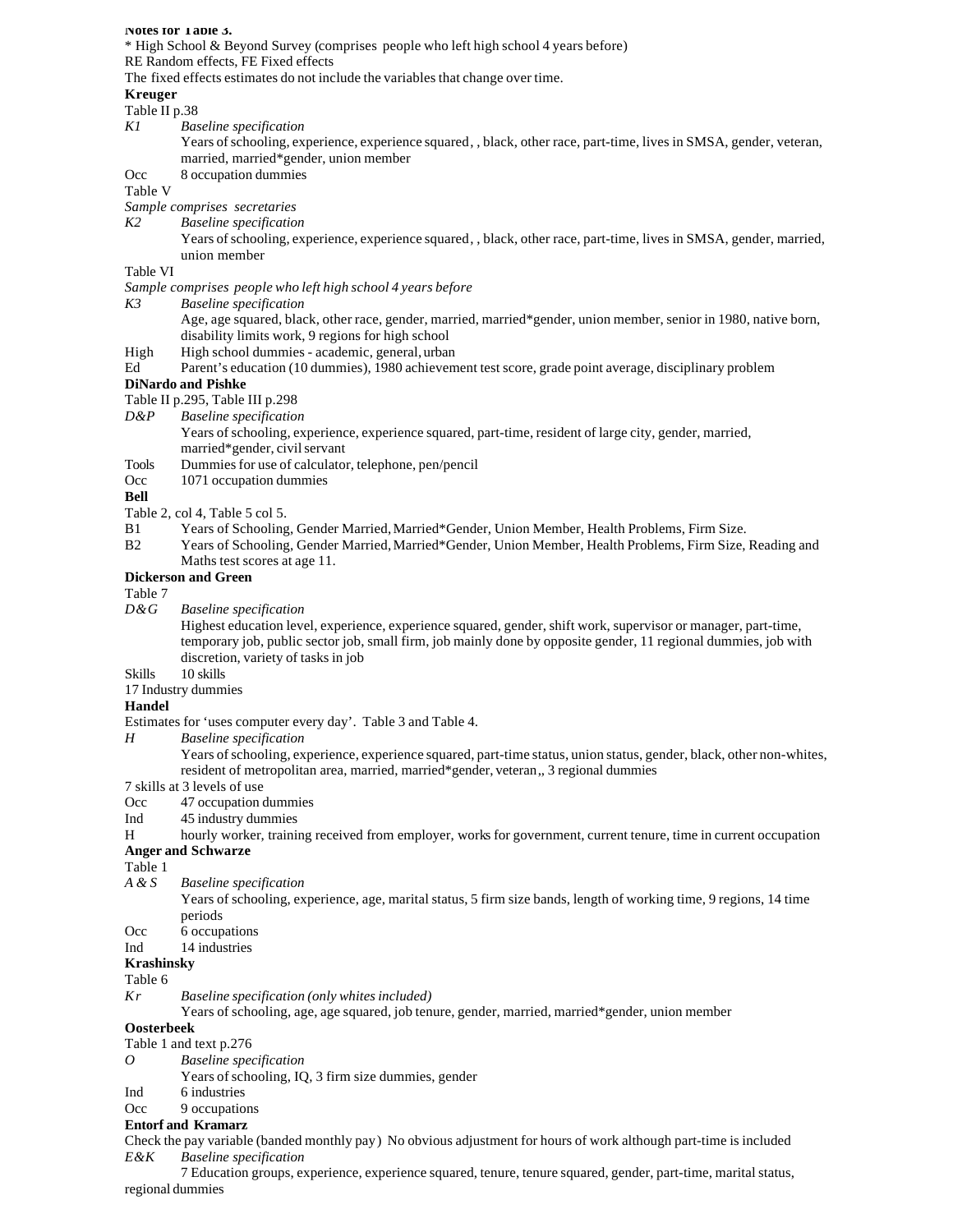- Ex experience with computer based NT (large autonomy), experience with computer based NT (large autonomy) squared, experience with computer based NT (average autonomy), experience with computer based NT (average autonomy) squared, experience with computer based NT (low autonomy), experience with computer based NT (low autonomy) squared
- Sec 38 sectors<br>Occ 8 occupati
- 8 occupations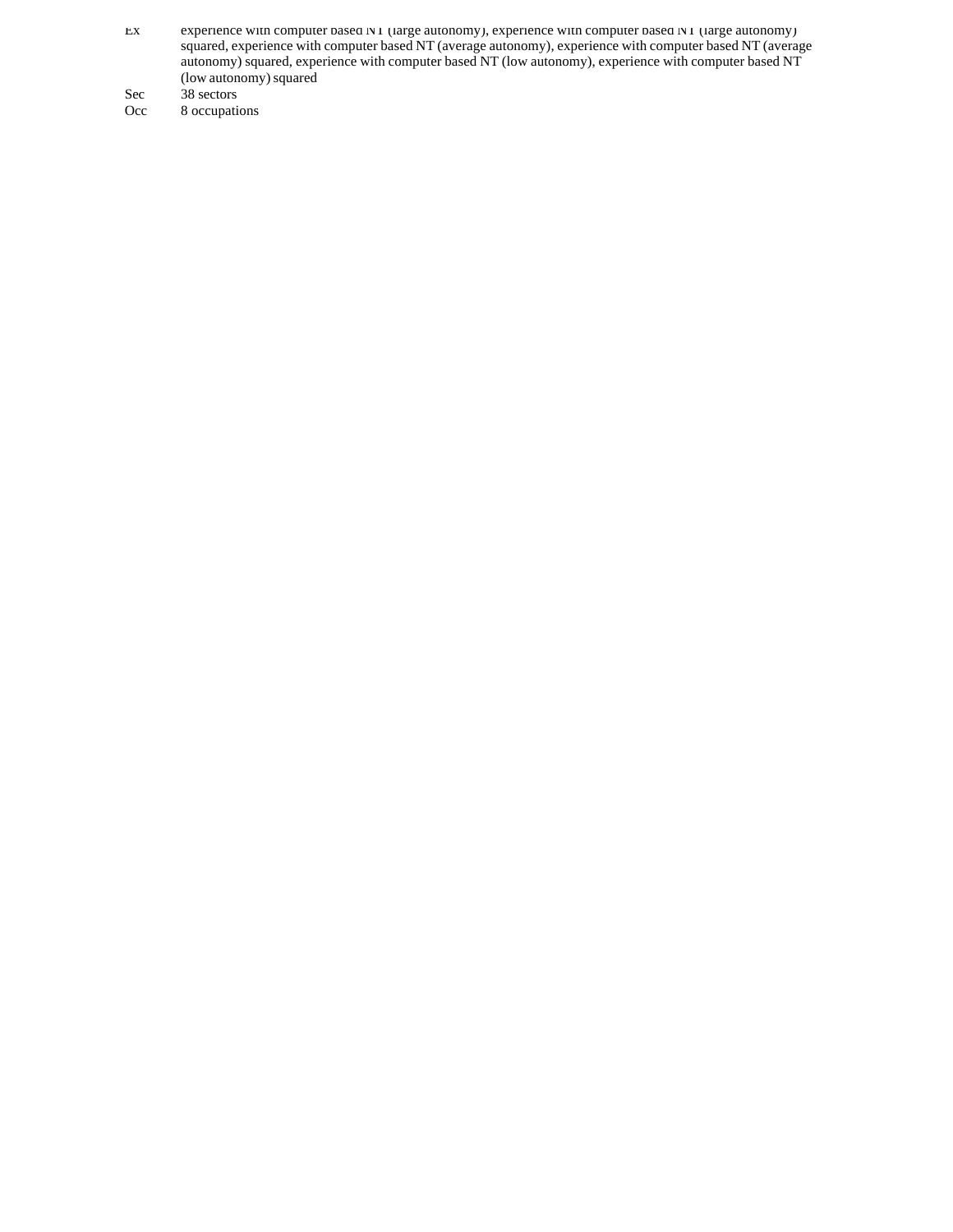| Model                     | (1)        | (2)        | (3)       | (4)                    | (5)        | (6)                | (7)                  | (8)                  | (9)       | (10)             | (11)              |
|---------------------------|------------|------------|-----------|------------------------|------------|--------------------|----------------------|----------------------|-----------|------------------|-------------------|
| Age,<br>Gender,<br>Cohort | Krueger    | Bell       | 'Tools'   | Dickerson<br>and Green | <b>OLS</b> | $\rm IV$ I<br>2SLS | <b>IV II</b><br>2SLS | Treatment<br>Effects | Matched   | Fixed<br>Effects | Random<br>Effects |
| $42$ in<br>2000           |            |            |           | $0.201$ **             | $0.171$ ** | $0.314**$          | $0.349**$            | $0.169**$            | $0.152**$ | $0.063$ **       | $0.158**$         |
| Men                       |            |            |           | (0.019)                | (0.021)    | (0.051)            | (0.044)              | (0.065)              | (0.079)   | (0.020)          | (0.012)           |
| $42$ in                   |            |            |           | $0.142**$              | $0.113**$  | $0.219**$          | $0.179**$            | $0.116**$            | 0.065     | 0.021            | $0.119**$         |
| 2000                      |            |            |           | (0.017)                | (0.019)    | (0.049)            | (0.043)              | (0.054)              | (0.068)   | (0.018)          | (0.010)           |
| Women                     |            |            |           |                        |            |                    |                      |                      |           |                  |                   |
| $42$ in                   | $0.204$ ** | $0.158**$  | $0.312**$ | $0.178**$              | $0.147**$  | $0.292**$          | $0.279**$            | $0.150**$            | $0.131**$ | $0.044**$        | $0.146**$         |
| 2000                      | (0.013)    | (0.014)    | (0.012)   | (0.013)                | (0.014)    | (0.035)            | (0.031)              | (0.071)              | (0.051)   | (0.013)          | (0.009)           |
| All                       |            |            |           |                        |            |                    |                      |                      |           |                  |                   |
| $30$ in                   |            |            |           | $0.163**$              | $0.113**$  | $0.234$ **         |                      | $0.101**$            | $0.180**$ |                  |                   |
| 2000                      |            |            |           | (0.017)                | (0.020)    | (0.059)            |                      | (0.043)              | (0.090)   |                  |                   |
| Men                       |            |            |           |                        |            |                    |                      |                      |           |                  |                   |
| $30$ in                   |            |            |           | $0.159**$              | $0.093**$  | $0.248**$          |                      | $0.098**$            | $0.102**$ |                  |                   |
| 2000                      |            |            |           | (0.018)                | (0.022)    | (0.065)            |                      | (0.034)              | (0.081)   |                  |                   |
| Women                     |            |            |           |                        |            |                    |                      |                      |           |                  |                   |
| $30$ in                   | $0.186**$  | $0.134$ ** | $0.267**$ | $0.140**$              | $0.112**$  | $0.240**$          |                      | $0.107**$            | $0.107**$ |                  |                   |
| 2000                      | (0.103)    | (0.015)    | (0.012)   | (0.012)                | (0.015)    | (0.043)            |                      | (0.041)              | (0.050)   |                  |                   |
| All                       |            |            |           |                        |            |                    |                      |                      |           |                  |                   |

**Table 4. The coefficient of computer use in the earnings equation by Cohort by Gender.**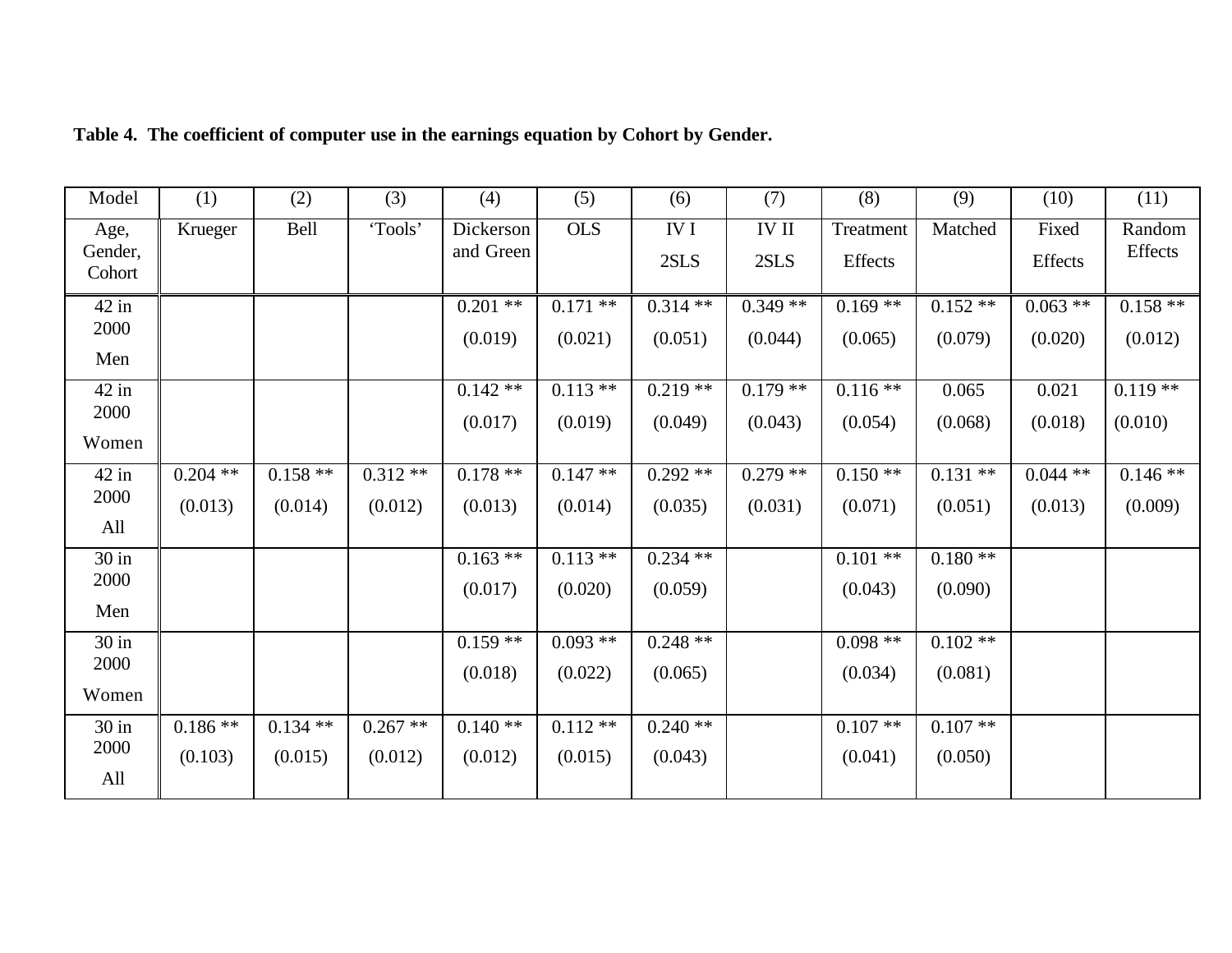#### **Notes for Table 4.**

Region 10 regions –

The dependent variable is the natural logarithm of wages. (All wages are in Jan 2000 prices) The regressor for computer use is a dummy variable for 'uses a computer at work'. The sets of controls are defined below. The coefficients were invariably significant at any reasonable significance levels. The smallest t-value was 20. The number of observations for 1991 is 3703 and for 2000 **Sets of variables in 2000 survey** Computer variables Dummies for Has a computer at home Uses a computer at home Computers at work destroying peoples skills – disagree Computers enrich the lives of users - agree Every family should have a computer - agree Learning to use a computer more trouble than worth - disagree The respondent filled in the self completion part of the survey using the laptop by themselves HC Human capital Years of schooling, Years of work experience, Years of work experience squared Qual Highest qualification Dummies for 6 levels whether vocational or academic NVQ level 1, NVQ level 2, NVQ level 3, NVQ level 4, NVQ level 5 Omitted group - No qualifications Ability Dummies for quintile score on (i) reading test and (ii) mathematics test Omitted groups – in the bottom quintile for reading score, in the bottom quintile for mathematics score Skills Dummies for 'good' at 8 types of skill Communication, Numbers and calculation, team work, learning new skills, problem solving, using tools, caring, finance and accounts SOC Occupation, Dummies for 10 Major SOC Groups Professional, associate professional and technical, clerical and secretarial, craft and related, personal and protective services, sales, plant and machine operatives, other Omitted group - managers and administrators SIC Industry, Dummies 13 Major SIC Groups Farming, Manufacturing, Sales (wholesale, retail and repair), Hotels and restaurants, Transport and communications, Financial intermediation, Real estate, renting and business activities, Public administration and defence, Education, Health and social work, Other community, social and personal services, Other industries (other jobs, mining, electricity, gas and water supply) Omitted group - Construction

Yorkshire and Humberside, North West, North

Firm size (number of employees) 5 categories

1-9, 10-24, 25-99, 100-499, 500 or more (2000 survey)

Omitted group - Scotland

Other Dummies for other job characteristics

Union member

Wales, London, East Anglia, South East, South West, East Midlands, West Midlands,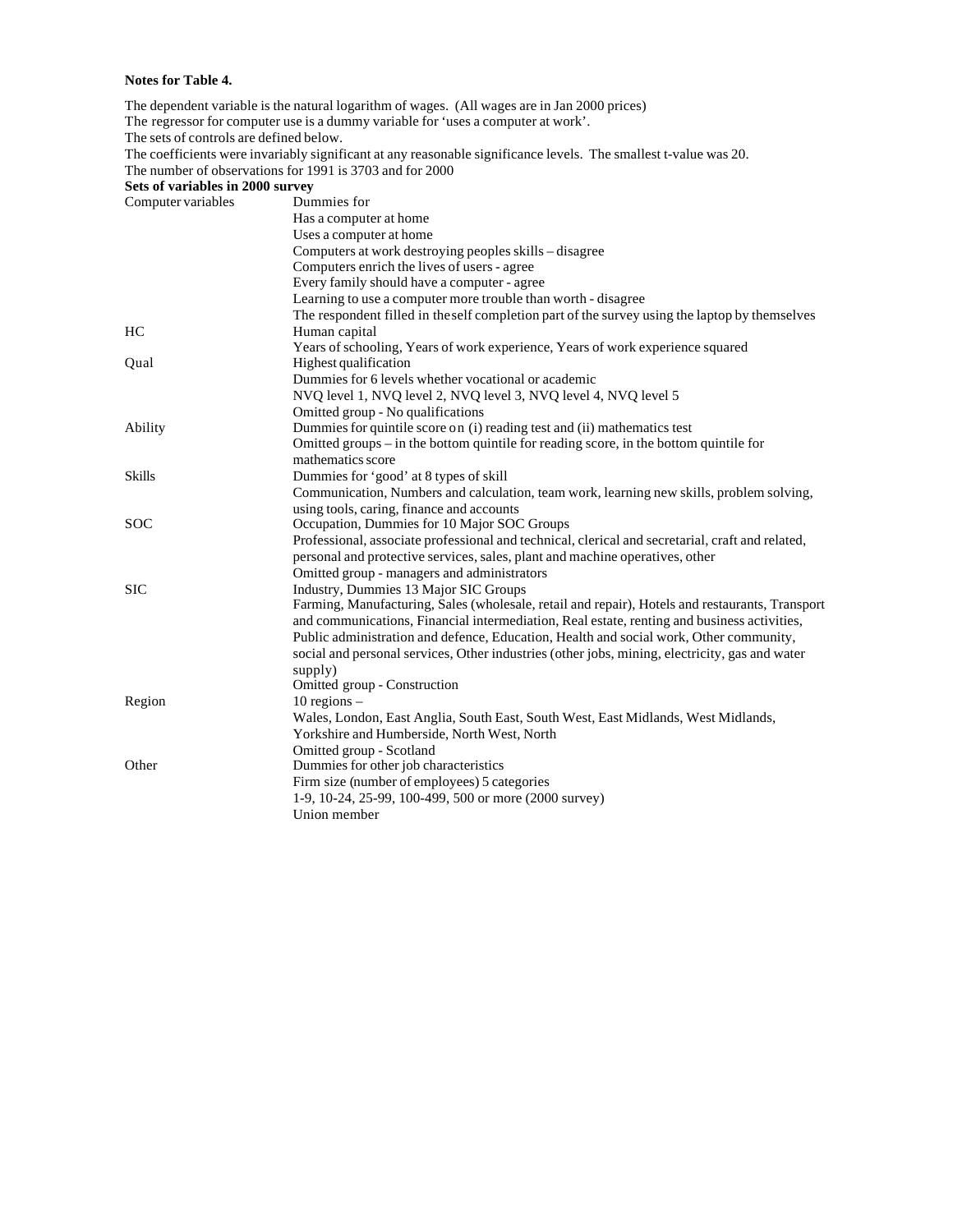| Table 5: Anger and Schwarze Model using the 1991 NCDS. |  |  |
|--------------------------------------------------------|--|--|
|                                                        |  |  |

|                  | Used a computer  | Did not use a    | Implied Return to     | Simple Return to |
|------------------|------------------|------------------|-----------------------|------------------|
|                  | in 2000 and 1991 | computer in 1991 | Computing Net of      | Computer Use in  |
|                  |                  | and did in 2000  | <b>Ability Effect</b> | 1991             |
| Men 33 in 1991   | $0.117**$        | $0.042**$        | 0.075                 | $0.128**$        |
|                  | (0.015)          | (0.017)          |                       | (0.014)          |
| Women 33 in 1991 | 0.031            | 0.009            | 0.022                 | $.088**$         |
|                  | (0.016)          | (0.018)          |                       | (0.017)          |
| All 33 in 1991   | $0.080**$        | $0.030**$        | 0.050                 | $0.113**$        |
|                  | (0.011)          | (0.012)          |                       | (0.011)          |

# **Table 6: Value Added Specification**

|                  | Used a computer<br>in 2000 and 1991 | Did not use a<br>computer in 1991<br>and did in 2000 | Used a computer<br>in 1991 but not in<br>2000. |
|------------------|-------------------------------------|------------------------------------------------------|------------------------------------------------|
| Men 42 in 2000   | $0.155**$                           | $0.050**$                                            | $-0.032$                                       |
|                  | (0.026)                             | (0.025)                                              | (0.040)                                        |
| Women 42 in 2000 | $0.081**$                           | $0.098**$                                            | 0.066                                          |
|                  | (0.030)                             | (0.028)                                              | (0.046)                                        |
| All 42 in 2000   | $0.127**$                           | $0.079**$                                            | 0.014                                          |
|                  | (0.019)                             | (0.019)                                              | (0.031)                                        |

## **Table 7: Limited Sample of People in the same Sector and Occupation in 1991 and 2000.**

|                  | Used a computer  | Did not use a    | Used a computer    |
|------------------|------------------|------------------|--------------------|
|                  | in 2000 and 1991 | computer in 1991 | in 1991 but not in |
|                  |                  | and did in 2000  | 2000.              |
| Men 42 in 2000   | $0.262**$        | $0.199**$        | $0.169**$          |
|                  | (0.046)          | (0.050)          | (0.079)            |
| Women 42 in 2000 | $0.171$ **       | $0.218**$        | $0.210**$          |
|                  | (0.049)          | (0.048)          | (0.086)            |
| All 42 in 2000   | $0.213**$        | $0.208**$        | $0.193$ **         |
|                  | (0.033)          | (0.035)          | (0.057)            |

(Sample consists of 724 men, 628 women and 1352 in total.)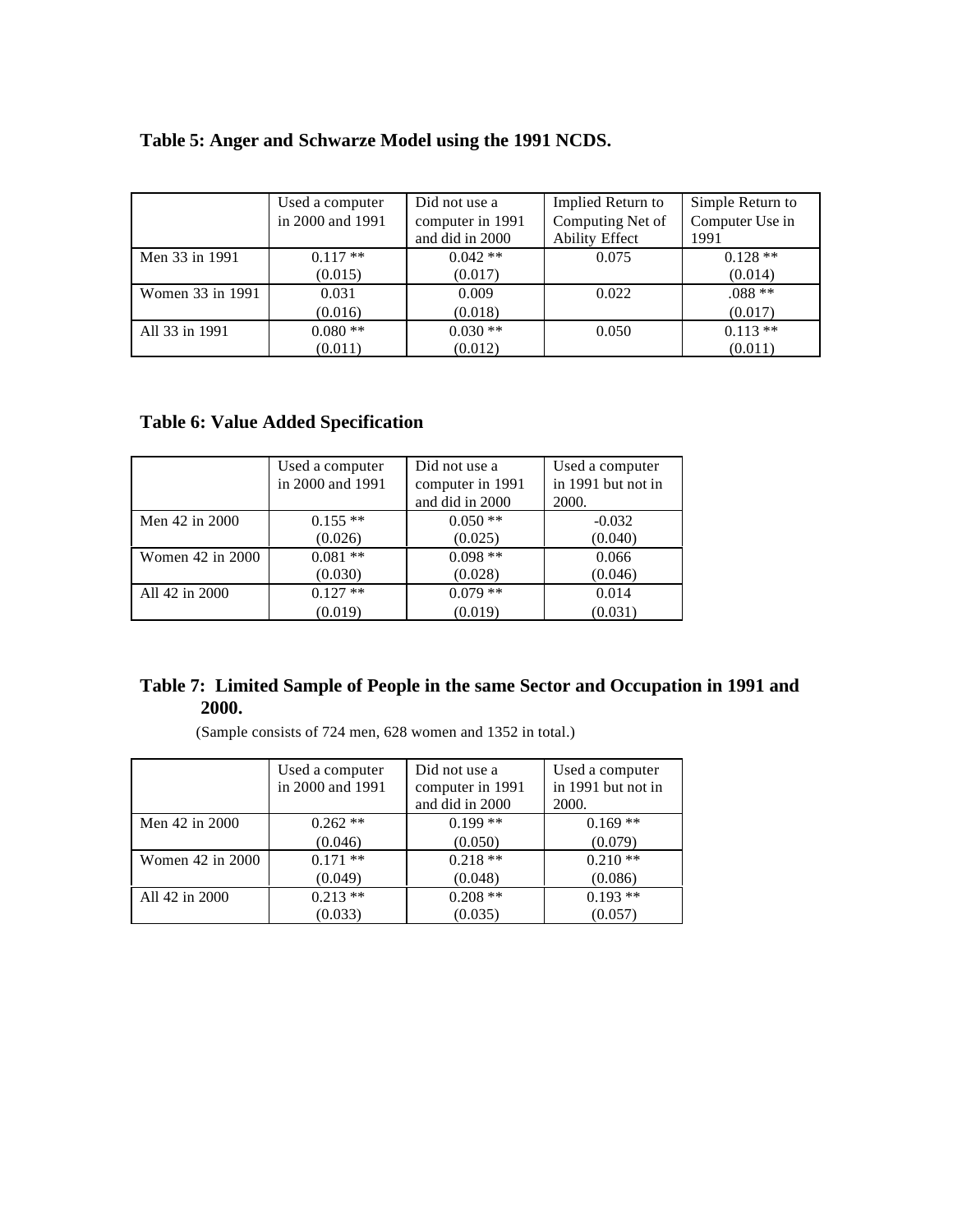# **Appendix A. Classifications of computer use**

## **Dickerson and Green**

- Advanced For example, using computer syntax and/or formulae for programming
- Complex For example, using a computer for analysing information or design including the use of computer aided design or statistical packages
- Moderate For example, using a computer for word-processing and/or spread sheets or communicating with others by email

Straightforward For example, using a computer for straightforward routine procedures such as printing out an invoice in a shop

## **Entorf and Kramarz (1)**

- NT1 computer related new technology (NT) leaving large autonomy to the worker using it (microcomputer, text processing, videotext, terminal (emission and reception), computer listings, data entry, video control (supervising)
- NT2 computer related NT with average autonomy (computer terminal (reception only), terminal (emission only), other NT, machine tools with numerical command
- NT3 computer related NT with low autonomy (robot, assembly line, automatic transportation

Experience with computer based NT at these different levels.

## **Entorf and Kramarz (2)**

**Microcomputer** Terminal (emission and reception) Minitel (French videotext) **Listings** Video-based NT Laser-based NT Fax machine Terminal (emission only) Terminal (reception only) Data entry Robot Numerical command machine Assembly line Automatic transportation

## **Handel**

Use a PC or terminal

Every day Once or more a week Less than once a week

## **Kreuger**

Computer tasks

Word-processing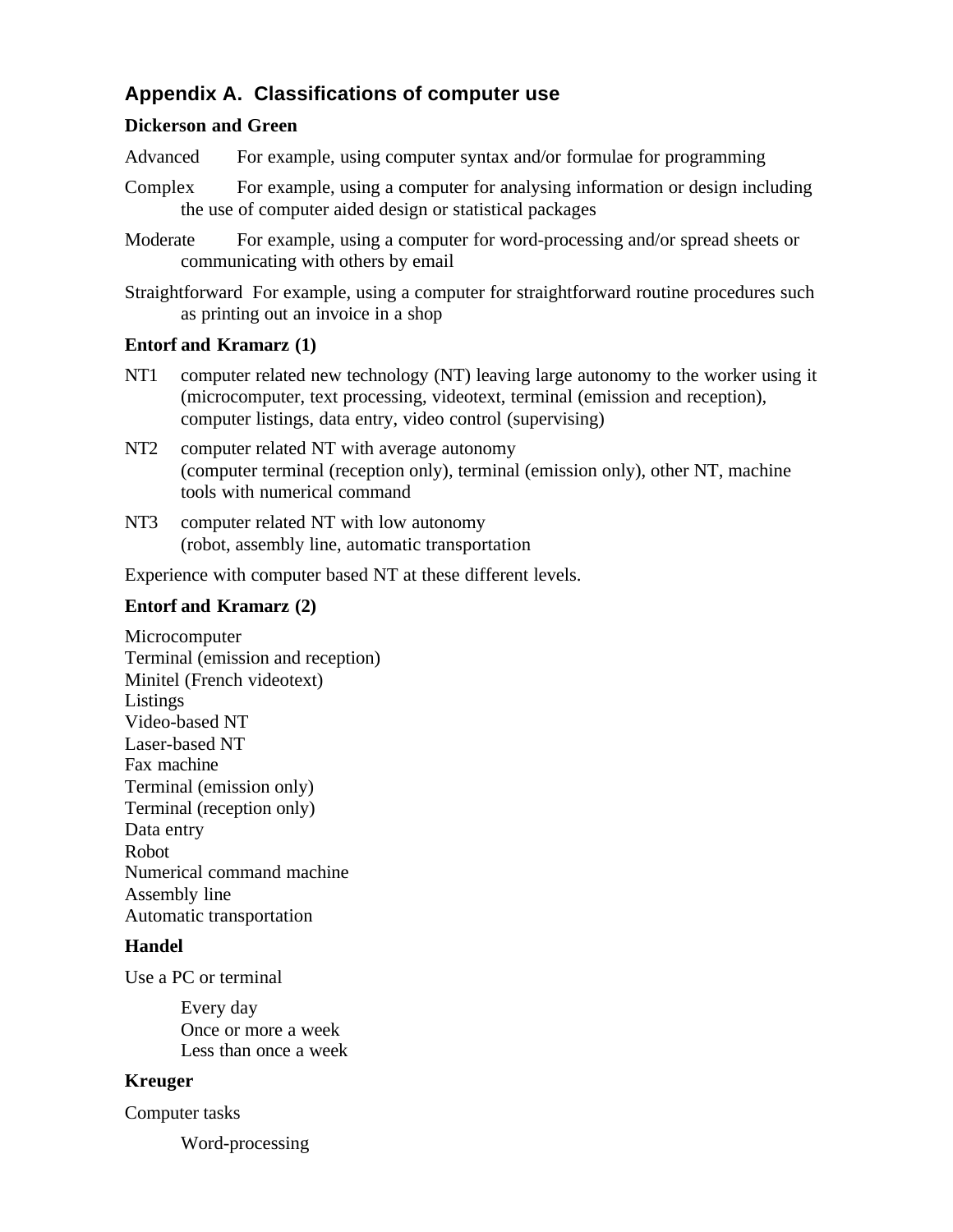Bookkeeping Computer assisted design Electronic mail Inventory control Programming Desktop publishing or newsletters Spread sheets Sales Computer games

# **Oosterbeek**

Computer use daily weekly monthly almost never never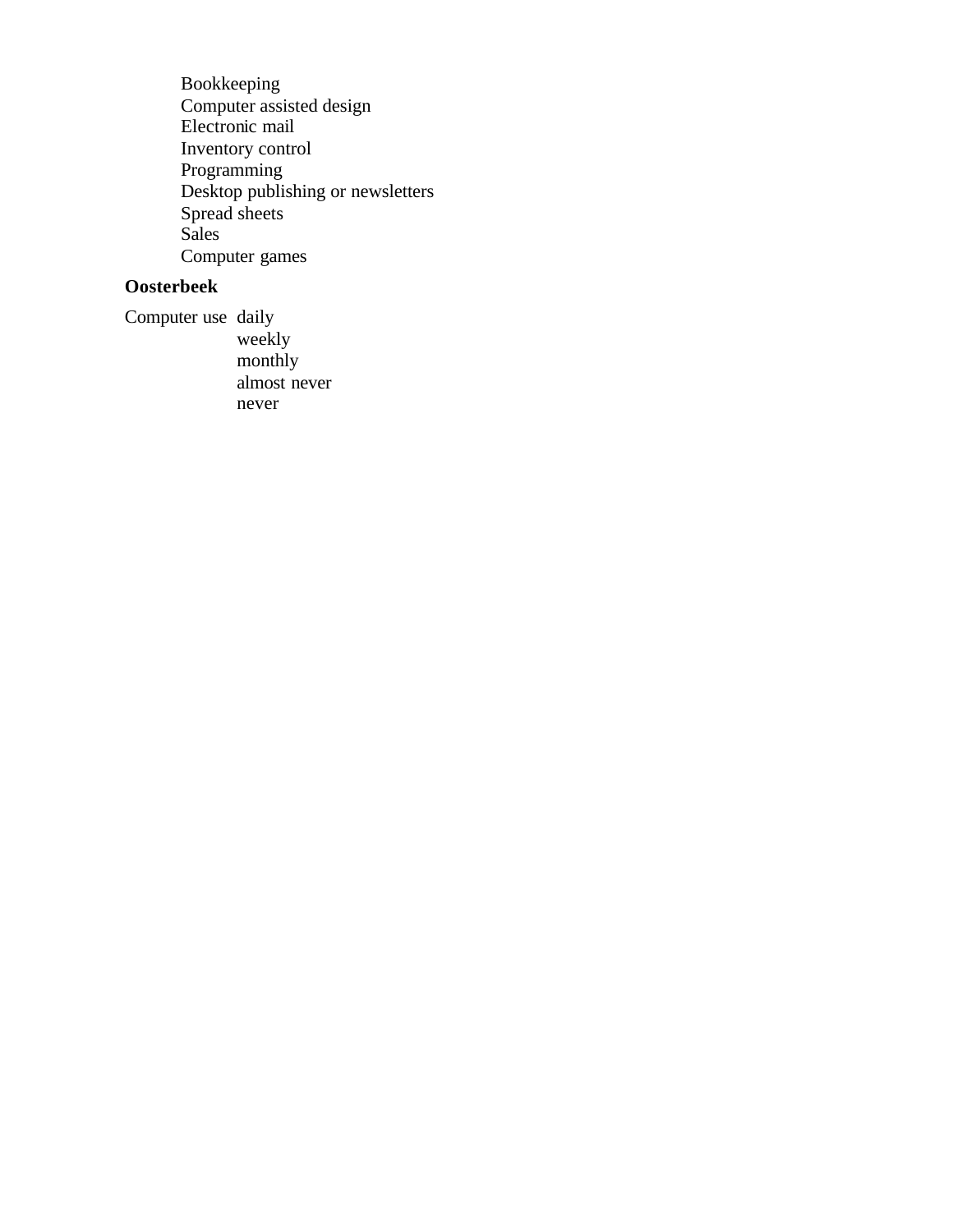## **Appendix B. Unobserved heterogeneity, fixed effects and the treatment model**

The use of fixed effects in the context of a treatment model may not be appropriate if there are differences in the effect of the treatment across the members of the sample. This is different from the usual situation because it is normally assumed that the treatment has a constant effect across individuals but is similar to the discussions of the effects of unobserved heterogeneity on instrumental variable estimates of the return to schooling. Our example is the use of computers. We consider the use of a computer in two time periods. If individual *i* uses a computer in period *t*,  $C_i = 1$  and  $C_i = 0$  otherwise.

Consider the fixed effects model:

$$
Y_{it} = \mathbf{a}_i + \mathbf{b}C_{it} + u_{it} \qquad \qquad t = 0,1; \quad i \in A_{00}, A_{01}, A_{10}, A_{11}
$$

where there are 3 sets of individuals. Members of set  $A_{KL}$  have  $C_{i0}=K$  and  $C_{i1}=L$ .

Members of set  $A_{00}$  have  $C_{i0}=0$  and  $C_{i1}=0$ , set  $A_{01}$  have  $C_{i0}=0$  and  $C_{i1}=1$ , set  $A_{10}=1$  have  $C_{i0}=1$ and  $C_{i1}=0$ , and set  $A_{11}$  have  $C_{i0}=1$  and  $C_{i1}=1$ .

The fixed effect,  $\mathbf{a}$ , is removed by taking deviations from the mean

$$
Y_{ii} - \overline{Y}_i = \mathbf{b}(C_{ii} - \overline{C}_i) + u_{ii} - \overline{u}_i
$$

The fixed effects estimator of  $\mathbf{b}$ ,  $\mathbf{b}$ , is found by applying OLS to the transformed equation.

$$
b = \frac{\sum_{t} \sum_{i \in A_0, A_1, A_0, A_0} (C_{it} - \overline{C}_i)(Y_i - \overline{Y}_i)}{\sum_{t} \sum_{i \in A_0, A_1, A_0, A_0} (C_{it} - \overline{C}_i)^2} = \frac{\sum_{t} \sum_{i \in A_0, A_0} (C_{it} - \overline{C}_i)(Y_i - \overline{Y}_i)}{\sum_{t} \sum_{i \in A_0, A_0} (C_{it} - \overline{C}_i)^2}
$$

because  $(C_{ii} - \overline{C}_i) = 0$  for  $i\hat{\textbf{I}}$   $A_{00}, A_{11}$ .

 $h = S^{10} h + S^{01} h$ 

$$
b = \frac{\displaystyle \sum_i\sum_{i\in A_{0i}}(C_{ii}-\overline{C}_i)(Y_{ii}-\overline{Y}_i)}{\displaystyle \sum_i\sum_{i\in A_{0i}}(C_{ii}-\overline{C}_i)^2} + \frac{\displaystyle \sum_{i\in A_{0i}}(C_{ii}-\overline{C}_i)(Y_{ii}-\overline{Y}_i)}{\displaystyle \sum_i\sum_{i\in A_{0i}, A_{01}}(C_{ii}-\overline{C}_i)^2} \\ = \frac{\displaystyle \sum_i\sum_{i\in A_{10}}(C_{ii}-\overline{C}_i)^2}{\displaystyle \sum_i\sum_{i\in A_{10}}(C_{ii}-\overline{C}_i)(Y_{ii}-\overline{Y}_i)} + \frac{\displaystyle \sum_i\sum_{i\in A_{0i}, A_{01}}(C_{ii}-\overline{C}_i)^2}{\displaystyle \sum_i\sum_{i\in A_{01}}(C_{ii}-\overline{C}_i)^2} \nonumber \\ = \frac{\displaystyle \sum_i\sum_{i\in A_{10}}(C_{ii}-\overline{C}_i)^2}{\displaystyle \sum_i\sum_{i\in A_{10}}(C_{ii}-\overline{C}_i)^2} + \frac{\displaystyle \sum_{i\in A_{01}}(C_{ii}-\overline{C}_i)^2}{\displaystyle \sum_i\sum_{i\in A_{01}}(C_{ii}-\overline{C}_i)^2} \nonumber \\ = \frac{\displaystyle \sum_{i\in A_{10}}(C_{ii}-\overline{C}_i)^2}{\displaystyle \sum_{i\in A_{10}}(C_{ii}-\overline{C}_i)^2} + \frac{\displaystyle \sum_{i\in A_{10}}(C_{ii}-\overline{C}_i)^2}{\displaystyle \sum_{i\in A_{10}}(C_{ii}-\overline{C}_i)^2} \nonumber \\ = \frac{\displaystyle \sum_{i\in A_{10}}(C_{ii}-\overline{C}_i)^2}{\displaystyle \sum_{i\in A_{10}}(C_{ii}-\overline{C}_i)^2} + \frac{\displaystyle \sum_{i\in A_{10}}(C_{ii}-\overline{C}_i)^2}{\displaystyle \sum_{i\in A_{10}}(C_{ii}-\overline{C}_i)^2} \nonumber
$$

$$
b = \sum_{t} \sum_{i \in A_{0}, A_{01}}^{t} \sum_{i \in A_{10}, A_{01}}^{t} (C_{it} - \overline{C}_{i})^{2} \sum_{t}^{t} \sum_{i \in A_{10}}^{t} (C_{it} - \overline{C}_{i})^{2} + \sum_{t} \sum_{i \in A_{0}, A_{01}}^{t} (C_{it} - \overline{C}_{i})^{2} \sum_{t}^{t} \sum_{i \in A_{01}}^{t} (C_{it} - \overline{C}_{i})^{2}
$$

where 
$$
S_{CC}^{KL} = \frac{\sum_{i} \sum_{i \in A_{KL}} (C_{ii} - \overline{C}_{i})^2}{\sum_{i} \sum_{i \in A_{0}, A_{01}} (C_{ii} - \overline{C}_{i})^2}
$$
 and  $b_{KL} = \frac{\sum_{i} \sum_{i \in A_{KL}} (C_{ii} - \overline{C}_{i}) (Y_{ii} - \overline{Y}_{i})}{\sum_{i} \sum_{i \in A_{KL}} (C_{ii} - \overline{C}_{i})^2}$ 

 $b_{KL}$  is the OLS estimate of the coefficient of *C* in the equation

$$
Y_{ii} - \overline{Y}_i = \mathbf{b}_{KL}(C_{ii} - \overline{C}_i) + u_{ii} - \overline{u}_i
$$
\n
$$
t = 0, 1; \quad i \in A_{KL}
$$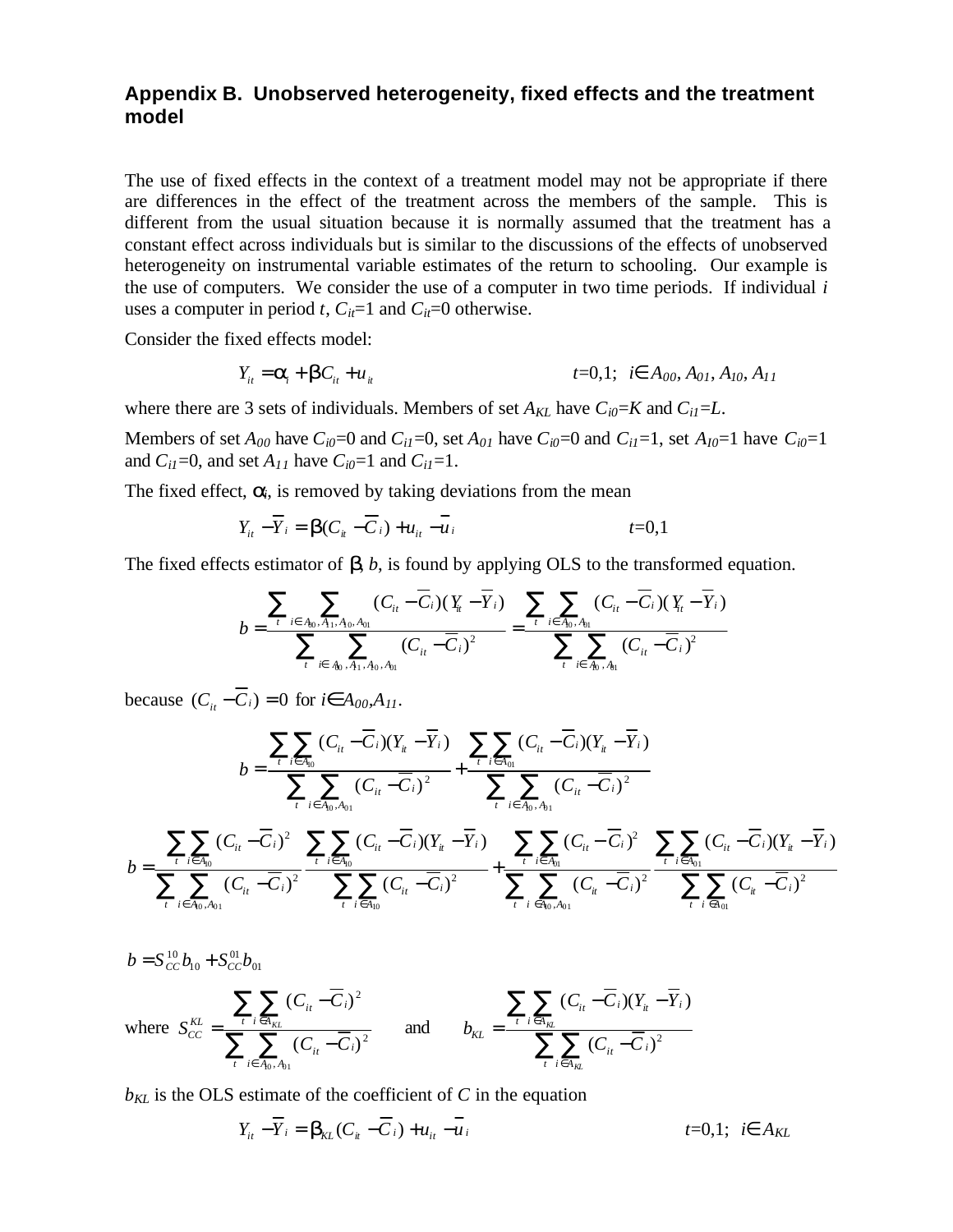The fixed effects estimator is a weighted average of the estimates for the two sets of changers. The maintained hypothesis is that both sets have the same values of *b* but the results could be very different if the two groups have different returns to computer use.

The exact way that the return is distributed is difficult to forecast as there are many different issues involved. Suppose people are selected at random to learn computer skills so there is no reason to expect new users of computers to have a lower return than existing users. However if computer users are divided into those that can and those cannot use them effectively it may be the case that individuals who stop using computers do so because they are not very good at it. This would suggest that  $\mathbf{b}_{00} = \mathbf{b}_{11} = \mathbf{b}_{01} > \mathbf{b}_{00}$ . By contrast, stopping using a computer may have been part of normal upward career progression. Managers may have people who work for them who do the computer work. As individuals move up promotion ladders they may stop using computers. In this case,  $\mathbf{b}_{0} = \mathbf{b}_{10}$ .

Since DeNardo and Pishke, computer use has often been viewed as an indicator of unobserved individual productivity and the main motivation for the fixed effects model was that it netted out these effects. By contrast, we would argue that, if there are genuine differences in unobserved heterogeneity, then the fixed effect model has leaves us with the effects for specific groups rather than the average effect.

Most studies do not consider the case of people who stop using a computer so we will follow their example and assume that this set is empty. The argument is that more able individuals are selected to use a computer so that the high returns observed for computer use are in effect a reward for ability. Applying this over time, we would expect  $\mathbf{b}_1 \geq \mathbf{b}_0 \geq \mathbf{b}_0$ . The fixed effect estimator may or may not be a close estimate of the return to computer use across the whole population. However, it is not a good indicator of the return for all those who use a computer or those who might benefit from future use of a computer.

The first group to use the new technology may have higher returns if they are more able in some sense or if the market conditions are more favourable.

The fact that they have not continued to use the new technology may be because they are not suited to it. It may be that the nature of associated uses of *C* have changed over time. This could lower the return or raise it if the move is from simple to more sophisticated uses.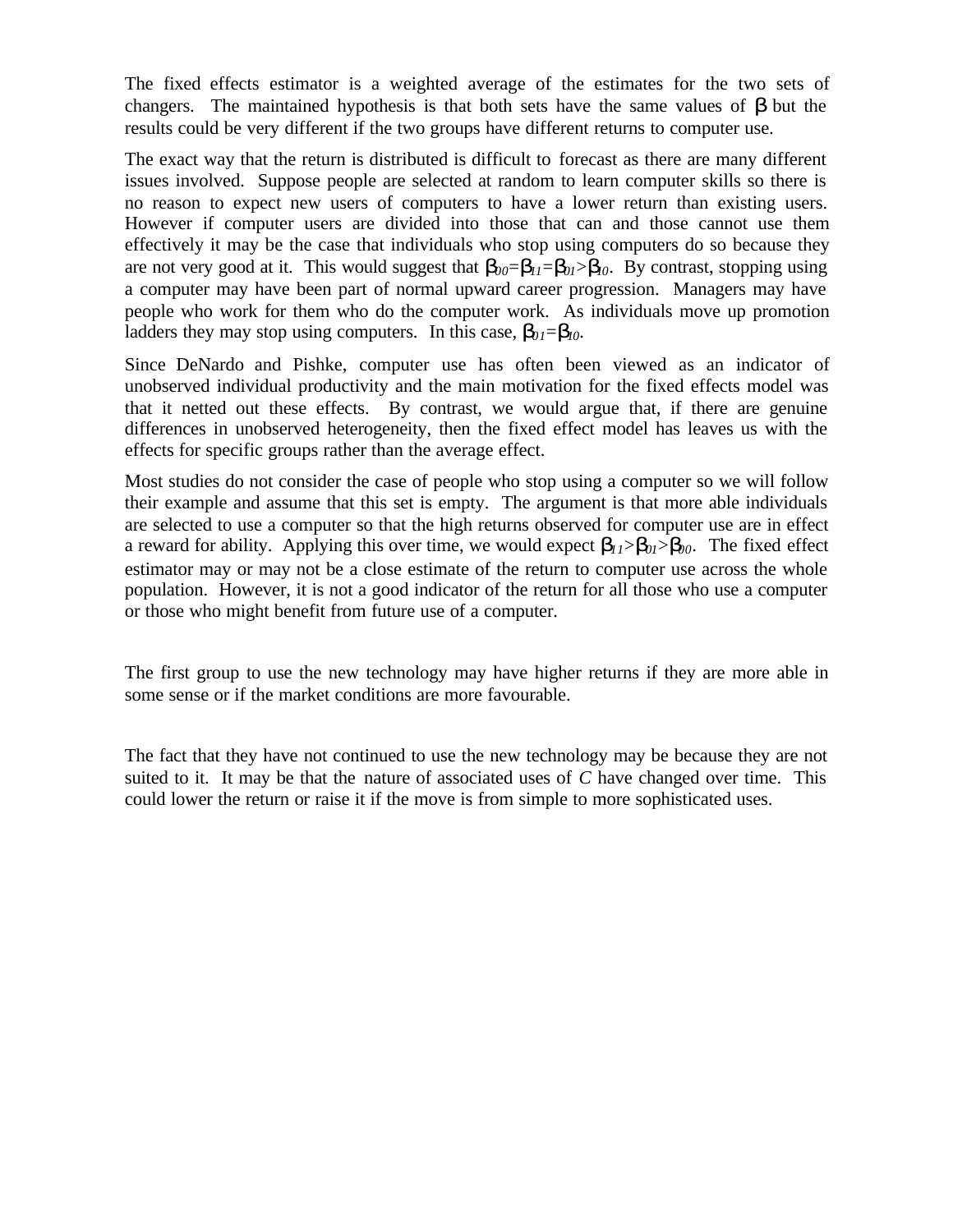## **References**

- Anger, S. and Schwarze, J. (2002) 'Does Future PC Use Determine Our Wages Today: Evidence from the German Panel Data', IZA Discussion Paper No.429.
- Angrist, J. and Krueger, A. (2001) 'Instrumental Variables and the Search for Identification: From Supply and Demand to Natural Experiments'*, Journal of Economic Perspectives*, vol.15, no.4, pp.69-85.
- Autor, D. , Katz, L. and Krueger, A. (1998) 'Computing Inequality: Have Computers changed the Labour Market', *Quarterly Journal of Economics*, vol.113, no.4, pp.1169-1213.
- Barnow, B. Cain, G. and Goldberger, A. (1981) 'Issues in the Analysis of Selection Bias' University of Wisconsin, Madison, mimeo.
- Bartel, A. and F. Lichtenberg (1987) "The Comparative Advantage of Educated Workers in Implementing New Technology", *Review of Economics and Statistics*, 69(1) (February) pages 1-11.
- Bell, B. (1996) "Skill-Biased Technical Change and Wages: Evidence from a Longitudinal Data Set", Nuffield College, Oxford, mimeo.
- Berman, E., J. Bound and S. Machin (1997), "Implications of Skill-Biased Technological Change: International Evidence", National Bureau of Economic Research Working Paper: 6166 (September).
- Berman, E., J. Bound and Z. Griliches (1994), "Changes in the Demand for Skilled Labor within U.S. Manufacturing: Evidence from the Annual Survey of Manufactures", *Quarterly Journal of Economics*, 109(2) (May) pages 367-97.
- Black. S. E. and L. M. Lynch (1996) "Technology, Human Capital, and the Wage Structure: Human-Capital Investments and Productivity", *The American Economic Review*, Vol. 86, No. 2, Papers and Proceedings of the (May), pp. 263-267.
- Blundell, R. (2001) 'Estimating the Returns to Education: Models, Methods and Results', University College London, mimeo.
- Blundell, R, and Costa Dias, M. (1997) 'Evaluation Methods for Non-experimental Data', University College London, mimeo
- Blundell, R., L. Dearden, A. Goodman and H. Reed (2000) "The Returns to Higher Education in Britain: Evidence from a British Cohort", *The Economic Journal*, 110, pages. 82-99.
- Borghans, L. Green, F., and Mayhew, K. (2001) 'Skills Measurement and Economic Analysis: An Introduction', *Oxford Economic Papers*, vol.53(3), pp.375-84.
- Bound, J., Jaeger, D. and Baker, R. (1995) 'Problems with Instrumental Variable Estimation when the Correlation Between the Instruments and the Endogenous Explanatory Variable is Weak', *Journal of the American Statistical Association*, vol.90, no.430, pp.443-450.
- Bound, J. and G. Johnson (1992), "Changes in the Structure of Wages during the 1980s: An Evaluation of Alternative Explanations", *American Economic Review*, 82, pp. 371-92.
- Bresnahan, T., E. Brynjolfsson and L. Hitt (1998), "How do Information Technology and Workplace Organisations Affect Labour Demand? Firm Level Evidence", Unpublished Paper, Stanford University.
- Davidson, R. and McKinnon, J. (1993) '*Estimation and Inference in Econometrics*', Oxford University Press.
- Dehejia, R.H and Wahba, S. (1999), "Causal Effects in Non-Experimental Studies: Re-Evaluating the Evaluation of Training Programmes*", Journal of the American Statistical Association*, 94, 1053-1062.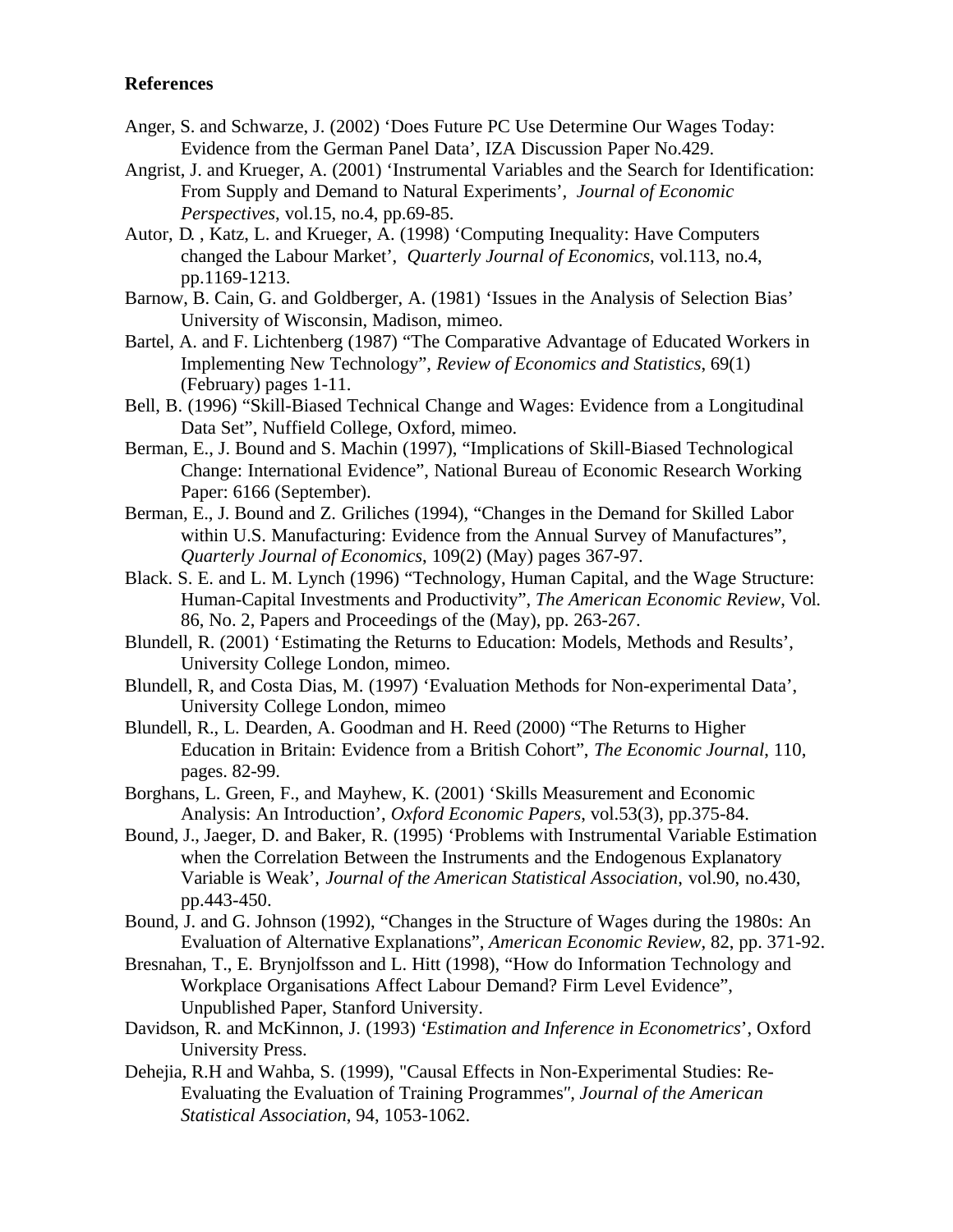- Desjonqueres, T., S. Machin and J. Van-Reenen (1999), "Another Nail in the Coffin? Or Can the Trade Based Explanation of Changing Skill Structures Be Resurrected?", *Scandinavian Journal of Economics*, vol.101(4), (December), pages 533-54.
- Dickerson, A. And Green F. (2002) 'The Growth and Valuation of Generic Skills', University of Kent mimeo.
- DiNardo, J. and J. Pischke (1997) "The Returns to Computer Use Revisited: Have Pencils Changed the Wage Structure Too?", *Quarterly Journal of Economics*, vol. CXII, pp.291-303.
- Doms, M., T. Dunne and K. Troske (1997), "Workers, Wages, and Technology", *Quarterly Journal of Economics*, 112(1) (February) pages 253-90.
- Entorf, H., Gollac, M., and Kramarz, F. (1999) 'New Technologies, Wages and Worker Selection', *Journal of Labor Economics*, vol.17, no.3, pp.464-491.
- Entorf, H., and Kramarz, F. (1997) 'Does Unmeasured Ability Explain the Higher Wages of New Technology Workers?', *European Economic Review*, vol.41, pp.1489-1510.
- Goldin, C. and L. F. Katz (1996), "Technology, Skill, and the Wage Structure: Insights from the Past", *The American Economic Review*, Vol. 86, No. 2, Papers and Proceedings (May), pp. 252-257.
- Gosling, A., S. Machin and C. Meghir (2000), "The Changing Distribution of Male Wages in the U.K.", *Review of Economics and Studies*, 67(4), (October), pages 635-66.
- Green, F. (1998) "The Value of Skills", Studies in Economics, University of Canterbury No 98/19.
- Greenhalgh, C., M. Gregory and B. Zissimos, 'The impact of trade, technological change and final demand on the skills structure of UK employment' *Oxford Economic Papers* (forthcoming).
- Handel MJ (2002) "Computers and the wage structure", Jerome Levy Economics Institute, working paper 285.
- Harmon, C. and Walker, I. (1995) 'Estimates of the Economic Return to Schooling for the United Kingdom', *American Economic Review*, vol.85, no.5, pp.1278-1286.
- Hausman, J. A. (1978) 'Specification Tests in Econometrics', *Econometrica*, vol.46, pp.1251- 1271.
- Heckman, J. (1997) 'Instrumental Variables', *Journal of Human Resources*, vol XXXII, no.3, pp.441-462.
- Heckman, J. Ichimura, H. And Todd, P. (1998) 'Matching as an Econometric Evaluation Estimator', *Review of Economic Studies*, vol.65, pp.261-294.
- Heckman, J.J., Ichimura, H. and Todd, P.E. (1997), "Matching As An Econometric Evaluation Estimator: Evidence from Evaluating a Job Training Programme*", Review of Economic Studies*, vol.64, 605-654.
- Heckman, J.J., Ichimura, H., Smith, J.A. and Todd, P. (1998), "Characterising Selection Bias Using Experimental Data", *Econometrica*, 66, 5
- Hirschorn, L. (1988) "Computers and Jobs: Services and the New Mode of Production", in R. Cyert and D. Mowery (eds.) The Impact of Technological Change on Employment and Economic Growth, Cambridge, MA: Ballinger Publishing Co.
- Juhn, C., K. Murphy and P. Brooks (1993), "Wage Inequality and the Rise in Returns to Skill", *Journal of Political Economy*, vol.101(3), (June) pages 410-42.
- Krashinsky H (2000) "Do Marital Status and Computer Usage Really Change the Wage strcuture? Evidence from a Sample of Twins", Princeton University Industrial Relations Section working paper 439
- Krueger, A. (1993), "How Computers Have Changed the Wage Structure: Evidence from Microdata, 1984-1989", *Quarterly Journal of Economics*, Vol. 108, No. 1. (February), pp. 33-60.